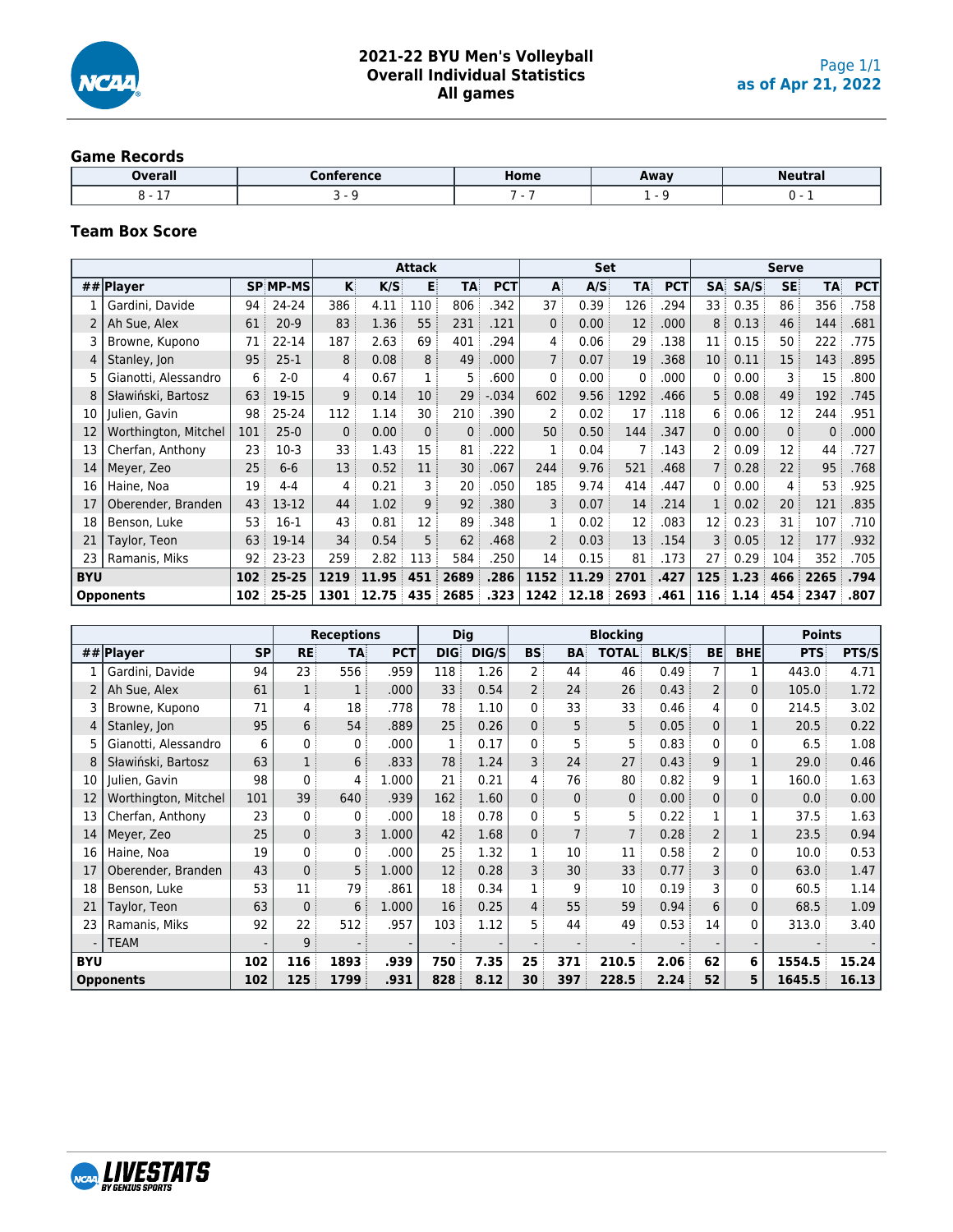

#### **2021-22 BYU Men's Volleyball Overall Team Results All games**

## **Team Results**

|                | Date       | Opponent               |   | <b>Score</b> | Score-by-set Overall Conf         |          |         | <b>Time</b> | Att. |
|----------------|------------|------------------------|---|--------------|-----------------------------------|----------|---------|-------------|------|
|                | 01/06/2022 | at Penn St.            | L | $0 - 3$      | 14-25,18-25,19-25                 | $0 - 1$  | $0-0$   | 01:33       | 197  |
|                | 01/08/2022 | at Penn St.            |   | $0 - 3$      | 21-25,19-25,24-26                 | $0 - 2$  | $0 - 0$ | 01:38       | 473  |
|                | 01/21/2022 | <b>UC</b> Irvine       | W | $3 - 2$      | 25-23, 25-23, 17-25, 25-27, 15-12 | $1-2$    | $0 - 0$ | 02:40       | 3174 |
|                | 01/22/2022 | <b>UC Irvine</b>       | W | $3 - 0$      | 25-22,25-18,25-21                 | $2-2$    | $0 - 0$ | 01:32       | 2691 |
|                | 01/27/2022 | Mount Olive            | W | $3-2$        | 24-26,25-19,25-20,22-25,15-12     | $3-2$    | $0 - 0$ | 00:00       | 2509 |
|                | 01/29/2022 | <b>Mount Olive</b>     | W | $3 - 1$      | 26-24, 27-25, 19-25, 25-20        | $4 - 2$  | $0 - 0$ | 02:18       | 3224 |
|                | 02/04/2022 | Ball St.               | W | $3-2$        | 30-32,20-25,25-20,25-22,15-10     | $5 - 2$  | $0 - 0$ | 02:28       | 2990 |
|                | 02/05/2022 | Ball St.               |   | $1-3$        | 25-23,19-25,31-33,20-25           | $5 - 3$  | $0 - 0$ | 02:11       | 2702 |
|                | 02/11/2022 | <b>UC San Diego</b>    |   | $2 - 3$      | 27-25,25-23,18-25,29-31,11-15     | $5 - 4$  | $0 - 0$ | 02:36       | 3019 |
|                | 02/12/2022 | <b>UC San Diego</b>    | L | $2 - 3$      | 22-25, 25-15, 25-22, 15-25, 12-15 | $5 - 5$  | $0 - 0$ | 02:31       | 3085 |
|                | 02/18/2022 | at UC Santa Barbara    | L | $0 - 3$      | 21-25,18-25,23-25                 | $5-6$    | $0 - 0$ | 01:23       | 100  |
|                | 02/19/2022 | at UC Santa Barbara    | L | $1-3$        | 22-25,26-28,28-26,24-26           | $5 - 7$  | $0-0$   | 02:08       | 125  |
| $\ast$         | 02/25/2022 | <b>Grand Canyon</b>    | L | $1-3$        | 25-21,19-25,19-25,22-25           | $5 - 8$  | $0 - 1$ | 01:53       | 3149 |
| $\vert$ $\ast$ | 02/26/2022 | <b>Grand Canyon</b>    | L | $2 - 3$      | 26-24,30-28,22-25,26-28,16-18     | $5-9$    | $0 - 2$ | 02:47       | 2753 |
| $\ast$         | 03/04/2022 | at Southern California | L | $1-3$        | 23-25,19-25,25-18,20-25           | $5 - 10$ | $0 - 3$ | 01:56       | 450  |
| ∣∗             | 03/05/2022 | at Southern California |   | $0 - 3$      | 18-25, 10-25, 17-25               | $5 - 11$ | $0 - 4$ | 01:10       | 451  |
| $\ast$         | 03/11/2022 | <b>CUI</b>             | W | $3 - 0$      | 25-16,25-14,25-17                 | $6 - 11$ | $1 - 4$ | 01:18       | 3069 |
| ∣∗             | 03/12/2022 | <b>CUI</b>             | W | $3 - 1$      | 19-25, 25-21, 25-18, 25-22        | $7 - 11$ | $2 - 4$ | 02:05       | 3041 |
| $\ast$         | 03/25/2022 | at Pepperdine          | W | $3 - 2$      | 32-30, 21-25, 20-25, 31-29, 15-9  | $8 - 11$ | $3 - 4$ | 02:39       | 705  |
| ∣∗             | 03/26/2022 | at Pepperdine          | L | $0 - 3$      | 22-25, 21-25, 19-25               | $8 - 12$ | $3 - 5$ | 01:30       | 682  |
| $\ast$         | 04/08/2022 | at Stanford            |   | $0 - 3$      | 27-29,20-25,22-25                 | $8 - 13$ | $3-6$   | 01:38       | 630  |
| $\ast$         | 04/09/2022 | at Stanford            | L | $2 - 3$      | 25-19,27-25,23-25,20-25,22-24     | $8 - 14$ | $3 - 7$ | 02:40       | 1142 |
| $\ast$         | 04/15/2022 | <b>UCLA</b>            |   | $1-3$        | 25-20, 23-25, 16-25, 18-25        | $8 - 15$ | $3 - 8$ | 02:06       | 3987 |
| ∣∗             | 04/16/2022 | <b>UCLA</b>            | L | $2 - 3$      | 28-26, 25-20, 23-25, 22-25, 9-15  | $8 - 16$ | $3-9$   | 02:41       | 4185 |
|                | 04/20/2022 | vs Pepperdine          |   | $2 - 3$      | 22-25,20-25,25-23,25-21,14-16     | $8 - 17$ | $3-9$   | 02:22       | 450  |

| <b>Team Record</b> | $W-L-T$  |
|--------------------|----------|
| Overall:           | $8 - 17$ |
| Conference:        | $3-9$    |
| Home:              | $7 - 7$  |
| Away:              | $1-9$    |
| Neutral:           | $0 - 1$  |
| 3 sets:            | $2 - 6$  |
| 4 sets:            | $2 - 5$  |
| 5 sets:            | $4 - 6$  |

| Attendance | <b>Dates</b> | <b>Total</b> | Avg. |
|------------|--------------|--------------|------|
| Total:     | 25           | 48983        | 1959 |
| Home:      | 14           | 43578        | 3113 |
| Away:      | 10           | 4955         | 496  |
| Neutral:   |              | 450          | 450  |

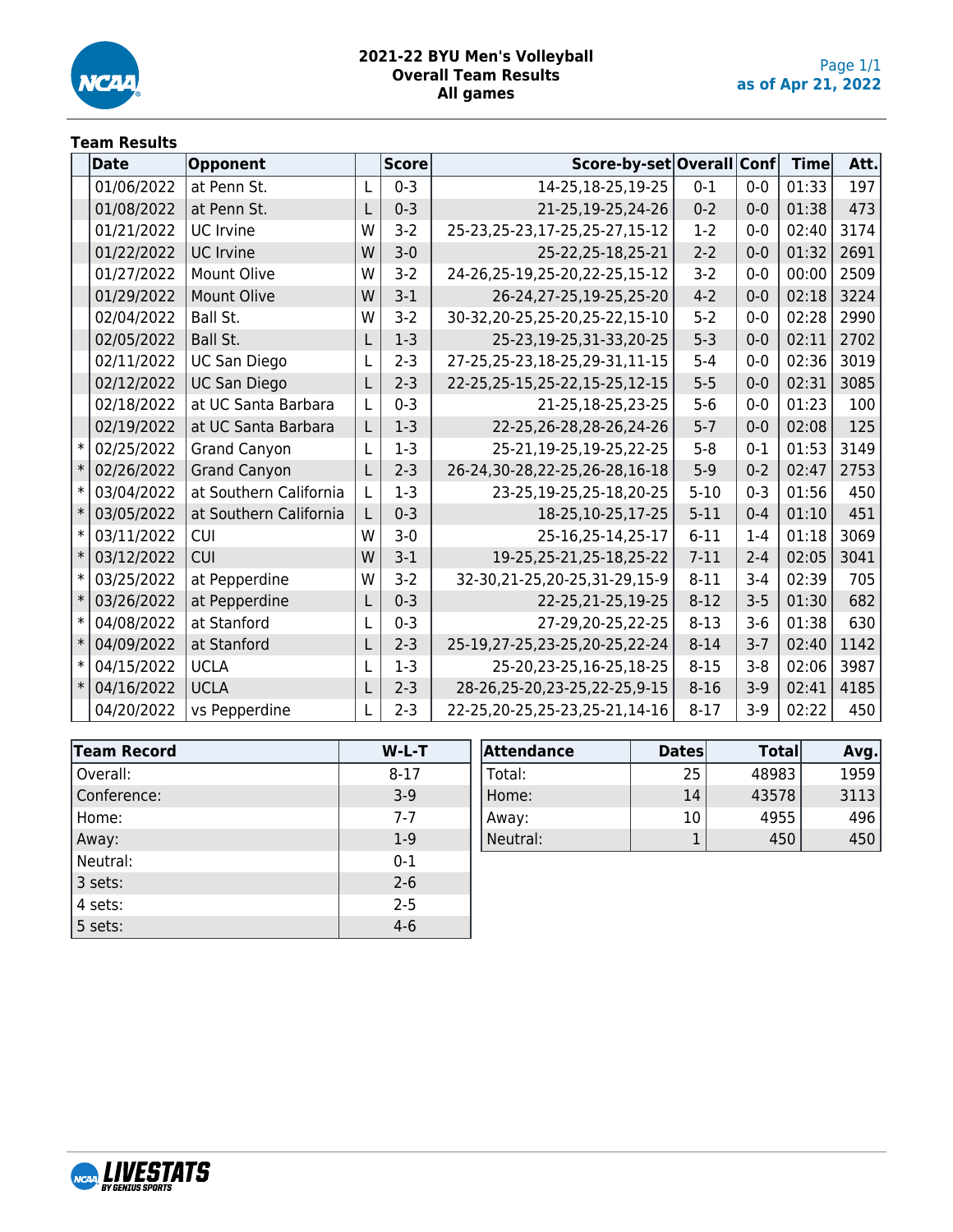

## **2021-22 BYU Men's Volleyball Combined Team Statistics All games**

#### **Game Records**

| ---------------- |            |      |      |                |
|------------------|------------|------|------|----------------|
| Overall          | Conference | Home | Away | <b>Neutral</b> |
|                  |            |      |      |                |
|                  |            |      |      |                |

#### **Team Box Score**

|                 | <b>Attack</b>        |           |       |       |          |           |            |          | Set   |                 | <b>Serve</b>      |          |              |                 | Dig       |                 |           | <b>Blocking</b> |                |                |              |            |
|-----------------|----------------------|-----------|-------|-------|----------|-----------|------------|----------|-------|-----------------|-------------------|----------|--------------|-----------------|-----------|-----------------|-----------|-----------------|----------------|----------------|--------------|------------|
|                 | ## $Plaver$          | <b>SP</b> | κ     | K/S   |          | <b>TA</b> | <b>PCT</b> | A        | A/S   | <b>SA</b>       | SE.               | SA/S     | <b>RE</b>    |                 | DIG DIG/S | <b>BS</b>       | <b>BA</b> | TOT/S BLK/S     |                |                | <b>BEBHE</b> | <b>PTS</b> |
|                 | Gardini, Davide      | 94        | 386   | 4.11  | 110      | 806       | .342       | 37       | 0.39  | 33              | 86                | 0.35     | 23           | 118             | 1.26      |                 | 44        | 46              | 0.49           |                |              | 443.0      |
| 2 <sup>1</sup>  | Ah Sue, Alex         | 61        | 83    | 1.36: | 55       | 231       | .121       | $\Omega$ | 0.00  | 8 <sup>3</sup>  | 46                | 0.13     |              | 33 i            | 0.54      |                 | 24        | 26:             | 0.43           | $\overline{2}$ | $\Omega$     | 105.0      |
|                 | Browne, Kupono       | 71        | 187   | 2.63  | 69       | 401       | .294       |          | 0.06  | 11              | 50                | 0.15     | 4            | 78              | 1.10      | $\Omega$        | 33        | 33              | 0.46           | 4              |              | 214.5      |
| 4               | Stanley, Jon         | 95        | 8     | 0.08  | 8        | 49        | .000       |          | 0.07  | 10 <sup>1</sup> | 15                | 0.11     | 6            | 25 <sup>3</sup> | 0.26      | $\overline{0}$  | 5         | 5 <sup>1</sup>  | 0.05           | 0              |              | 20.5       |
| 5.              | Gianotti, Alessandro | 6         | 4     | 0.67  |          |           | .600       | $\Omega$ | 0.00  | 0:              | 3                 | 0.00     | $\mathbf{0}$ |                 | 0.17      | $\mathbf{0}$    | 5         |                 | 0.83           | 0              | $\Omega$     | 6.5        |
| 8               | Sławiński, Bartosz   | 63        | 9     | 0.14  | 10       | 29        | .034       | 602      | 9.56  | 5 <sup>3</sup>  | 49                | 0.08     |              | 78              | 1.24      |                 | 24        | 27              | 0.43           | 9              |              | 29.0       |
| 10 <sup>1</sup> | Iulien, Gavin        | 98        | 112   | 1.14  | 30       | 210       | 390        |          | 0.02  | 6               | 12:               | 0.06     | 0            | 21              | 0.21      | 4               | 76        | 80              | 0.82           | 9              |              | 160.0      |
| 12              | Worthington, Mitchel | 101       | $0$ : | 0.00  | $\Omega$ | 0         | .000       | 50       | 0.50  | 0:              | 0                 | 0.00     | 39           | 162             | 1.60      | 0               | 0:        | 0:              | 0.00           | 0              | $\Omega$     | 0.0        |
| 13              | Cherfan, Anthony     | 23        | 33    | 1.43  | 15       | 81        | .222       |          | 0.04  |                 | 12                | 0.09     | 0            | 18 :            | 0.78      | $\mathbf{0}$    |           |                 | 0.22           |                |              | 37.5       |
|                 | 14   Meyer, Zeo      | 25        | 13    | 0.52  | 11       | 30        | .067       | 244      | 9.76  | 7               | $22 \overline{ }$ | 0.28     | $\Omega$     | 42              | 1.68      | $\Omega$        |           |                 | 0.28           | 2              |              | 23.5       |
| 16 I            | Haine, Noa           | 19        | 4     | 0.21  | 3        | 20        | .050       | 185      | 9.74  | 0               | 4                 | 0.00     | 0            | 25              | 1.32      |                 | 10        | 11              | 0.58           |                | 0            | 10.0       |
| 17              | Oberender, Branden   | 43        | 44    | 1.02  | 9        | 92        | .380       | 3        | 0.07  | $\mathbf{1}$    | 20                | 0.02     | $\Omega$     | 12:             | 0.28      | 3               | 30        | 33              | 0.77           | 3              | $\mathbf{0}$ | 63.0       |
| 18              | Benson, Luke         | 53        | 43    | 0.81  | 12       | 89        | .348       |          | 0.02  | 12              | 31                | 0.23     | 11           | 18 <sup>3</sup> | 0.34      |                 | 9         | 10              | 0.19           | 3              | $\Omega$     | 60.5       |
| 21              | Taylor, Teon         | 63        | 34    | 0.54  | 5        | 62        | .468       |          | 0.03  | 3 :             | 12                | 0.05     | $\Omega$     | 16:             | 0.25      | 4               | 55        | 59              | 0.94           | 6              | $\Omega$     | 68.5       |
| 23              | Ramanis, Miks        | 92        | 259   | 2.82  | 113      | 584       | .250       | 14       | 0.15  | 27:             | 104               | 0.29     | 22           | 103:            | 1.12      | 5               | 44        | 49              | $0.53 \div 14$ |                | $\Omega$     | 313.0      |
| <b>BYU</b>      |                      | 102       | 1219  | 11.95 | 451      | 2689      | .286       | 1152     | 11.29 | 125             | 466               | 1.23     | 116          | 750             | 7.35      | 25              | 371       | 210.5           | $2.06 \pm 62$  |                | 6            | 1,554.5    |
|                 | <b>Opponents</b>     | 102       | 1301  | 12.75 | 435      | 2685      | .323       | 1242     | 12.18 | 116             |                   | 454 1.14 | 125          |                 | 828 8.12  | 30 <sup>3</sup> | 397       | 228.5           | 2.24:52        |                | 5.           | 1,645.5    |

## **Team statistics**

Blocks/Set

**ATTENDANCE** 

Dates/Avg Per Date

Home win streak

| Team Results |
|--------------|
|              |

|                         |      | <b>BYU</b><br><b>OPP</b><br>Date<br>Opponent |  |            |                        | <b>Score</b> | Score-by-set | Att.                              |      |
|-------------------------|------|----------------------------------------------|--|------------|------------------------|--------------|--------------|-----------------------------------|------|
| <b>ATTACK</b>           |      |                                              |  | 01/06/2022 | at Penn St.            |              | $0 - 3$      | 14-25.18-25.19-25                 | 197  |
| Kills                   | 1219 | 1301                                         |  | 01/08/2022 | at Penn St.            |              | $0 - 3$      | 21-25,19-25,24-26                 | 473  |
| Errors                  | 451  | 435                                          |  | 01/21/2022 | UC Irvine              | W            | $3-2$        | 25-23, 25-23, 17-25, 25-27, 15-12 | 3174 |
| <b>Total Attacks</b>    | 2689 | 2685                                         |  | 01/22/2022 | UC Irvine              | W            | $3 - 0$      | 25-22, 25-18, 25-21               | 2691 |
| <b>Attack Pct</b>       | .286 | .323                                         |  | 01/27/2022 | Mount Olive            | W            | $3-2$        | 24-26.25-19.25-20.22-25.15-12     | 2509 |
| Kills/Set               | 12   | 12.8                                         |  | 01/29/2022 | Mount Olive            | W            | $3 - 1$      | 26-24, 27-25, 19-25, 25-20        | 3224 |
| <b>SET</b>              |      |                                              |  | 02/04/2022 | Ball St.               | W            | $3-2$        | 30-32,20-25,25-20,25-22,15-10     | 2990 |
| Assists                 | 1152 | 1242                                         |  | 02/05/2022 | Ball St.               | L            | $1-3$        | 25-23,19-25,31-33,20-25           | 2702 |
| Attempts                | 2701 | 2693                                         |  | 02/11/2022 | <b>UC San Diego</b>    |              | $2 - 3$      | 27-25,25-23,18-25,29-31,11-15     | 3019 |
| Assist Pct              | .427 | .461                                         |  | 02/12/2022 | <b>UC San Diego</b>    | L            | $2 - 3$      | 22-25, 25-15, 25-22, 15-25, 12-15 | 3085 |
| Assists/Set             | 11.3 | 12.2                                         |  | 02/18/2022 | at UC Santa Barbara    | L            | $0 - 3$      | 21-25,18-25,23-25                 | 100  |
| <b>SERVE</b>            |      |                                              |  | 02/19/2022 | at UC Santa Barbara    | L            | $1-3$        | 22-25,26-28,28-26,24-26           | 125  |
| Aces                    | 125  | 116                                          |  | 02/25/2022 | <b>Grand Canvon</b>    | L            | $1-3$        | 25-21.19-25.19-25.22-25           | 3149 |
| Errors                  | 466  | 454                                          |  | 02/26/2022 | <b>Grand Canyon</b>    | L            | $2 - 3$      | 26-24, 30-28, 22-25, 26-28, 16-18 | 2753 |
| Attempts                | 2265 | 2347                                         |  | 03/04/2022 | at Southern California |              | $1-3$        | 23-25.19-25.25-18.20-25           | 450  |
| Serve Pct               | .794 | .807                                         |  | 03/05/2022 | at Southern California | L            | $0 - 3$      | 18-25, 10-25, 17-25               | 451  |
| Aces/Set                | 1.2  | 1.1                                          |  | 03/11/2022 | <b>CUI</b>             | W            | $3 - 0$      | 25-16,25-14,25-17                 | 3069 |
| <b>SERVE RECEPTIONS</b> |      |                                              |  | 03/12/2022 | CUI                    | W            | $3 - 1$      | 19-25, 25-21, 25-18, 25-22        | 3041 |
| Errors                  | 116  | 125                                          |  | 03/25/2022 | at Pepperdine          | W            | $3-2$        | 32-30, 21-25, 20-25, 31-29, 15-9  | 705  |
| Errors/Set              | 1.1  | 1.2                                          |  | 03/26/2022 | at Pepperdine          | L            | $0 - 3$      | 22-25,21-25,19-25                 | 682  |
| Attempts                | 1893 | 1799                                         |  | 04/08/2022 | at Stanford            | L            | $0 - 3$      | 27-29,20-25,22-25                 | 630  |
| Reception Pct           | .939 | .999                                         |  | 04/09/2022 | at Stanford            |              | $2 - 3$      | 25-19,27-25,23-25,20-25,22-24     | 1142 |
| <b>DEFENSE</b>          |      |                                              |  | 04/15/2022 | <b>UCLA</b>            |              | $1-3$        | 25-20, 23-25, 16-25, 18-25        | 3987 |
| Digs                    | 750  | 828                                          |  | 04/16/2022 | <b>UCLA</b>            | L            | $2 - 3$      | 28-26, 25-20, 23-25, 22-25, 9-15  | 4185 |
| Digs/Set                | 7.4  | 8.1                                          |  | 04/20/2022 | vs Pepperdine          |              | $2 - 3$      | 22-25,20-25,25-23,25-21,14-16     | 450  |
| <b>BLOCKING</b>         |      |                                              |  |            |                        |              |              |                                   |      |
| Block solo              | 25   | 30                                           |  |            |                        |              |              |                                   |      |



Block Assist 297 371 397 Total Blocks<br>Blocks/Set 2.1 2.2

Block Errors 1 62 52 Ball handling errors 1 6 5

Total 43578 4955<br>Dates/Avg Per Date 14/3113 10/496

Neutral Site #/Avg 1/450 Current win streak 0 0<br>Home win streak 0 0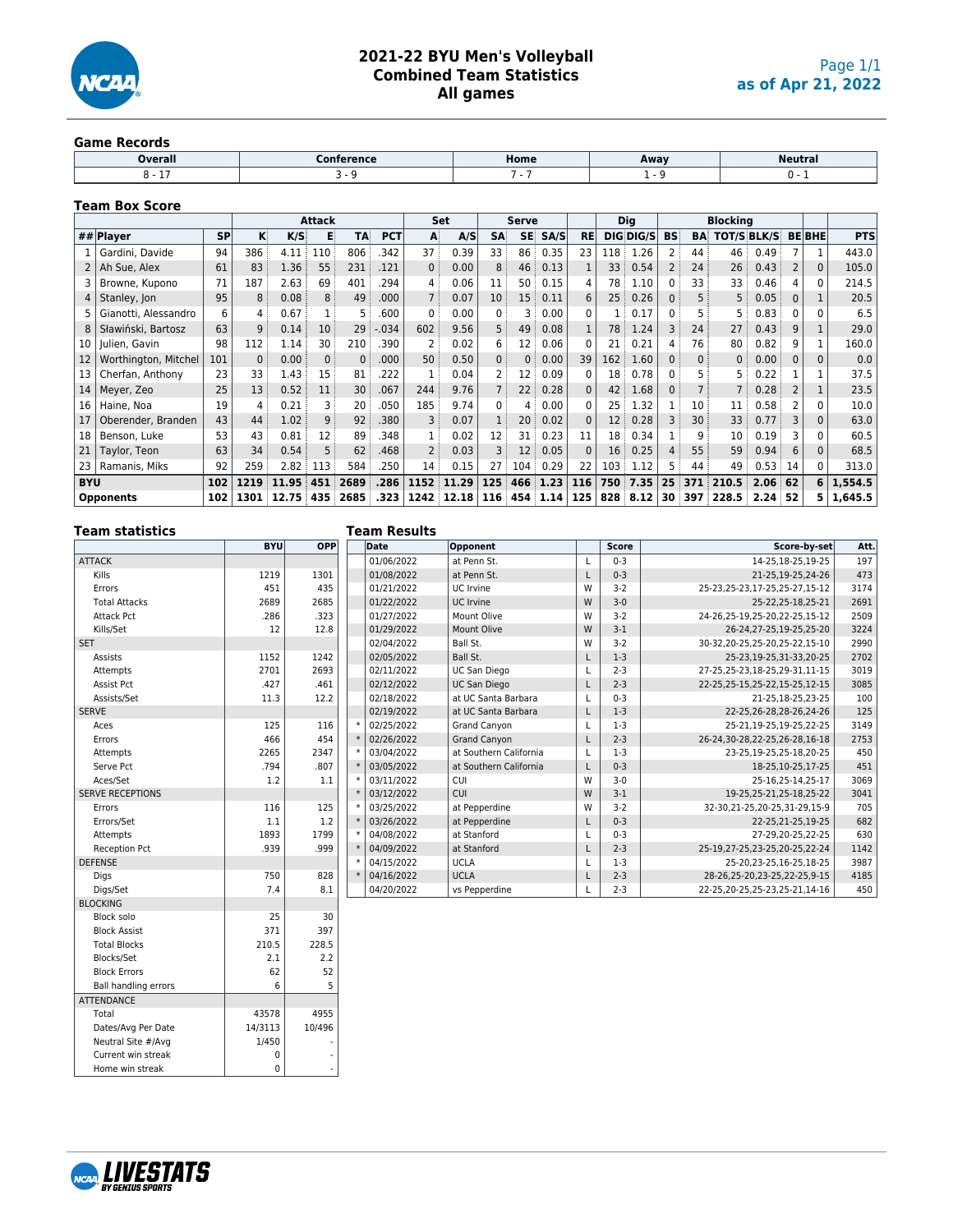

#### **#1 GARDINI, Davide**

|                        |                                     |           |                |     | Attack    |                        |                | Set            |            |                |                | <b>Serve</b> |                      |                | Recept    |              |                |                |                | <b>Blocking</b>         |                       |              |                                          | <b>Team</b> |                |
|------------------------|-------------------------------------|-----------|----------------|-----|-----------|------------------------|----------------|----------------|------------|----------------|----------------|--------------|----------------------|----------------|-----------|--------------|----------------|----------------|----------------|-------------------------|-----------------------|--------------|------------------------------------------|-------------|----------------|
| <b>Date</b>            | Opponent                            | <b>SP</b> | ĸ              | в   | <b>TA</b> | <b>PCT</b>             | A              | <b>TA</b>      | <b>PCT</b> | <b>SA</b>      | <b>SE</b>      | <b>TA</b>    | <b>PCT</b>           | <b>RE</b>      | <b>TA</b> | <b>PCT</b>   | <b>DIGBS</b>   |                |                |                         |                       |              | <b>BA BE TOTAL BHE POINTS HIT% SCORE</b> |             |                |
| 01/06/2022 at Penn St. |                                     | *3        | 9              | 6   | 16        | .188                   | $\overline{2}$ | 6              | .333       | 0              | 2              | 9            | .778                 | 2              | 14        | .857         | 4              | 0              |                | $\Omega$                | 1.0                   | 0            | 9.5                                      | .130        | $0 - 3$        |
| 01/08/2022 at Penn St. |                                     | *3        | 8              |     | 25        | .040                   | 1              | $\overline{2}$ | .500       | 2              | 4              | 12           | .667                 | 1              | 10        | .900         | 1              | $\overline{0}$ | $\mathbf{0}$   | $\mathbf{1}$            | 0.0                   | $\mathbf{0}$ | 10.0                                     | .286        | $0 - 3$        |
| 01/21/2022 UC Irvine   |                                     | *5        | 18             | 8   | 42        | .238                   | 3              | 8              | .375       | 4              | 3              | 18           | .833                 | $\Omega$       | 29        | .000<br>1    | 4              |                | 4              | 1                       | 5.0                   | 0            | 25.0                                     | .216        | $3 - 2$        |
| 01/22/2022 UC Irvine   |                                     | *3        | 13             |     | 27        | .444                   | $\Omega$       | 1              | .000       | $\overline{2}$ | 3              | 12           | .750                 | $\mathbf{1}$   | 22        | .955         | 2              | $\mathbf{0}$   | 3              | $\mathbf{0}$            | 3.0                   | $\Omega$     | 16.5                                     | .395        | $3-0$          |
|                        | 01/27/2022 Mount Olive              | $*1$      | $\overline{2}$ | 0   | 2         | .000                   | $\Omega$       | 1              | .000       | $\Omega$       | $\mathbf{1}$   |              | .000                 | $\Omega$       | 6         | .000<br>1    | $\Omega$       | 0              | ŋ              | $\Omega$                | 0.0                   | 0            | 2.0                                      | .402        | $3-2$          |
| 02/04/2022 Ball St.    |                                     | $*5$      | 13             | 8   | 33        | .152                   | 4              | 11             | .364       | 2              | 5              | 20           | .750                 | 2              | 43        | .953         | 14             | 0              | 2              | $\mathbf{0}$            | 2.0                   | 0            | 16.0                                     | .323        | $3 - 2$        |
| 02/05/2022 Ball St.    |                                     | $*4$      | 14             |     | 36        | .194                   | $\Omega$       |                | .000       | 0              | 6              | 19           | 684                  | 1              | 48        | .979         | 4              | 0              | 5              | 1                       | 5.0                   | $\mathbf{0}$ | 16.5                                     | .233        | $1-3$          |
|                        | 02/11/2022 UC San Diego             | $*5$      | 23             | 6   | 49        | .347                   | $\Omega$       | 4              | .000       | 3              | 8              | 21           | .619                 | 1              | 30        | .967         | 9              | 0              |                | $\mathbf{1}$            | 1.0                   | 0            | 26.5                                     | .231        | $2 - 3$        |
|                        | 02/12/2022 UC San Diego             | $*5$      | 14             | 3   | 40        | .275                   | 1              | 3              | .333       | 0              | 4              | 15           | .733                 | 0              | 29        | .000<br>1    |                | 0              |                | $\Omega$                | 1.0                   | 0            | 14.5                                     | .331        | $2 - 3$        |
|                        | 02/18/2022 at UC Santa Barbara      | $*3$      | 8              | 4   | 21        | .190                   | $\overline{2}$ | 8              | .250       |                | 3              | 15           | .800                 | 2              | 28        | .929         | 3              | 0              |                | $\mathbf 0$             | 1.0                   | 0            | 9.5                                      | .150        | $0 - 3$        |
| 02/19/2022             | at UC Santa Barbara                 | $*4$      | 25             | 4   | 37        | 568                    | $\Omega$       |                | .000       | 2              | 5              | 16           | .688                 | 1              | 31        | 968          | З              |                |                | $\Omega$                | 2.0                   | 0            | 28.5                                     | .350        | $1-3$          |
|                        | 02/25/2022 Grand Canyon             | $*4$      | 15             | 0   | 25        | .600                   | 4              | 6              | .667       | 1              | 2              | 15           | .867                 | $\mathbf{1}$   | 29        | .966         | 3              | 0              | $\overline{2}$ | $\mathbf{0}$            | 2.0                   | 0            | 17.0                                     | .310        | $1 - 3$        |
|                        | 02/26/2022 Grand Canvon             | $*5$      | 29             | ٦   | 52        | 500                    | 1              | q              | .111       | 1              | 4              | 19           | .789                 | 1              | 36        | .972         |                | 0              | 2              | $\Omega$                | 2.0                   | 0            | 31.0                                     | .317        | $2 - 3$        |
|                        | 03/04/2022 at Southern California   | $*4$      | 18             | 6   | 32        | .375                   | $\mathbf{0}$   | 6              | .000       | 0              | 3              | 13           | .769                 | $\overline{2}$ | 15        | .867         | 5              | 0              | $\Omega$       | $\mathbf{0}$            | 0.0                   | 1            | 18.0                                     | .264        | $1-3$          |
| 03/05/2022             | at Southern California              | *3        | 5              |     | 14        | .143                   |                | 3              | .333       | $\Omega$       | $\overline{2}$ | q            | .778                 | 1              | 14        | .929         | $\overline{2}$ | 0              | n              | $\Omega$                | 0.0                   | 0            | 5.0                                      | .076        | $0 - 3$        |
| 03/11/2022 CUI         |                                     | $*3$      | 15             |     | 22        | .636                   | $\overline{2}$ | 3              | .667       | 1              | $\overline{2}$ | 10           | .800                 | 1              | 18        | .944         | 5              | 0              | 2              | $\mathbf 0$             | 2.0                   | $\Omega$     | 17.0                                     | .569        | $3-0$          |
| 03/12/2022 CUI         |                                     | $*4$      | 19             | 4   | 39        | .385                   | $\overline{2}$ |                | .400       |                | 3              | 13           | .769                 | 0              | 20        | 1.000        | 4              | 0              | ٦              | $\Omega$                | 3.0                   | 0            | 21.5                                     | .330        | $3 - 1$        |
|                        | 03/25/2022 at Pepperdine            | $*5$      | 15             | 8   | 41        | .171                   | 5              | 8              | .625       | 5              | 6              | 25           | .760                 | $\Omega$       | 18        | 1.000        | 10             | $\mathbf{0}$   | 1              | 1                       | 1.0                   | 0            | 20.5                                     | .280        | $3 - 2$        |
| 03/26/2022             | at Pepperdine                       | *3        | 12             |     | 26        | .269                   | $\Omega$       |                | .000       |                | 5              | 10           | .500                 | 3              | 17        | .824         |                | 0              |                | $\mathbf 0$             | 1.0                   | 0            | 13.5                                     | .325        | $0 - 3$        |
| 04/08/2022 at Stanford |                                     | *3        | 16             | 5   | 30        | .367                   | $\overline{2}$ | 3              | .667       | $\mathbf{0}$   | $\overline{2}$ | 11           | .818                 | 1              | 17        | .941         | $\overline{4}$ | $\mathbf{0}$   | $\overline{2}$ | $\mathbf{0}$            | 2.0                   | $\mathbf{0}$ | 17.0                                     | .299        | $0 - 3$        |
| 04/09/2022 at Stanford |                                     | *5        | 27             |     | 56        | 357                    | 2              | q              | .222       | 3              | 4              | 25           | .840                 | 1              | 24        | .958         | 16             | 0              | 2              | $\Omega$                | 2.0                   | 0            | 31.0                                     | .310        | $2 - 3$        |
| 04/15/2022 UCLA        |                                     | $*4$      | 16             | 6   | 36        | .278                   | $\overline{2}$ | 11             | .182       | 2              | 2              | 17           | .882                 | $\Omega$       | 13        | 1.000        | 3              | $\mathbf{0}$   | $\overline{2}$ | 1                       | 2.0                   | $\Omega$     | 19.0                                     | .126        | $1-3$          |
| 04/16/2022 UCLA        |                                     | *5        | 30             | 4   | 55        | .473                   | 1              | 5              | .200       | 2              | 5              | 17           | .706                 | 0              | 18        | 1.000        | 5              | 0              | 4              | 1                       | 4.0                   | 0            | 34.0                                     | .379        | $2 - 3$        |
|                        | 04/20/2022 vs Pepperdine            | $*5$      | 22             |     | 50        | .360                   | $\overline{2}$ | ĥ              | .333       | 0              |                | 14           | .857                 |                | 27        | .963         | 8              | 0              | 4              | $\Omega$                | 4.0                   | 0            | 24.0                                     | .239        | $2 - 3$        |
| <b>Totals</b>          |                                     | 94        | 386            | 110 | 806       | .342                   | 37             | 126            | .294       | 33             | 86             | 356          | .758                 | 23             | 556       | .959         | 118            | 2 <sup>1</sup> | 44             | $\overline{\mathbf{z}}$ | 46.0                  | $\mathbf{1}$ | 443.0                                    |             |                |
| <b>Player Averages</b> |                                     |           |                |     |           |                        |                |                |            |                |                |              |                      |                |           |              |                |                |                |                         |                       |              |                                          |             |                |
|                        | Kills per set<br><b>Sets Played</b> |           |                |     |           | <b>Assists per set</b> |                |                |            |                |                |              | Service aces per set |                |           | Digs per set |                |                |                |                         | <b>Blocks per set</b> |              |                                          |             | Points per set |
| 4.11<br>94             |                                     |           |                |     |           | 0.39                   |                |                |            |                |                |              | 0.35                 |                |           |              | 1.26           |                |                |                         |                       | 0.49         |                                          |             | 4.71           |

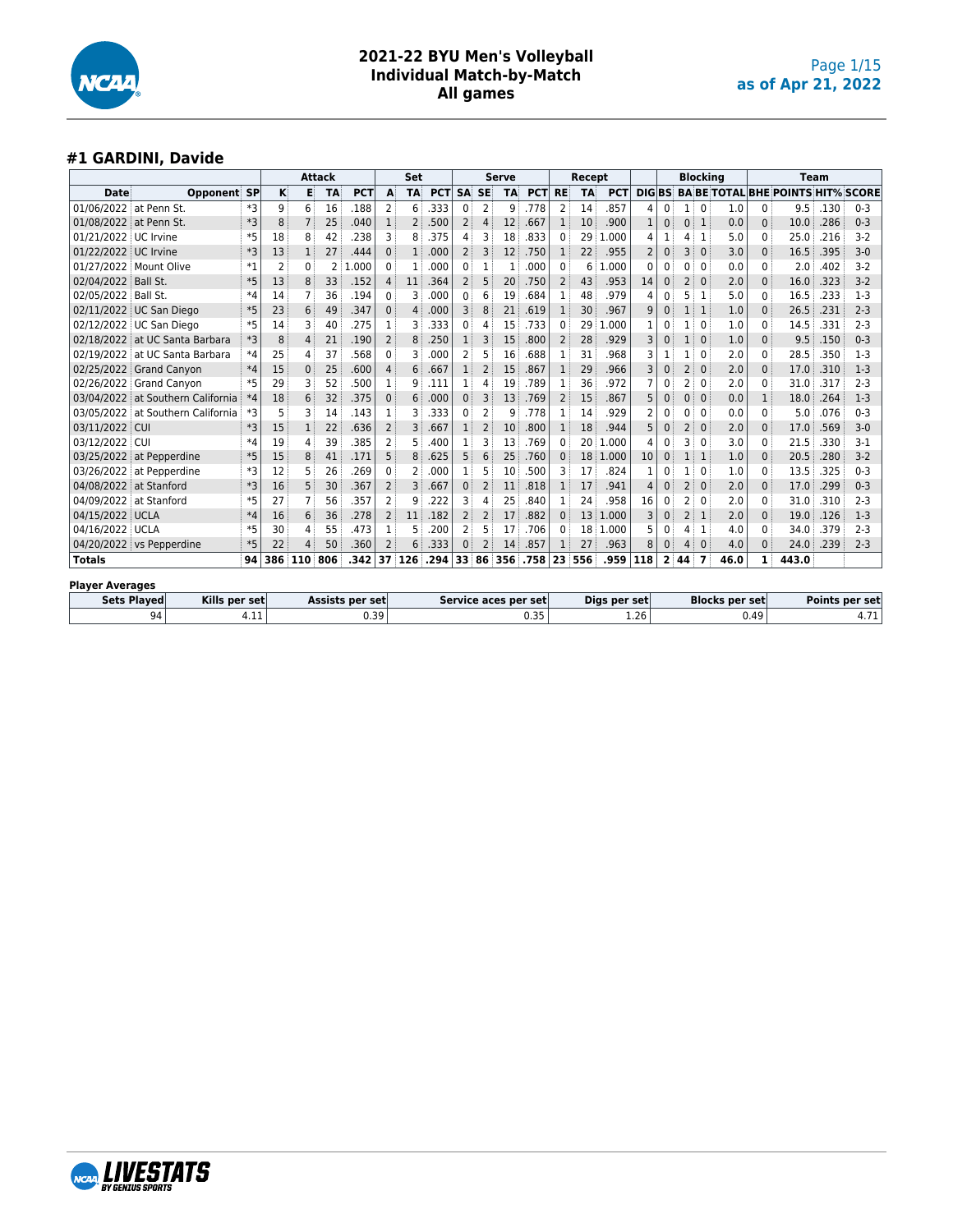

#### **#2 AH SUE, Alex**

|                        |                                |                | <b>Attack</b>  |                 |              |            | <b>Set</b> |           |            |              | Serve                |           |                 |                | Recept       |      |                 |                         | <b>Blocking</b>       |              |      |              | <b>Team</b>                              |      |         |
|------------------------|--------------------------------|----------------|----------------|-----------------|--------------|------------|------------|-----------|------------|--------------|----------------------|-----------|-----------------|----------------|--------------|------|-----------------|-------------------------|-----------------------|--------------|------|--------------|------------------------------------------|------|---------|
| <b>Date</b>            | <b>Opponent SP</b>             |                | κ              | Е               | TA           | <b>PCT</b> | A          | <b>TA</b> | <b>PCT</b> | <b>SA</b>    | <b>SE</b>            | <b>TA</b> | <b>PCT RETA</b> |                |              |      | <b>PCTDIGBS</b> |                         |                       |              |      |              | <b>BA BE TOTAL BHE POINTS HIT% SCORE</b> |      |         |
| 01/06/2022             | at Penn St.                    | $*2$           | 1              | 3               |              | .286       | 0          | 0         | 000        | $\mathbf{0}$ |                      | 3         | 667             | $\mathbf{0}$   | $\mathbf 0$  | .000 | 0               | $\mathbf{0}$            | 0                     | $\Omega$     | 0.0  | $\mathbf{0}$ | 1.0                                      | .130 | $0 - 3$ |
| 01/08/2022             | at Penn St.                    | $*3$           | 12             | 2               | 17           | .588       | $\Omega$   | 3         | .000       | $\mathbf{0}$ | 6                    | 8         | .250            | $\mathbf{0}$   | $\Omega$     | .000 | 3               | $\Omega$                | 0                     | $\Omega$     | 0.0  | $\Omega$     | 12.0                                     | .286 | $0 - 3$ |
| 01/21/2022             | UC Irvine                      | $*5$           | 15             | 4               | 39           | .282       | 0          | 2         | .000       |              | 5                    | 12        | 583             | 0              | $\Omega$     | .000 | 3               | 0                       | 6                     | $\Omega$     | 6.0  | 0            | 19.0                                     | .216 | $3-2$   |
| 01/22/2022 UC Irvine   |                                | $*3$           | 11             | 5               | 21           | .286       | $\Omega$   | $\Omega$  | .000       | 1            | 2                    | 12        | .833            | $\mathbf{0}$   | $\Omega$     | .000 |                 | 0                       | 1                     | 1            | 1.0  | 0            | 12.5                                     | .395 | $3 - 0$ |
| 01/27/2022             | Mount Olive                    |                | 2              |                 |              | .143       | 0          | 1         | .000       | $\mathbf{0}$ | 0                    | 2         | .000            | $\mathbf{0}$   | $\Omega$     | .000 |                 | 0                       | 0                     | $\Omega$     | 0.0  | 0            | 2.0                                      | .402 | $3-2$   |
|                        | 01/29/2022 Mount Olive         | $*4$           | 9              | 9               | 33           | .000       | $\Omega$   | 0         | .000       | $\mathbf{0}$ | 3                    | 14        | .786            | $\mathbf{0}$   | $\Omega$     | .000 | 7               | 0                       | 3                     | $\Omega$     | 3.0  | $\Omega$     | 10.5                                     | .244 | $3 - 1$ |
| 02/04/2022             | Ball St.                       | $*2$           | 4              | 2               | 12           | .167       | 0          | 2         | .000       | 0            | 3                    | 6         | 500             | 1              | $\mathbf{1}$ | 000  |                 | 0                       | 0                     | $\Omega$     | 0.0  | 0            | 4.0                                      | .323 | $3 - 2$ |
|                        | 02/11/2022 UC San Diego        | 3              | 2              | $\overline{2}$  | 11           | .000       | $\Omega$   | 0         | .000       | $\mathbf{0}$ |                      | 7         | .857            | 0 <sup>3</sup> | $\Omega$     | .000 | $\overline{2}$  | $\Omega$                |                       | $\mathbf 0$  | 1.0  | $\Omega$     | 2.5                                      | .231 | $2 - 3$ |
|                        | 02/18/2022 at UC Santa Barbara |                | 2              | 2               | 8            | .000       | 0          | 0         | .000       | 0            | 1                    | 3         | .667            | 0              | $\Omega$     | .000 | 0               | 0                       | 1                     | 0            | 1.0  | 0            | 2.5                                      | .150 | $0 - 3$ |
| 02/19/2022             | at UC Santa Barbara            | $*4$           | 12             |                 | 26           | .192       | $\Omega$   | 0         | .000       |              | 3                    | 22        | .864            | 0              | $\mathbf{0}$ | .000 | 8               | 0                       | 3                     | $\mathbf 0$  | 3.0  | $\Omega$     | 14.5                                     | .350 | $1-3$   |
|                        | 02/25/2022 Grand Canvon        | $*2$           | 4              | 5               | 13           | $-077$     | 0          | 0         | .000       | 1            | 2                    |           | .714            | $\mathbf{0}$   | $\Omega$     | .000 | 2               |                         |                       | $\Omega$     | 2.0  | 0            | 6.5                                      | .310 | $1 - 3$ |
|                        | 02/26/2022 Grand Canyon        | $*4$           | 5              | 4               | 16           | .063       | $\Omega$   | 0         | .000       | 1            | 6                    | 11        | .455            | $\mathbf{0}$   | $\Omega$     | .000 | 2               | 0                       | 3                     | 1            | 3.0  | 0            | 7.5                                      | .317 | $2 - 3$ |
| 03/05/2022             | at Southern California         |                | 0              | 0               | 0            | .000       | 0          | 0         | .000       | $\mathbf{0}$ |                      | 1         | .000            | 0              | $\Omega$     | .000 | 0               | 0                       | 0                     | $\Omega$     | 0.0  | 0            | 0.0                                      | .076 | $0 - 3$ |
| 03/25/2022             | at Pepperdine                  | 3              | 0              | 0               | $\Omega$     | .000       | $\Omega$   | $\Omega$  | .000       | $\mathbf{0}$ | 1                    | 4         | .750            | 0 <sup>1</sup> | $\Omega$     | .000 |                 | 0                       | 0                     | $\mathbf 0$  | 0.0  | $\Omega$     | 0.0                                      | .280 | $3 - 2$ |
| 03/26/2022             | at Pepperdine                  |                | n              | 0               | 0            | .000       | 0          | 0         | .000       |              | 0                    | 3         | .000            | 0 <sup>1</sup> | $\Omega$     | .000 | 0               | $\Omega$                | 0                     | $\Omega$     | 0.0  | 0            | 1.0                                      | .325 | $0 - 3$ |
| 04/08/2022 at Stanford |                                | 3              | 0              | 0               | $\mathbf{0}$ | .000       | $\Omega$   | $\Omega$  | .000       | 1            | $\overline{2}$       | 6         | .667            | $\overline{0}$ | $\Omega$     | .000 | 0               | $\Omega$                | $\mathbf{0}$          | $\mathbf{0}$ | 0.0  | $\mathbf{0}$ | 1.0                                      | .299 | $0 - 3$ |
| 04/09/2022             | at Stanford                    | 4              | 0              | 0               | $\Omega$     | 000        | 0          | 0         | .000       | $\mathbf{0}$ |                      | 4         | .750            | 0              | $\Omega$     | .000 | 0               | 0                       | 0                     | 0            | 0.0  | $\Omega$     | 0.0                                      | .310 | $2 - 3$ |
| 04/15/2022 UCLA        |                                | $\overline{2}$ | $\overline{2}$ | 2               | 5            | .000       | $\Omega$   | 2         | .000       | $\Omega$     |                      | 1         | .000            | $\Omega$       | $\Omega$     | .000 |                 | $\Omega$                |                       | $\Omega$     | 1.0  | 0            | 2.5                                      | .126 | $1-3$   |
| 04/16/2022 UCLA        |                                |                | ი              | 0               | 0            | .000       | 0          | 0         | .000       | 0            | 3                    | 5         | .400            | 0              | $\Omega$     | .000 | O               | 0                       | 0                     | $\Omega$     | 0.0  | 0            | 0.0                                      | .379 | $2 - 3$ |
|                        | 04/20/2022 vs Pepperdine       | 5              |                |                 | 16           | $-313$     | $\Omega$   | 2         | .000       |              | 4                    | 13        | .692            | $\Omega$       | $\Omega$     | .000 |                 |                         | 4                     | $\Omega$     | 5.0  | $\Omega$     | 6.0                                      | .239 | $2 - 3$ |
| <b>Totals</b>          |                                | 61             | 83             | 55              | 231          | .121       |            | 0:12      | .000       | 8            | 46                   | 144       | .681            | 11             | $\mathbf{1}$ | .000 | 33              | $\overline{\mathbf{2}}$ | 24                    | 2            | 26.0 | 0            | 105.0                                    |      |         |
| <b>Player Averages</b> |                                |                |                |                 |              |            |            |           |            |              |                      |           |                 |                |              |      |                 |                         |                       |              |      |              |                                          |      |         |
| <b>Sets Played</b>     | Kills per set                  |                |                | Assists per set |              |            |            |           |            |              | Service aces per set |           |                 | Digs per set   |              |      |                 |                         | <b>Blocks per set</b> |              |      |              | Points per set                           |      |         |
|                        | 1.36<br>61                     |                |                |                 |              | 0.00       |            |           |            |              |                      |           | 0.13            |                |              |      | 0.54            |                         |                       |              |      | 0.43         |                                          |      | 1.72    |

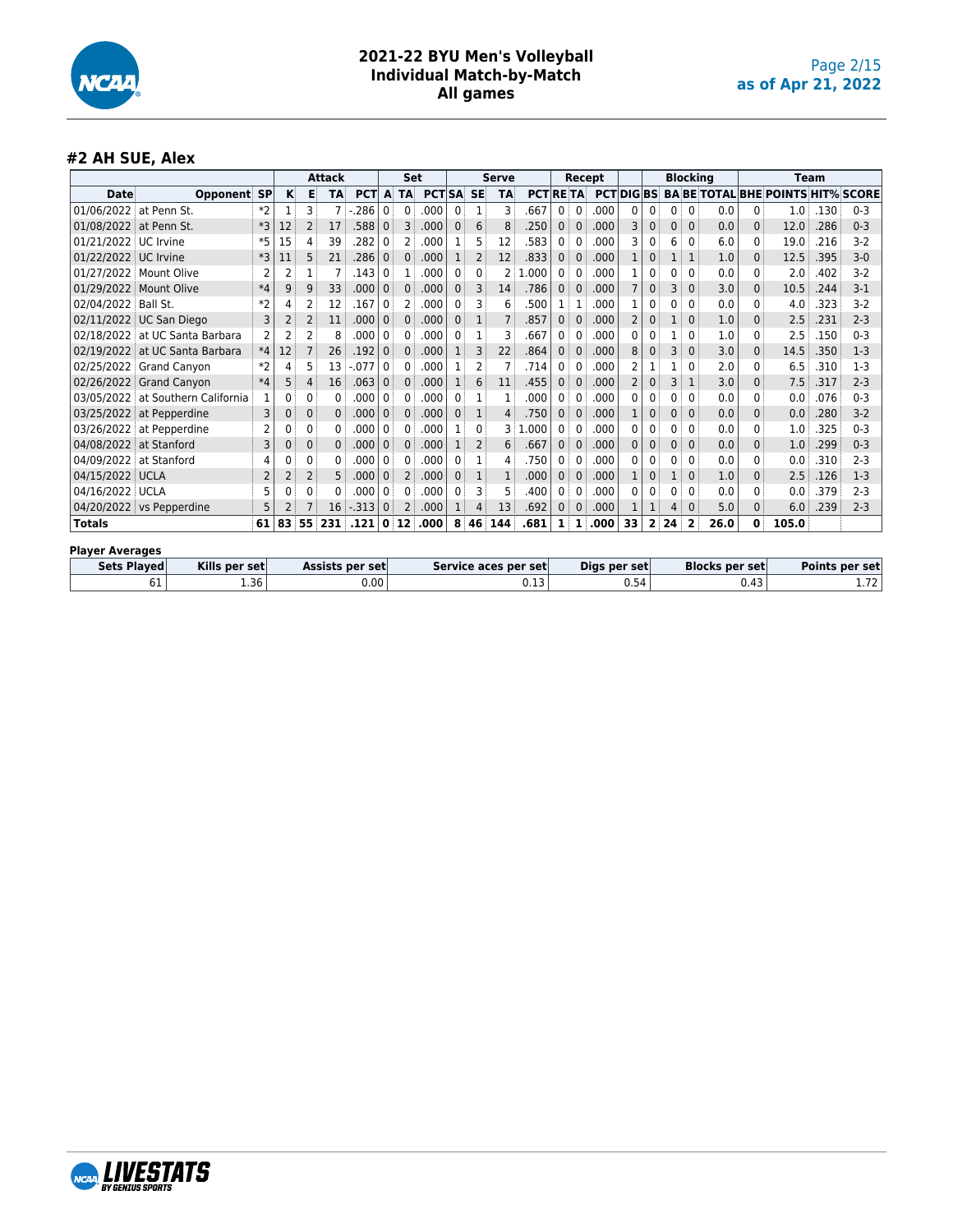

#### **#3 BROWNE, Kupono**

|                        |                          |                |                |          | Attack    |                 |                | Set       |            |                |                | <b>Serve</b> |                      |              | Recept       |              |                |              |                | <b>Blocking</b> |                       |                | <b>Team</b>                              |      |                |
|------------------------|--------------------------|----------------|----------------|----------|-----------|-----------------|----------------|-----------|------------|----------------|----------------|--------------|----------------------|--------------|--------------|--------------|----------------|--------------|----------------|-----------------|-----------------------|----------------|------------------------------------------|------|----------------|
| <b>Date</b>            | <b>Opponent SP</b>       |                | K              | Е        | <b>TA</b> | <b>PCT</b>      | A              | <b>TA</b> | <b>PCT</b> | <b>SA</b>      | <b>SE</b>      | <b>TA</b>    | <b>PCTRE</b>         |              | <b>TA</b>    | <b>PCT</b>   | <b>DIGBS</b>   |              |                |                 |                       |                | <b>BA BE TOTAL BHE POINTS HIT% SCORE</b> |      |                |
| 01/06/2022             | at Penn St.              | *3             | $\overline{7}$ | 2        | 20        | .250            |                |           | .000<br>1  | 0              | 2              | 9            | 778                  | 0            | 4            | .000         | 1              | 0            | 1 <sup>1</sup> | 0               | 1.0                   | 0              | 7.5                                      | .130 | $0 - 3$        |
| 01/08/2022             | at Penn St.              | $\overline{2}$ | 0              | $\Omega$ | $\Omega$  | .000            | $\Omega$       |           | .000       | 0              | $\Omega$       | 3            | 1.000                | 3            | 5            | .400         | $\mathbf{0}$   | $\mathbf{0}$ | 0              | $\Omega$        | 0.0                   | 0              | 0.0                                      | .286 | $0 - 3$        |
| 01/27/2022             | Mount Olive              | 1              | 0              | 0        | 0         | 000             | 0              | $\Omega$  | .000       | 0              |                | $\mathbf{1}$ | .000                 | $\Omega$     | 0            | .000         | 0              | $\Omega$     | 0              | $\Omega$        | 0.0                   | 0              | 0.0                                      | .402 | $3-2$          |
| 02/04/2022             | Ball St.                 | 3              |                |          | 20        | .500            | $\mathbf{0}$   |           | .000       | 0:             | 2              | 12           | .833                 | $\Omega$     | $\Omega$     | .000         | $\overline{2}$ | $\mathbf{0}$ | 3              | $\Omega$        | 3.0                   | 0              | 12.5                                     | .323 | $3 - 2$        |
| 02/05/2022             | Ball St.                 | $*4$           | 19             | 4        | 34        | .441            | 0              |           | .000       | 0              |                | 15           | 867                  | $\Omega$     | 0            | .000         | 6              | $\mathbf{0}$ | 3              | $\Omega$        | 3.0                   | 0              | 20.5                                     | .233 | $1-3$          |
| 02/11/2022             | UC San Diego             | $*4$           | 11             | 6        | 24        | .208            | $\mathbf{0}$   | 3         | .000       | 0              | 5              | 14           | .643                 | $\mathbf{0}$ | $\mathbf{0}$ | .000         | 4              | $\mathbf{0}$ | 3              | $\mathbf{0}$    | 3.0                   | 0              | 12.5                                     | .231 | $2 - 3$        |
|                        | 02/12/2022 UC San Diego  | 1              | $\Omega$       | 0        | 0         | .000            | 0              | $\Omega$  | .000       | 0:             | 0              | 0            | .000                 | $\Omega$     | 0            | .000         | 0              | $\Omega$     |                | $\mathbf{0}$    | 1.0                   | 0              | 0.5                                      | .331 | $2 - 3$        |
| 02/18/2022             | at UC Santa Barbara      |                | $\mathbf{0}$   | $\Omega$ | $\Omega$  | .000            | $\Omega$       | $\Omega$  | .000       | 0:             | 1              | 1            | .000                 | $\mathbf{0}$ | $\Omega$     | .000         | 0              | $\mathbf{0}$ | 0              | $\Omega$        | 0.0                   | 0              | 0.0                                      | .150 | $0 - 3$        |
| 02/19/2022             | at UC Santa Barbara      |                | 0              | 0        | 0         | .000            | 0              | $\Omega$  | .000       | 0              | 0              | 0            | .000                 | 0            | 0            | .000         | 0              | $\mathbf{0}$ | 0              | $\Omega$        | 0.0                   | 0              | 0.0                                      | .350 | $1-3$          |
| 02/25/2022             | <b>Grand Canyon</b>      | 3              | 9              | 4        | 20        | .250            | $\Omega$       | $\Omega$  | .000       | 0:             | $\mathbf{1}$   | 8            | .875                 | $\Omega$     | $\Omega$     | .000         | $\overline{2}$ | $\Omega$     | $\overline{2}$ | $\Omega$        | 2.0                   | $\overline{0}$ | 10.0                                     | .310 | $1-3$          |
| 02/26/2022             | <b>Grand Canvon</b>      | 5              |                |          | 14        | .357            | $\Omega$       |           | .000       | 0              |                | 8            | 875                  | $\mathbf{0}$ | 0            | .000         | 3              | $\Omega$     | 0              | $\Omega$        | 0.0                   | 0              | 7.0                                      | .317 | $2 - 3$        |
| 03/04/2022             | at Southern California   | $*4$           | 14             | 5        | 27        | .333            | $\Omega$       | 3         | .000       | $\overline{2}$ | 3              | 20           | .850                 | $\Omega$     | $\Omega$     | .000         | 9              | $\mathbf{0}$ |                | $\Omega$        | 1.0                   | $\overline{0}$ | 16.5                                     | .264 | $1-3$          |
| 03/05/2022             | at Southern California   | $*2$           | 4              | 5        | 14        | .071            | 0              | $\Omega$  | .000       | 0              | 0              | 2            | .000                 | $\mathbf{0}$ | $\Omega$     | .000         |                | 0            | 0              | 1               | 0.0                   | 0              | 4.0                                      | .076 | $0 - 3$        |
| 03/11/2022 CUI         |                          | $*3$           | 14             | 2        | 21        | .571            | $\Omega$       |           | .000       | 1:             | 3              | 10           | .700                 | $\mathbf{0}$ | $\mathbf{0}$ | .000         | 4              | $\mathbf{0}$ | 2 <sup>3</sup> | $\Omega$        | 2.0                   | 0              | 16.0                                     | .569 | $3-0$          |
| 03/12/2022             | CUI                      | $*4$           | 14             | 6        | 28        | .286            | 0              | $\Omega$  | .000       |                |                | 14           | .643                 | $\mathbf{0}$ | 0            | .000         | 4              | $\Omega$     |                | 1               | 2.0                   | 0              | 16.0                                     | .330 | $3 - 1$        |
| 03/25/2022             | at Pepperdine            | $*5$           | 15             | 6        | 31        | .290            | $\mathbf{1}$   | 3         | .333       | 5              |                | 23           | .696                 | $\mathbf{0}$ | $\Omega$     | .000         | 10             | $\mathbf{0}$ | 3              | 1               | 3.0                   | 0              | 21.5                                     | .280 | $3 - 2$        |
| 03/26/2022             | at Pepperdine            | *3             | 11             | 2        | 21        | .429            | 0              |           | .000       | 2              |                | 13           | .923                 | 1            | 9            | .889         |                | $\mathbf{0}$ | 2              | 1               | 2.0                   | 0              | 14.0                                     | .325 | $0 - 3$        |
| 04/08/2022             | at Stanford              | $*3$           | 14             |          | 25        | .480            | 0              |           | .000       | 0              | З              | 10           | .700                 | $\Omega$     | $\Omega$     | .000         | 6              | $\mathbf{0}$ | $\Omega$       | $\Omega$        | 0.0                   | $\overline{0}$ | 14.0                                     | .299 | $0 - 3$        |
| 04/09/2022             | at Stanford              | $*5$           | 12             | 6        | 33        | .182            | 2              | 3         | .667       | 0              | Δ              | 22           | .818                 | 0            | 0            | .000         | 9              | $\mathbf{0}$ | 4              | $\Omega$        | 4.0                   | 0              | 14.0                                     | .310 | $2 - 3$        |
| 04/15/2022             | <b>UCLA</b>              | $*4$           | 8              | 6        | 25        | .080            | 0 <sup>1</sup> | 5         | .000       | 0 <sup>1</sup> | $\overline{2}$ | 12           | .833                 | $\mathbf{0}$ | $\mathbf{0}$ | .000         | 8              | $\mathbf{0}$ | 1 <sup>1</sup> | $\mathbf{0}$    | 1.0                   | 0              | 8.5                                      | .126 | $1-3$          |
| 04/16/2022             | <b>UCLA</b>              | $*5$           | 11             | 3        | 27        | .296            | 0              |           | .000       | 0              | 6              | 16           | .625                 | $\mathbf{0}$ | 0            | .000         | 6              | 0            | 5              | 0               | 5.0                   | 0              | 13.5                                     | .379 | $2 - 3$        |
|                        | 04/20/2022 vs Pepperdine | $*5$           | 6              |          | 17        | $-.059$         | 0              |           | .000       | 0              |                | 9            | .889                 | $\mathbf{0}$ | $\Omega$     | .000         | $\overline{2}$ | 0            | $\Omega$       | $\Omega$        | 0.0                   | $\overline{0}$ | 6.0                                      | .239 | $2 - 3$        |
| <b>Totals</b>          |                          | 71             | 187            | 69       | 401       | .294            | $\mathbf{A}$   | 29        | .138       | 11             | 50             | 222          | .775                 | 4            | 18           | .778         | 78             | 0            | 33             | 4               | 33.0                  | $\bf{0}$       | 214.5                                    |      |                |
| <b>Player Averages</b> |                          |                |                |          |           |                 |                |           |            |                |                |              |                      |              |              |              |                |              |                |                 |                       |                |                                          |      |                |
| <b>Sets Plaved</b>     | Kills per set            |                |                |          |           | Assists per set |                |           |            |                |                |              | Service aces per set |              |              | Digs per set |                |              |                |                 | <b>Blocks per set</b> |                |                                          |      | Points per set |

 $71$  2.63 0.06 0.06 0.15 1.10 0.46 3.02

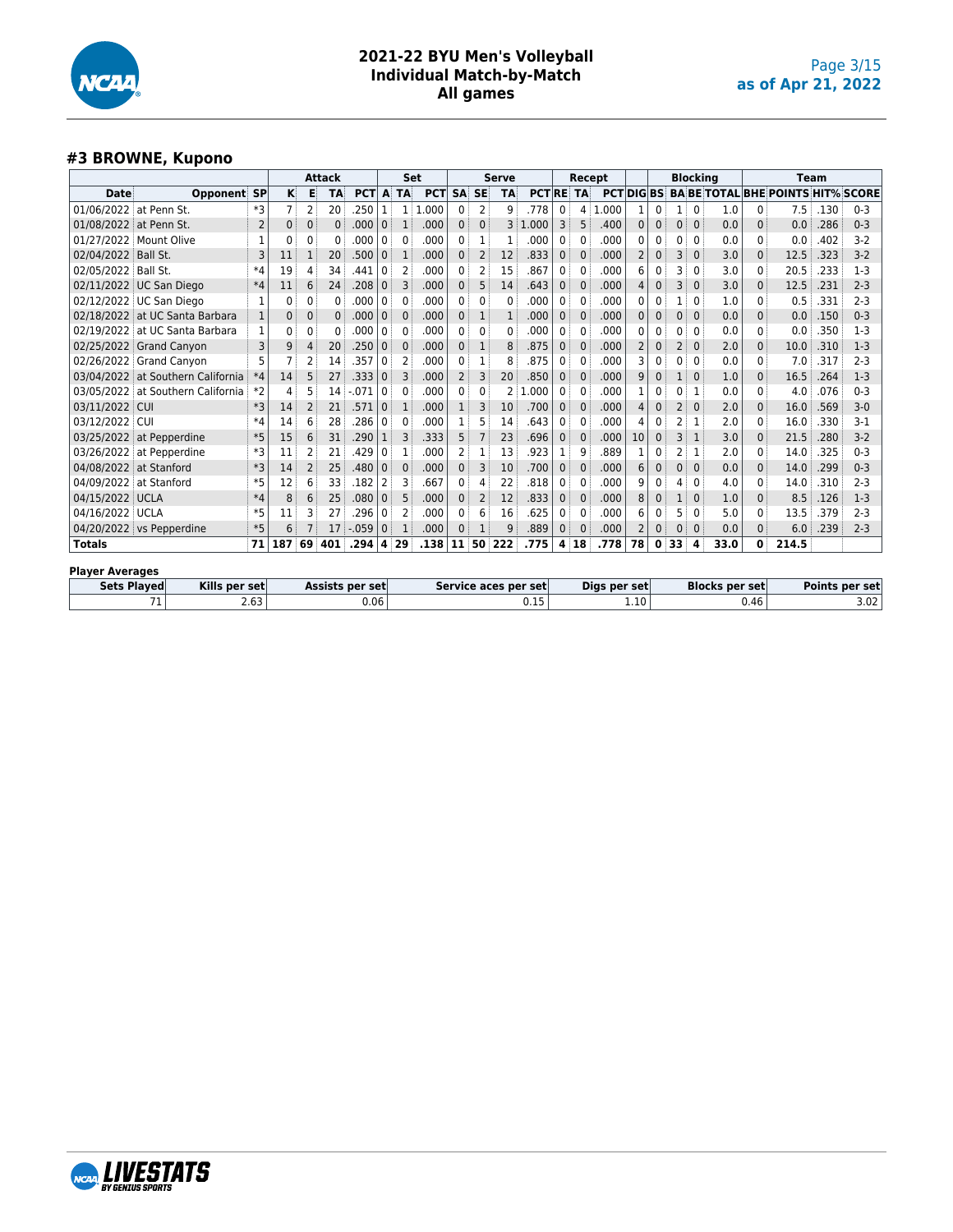

## **#4 STANLEY, Jon**

|                        |                                   |                |   |                | <b>Attack</b>  |                 |                | <b>Set</b>     |            |                 |              | <b>Serve</b>   |                           |              | Recept         |              |                |              |              | <b>Blocking</b> |                       |              | Team                                                |      |                       |
|------------------------|-----------------------------------|----------------|---|----------------|----------------|-----------------|----------------|----------------|------------|-----------------|--------------|----------------|---------------------------|--------------|----------------|--------------|----------------|--------------|--------------|-----------------|-----------------------|--------------|-----------------------------------------------------|------|-----------------------|
| <b>Date</b>            | Opponent SP                       |                |   |                | K E TA         | <b>PCT</b>      | A              | <b>TA</b>      | <b>PCT</b> | <b>SA</b>       | <b>SE</b>    | <b>TA</b>      | <b>PCTRE TA</b>           |              |                |              |                |              |              |                 |                       |              | <b>PCTIDIG BS BA BE TOTAL BHE POINTS HIT% SCORE</b> |      |                       |
| 01/06/2022 at Penn St. |                                   | 1              | 0 | $\mathbf{0}$   | $\Omega$       | .000            | 0              | $\Omega$       | .000       | 0               | 0            | 1 <sup>1</sup> | .000                      | $\Omega$     | $\Omega$       | .000         | $\Omega$       | 0            | 0            | $\Omega$        | 0.0                   | 0            | 0.0                                                 | .130 | $0 - 3$               |
| 01/08/2022 at Penn St. |                                   | $\overline{2}$ | 0 | $\mathbf{0}$   | $\overline{2}$ | .000            | $\Omega$       |                | .000       | $\Omega$        | $\Omega$     | 2              | 1.000                     | $\Omega$     | 6              | 1.000        | $\Omega$       | $\mathbf{0}$ | $\mathbf{0}$ | $\Omega$        | 0.0                   |              | 0.0                                                 | .286 | $0 - 3$               |
| 01/21/2022 UC Irvine   |                                   | 5              | 0 | 0              | 0              | .000            | 0              | $\Omega$       | .000       | 1               | 0            |                | 10 1.000                  | 0            | 0              | .000         | 0              | 0            | 0            | 0               | 0.0                   | 0            | 1.0                                                 | .216 | $3-2$                 |
| 01/22/2022 UC Irvine   |                                   | 3              | 0 | $\mathbf 0$    | $\mathbf{0}$   | .000            | $\mathbf{1}$   | $\mathbf{1}$   | .000<br>1  | $\mathbf{0}$    | $\mathbf{0}$ | 5              | 1.000                     | $\mathbf{0}$ | $\Omega$       | .000         | $\Omega$       | $\mathbf{0}$ | $\mathbf{0}$ | $\mathbf{0}$    | 0.0                   | $\Omega$     | 0.0                                                 | .395 | $3-0$                 |
|                        | 01/27/2022 Mount Olive            | 5              | 2 |                | 4              | .250            |                | З              | .333       | 0               | 1            | 6              | .833                      | $\Omega$     | 3              | 1.000        | 0              | 0            | 1            | 0               | 1.0                   | 0            | 2.5                                                 | .402 | $3-2$                 |
|                        | 01/29/2022 Mount Olive            | $*4$           | 6 | $\overline{4}$ | 28             | .071            | $\mathbf{1}$   | 3              | .333       | 0               | 4            | 17             | .765                      | $\Omega$     | 14             | 1.000        | 5              | 0            | 3            | $\Omega$        | 3.0                   | 0            | 7.5                                                 | .244 | $3 - 1$               |
| 02/04/2022 Ball St.    |                                   | 5              | 0 | $\mathbf{0}$   | $\Omega$       | .000            | $\Omega$       | $\Omega$       | .000       | 2               | 1            | 12             | 917                       | $\mathbf{0}$ | $\Omega$       | .000         | 0              | 0            | 0            | $\Omega$        | 0.0                   | 0            | 2.0                                                 | .323 | $3-2$                 |
| 02/05/2022 Ball St.    |                                   | 4              | 0 |                |                | $-1.000$        | $\Omega$       | $\Omega$       | .000       | 1               | 2            | 5              | .600                      | $\Omega$     | 4              | 1.000        | $\Omega$       | $\mathbf{0}$ | 0            | $\Omega$        | 0.0                   | 0            | 1.0                                                 | .233 | $1-3$                 |
|                        | 02/11/2022 UC San Diego           | 5              | 0 | $\mathbf{0}$   | 0              | .000            | $\Omega$       | $\Omega$       | .000       | 0               | 0            | 8              | .000<br>1                 | 0            | 3              | 1.000        | 0              | 0            | 0            | $\Omega$        | 0.0                   | 0            | 0.0                                                 | .231 | $2 - 3$               |
|                        | 02/12/2022 UC San Diego           | 3              | 0 | $\mathbf{0}$   | $\Omega$       | .000            | $\Omega$       | $\Omega$       | .000       | $\Omega$        | $\mathbf{0}$ |                | 1.000                     | $\mathbf 0$  | $\mathbf{0}$   | .000         | $\Omega$       | $\mathbf{0}$ | $\mathbf{0}$ | $\Omega$        | 0.0                   | $\Omega$     | 0.0                                                 | .331 | $2 - 3$               |
|                        | 02/18/2022 at UC Santa Barbara    | 3              | 0 | $\mathbf{0}$   | 4              | .000            | 0              | $\Omega$       | .000       | 0               | 1            | 6              | .833                      | $\Omega$     | 3              | 1.000        | 1              | 0            | 1            | 0               | 1.0                   | 0            | 0.5                                                 | .150 | $0 - 3$               |
|                        | 02/19/2022 at UC Santa Barbara    | 4              | 0 | $\mathbf 0$    | $\Omega$       | .000            | $\mathbf{0}$   | $\Omega$       | .000       | 0               | 1            | 5              | .800                      | $\mathbf 0$  | 0              | .000         | $\mathbf{0}$   | 0            | 0            | $\Omega$        | 0.0                   | 0            | 0.0                                                 | .350 | $1-3$                 |
|                        | 02/25/2022 Grand Canyon           | 4              | 0 | $\mathbf{0}$   | $\Omega$       | .000            | 2              | 4              | 500        | 1               | 0            | 6              | .000<br>-1                | 1            | 8              | 875          | 0              | 0            | $\mathbf{0}$ | $\Omega$        | 0.0                   | 0            | 1.0                                                 | .310 | $1-3$                 |
|                        | 02/26/2022 Grand Canyon           | 5              | 0 | $\Omega$       | $\mathbf{0}$   | .000            | $\Omega$       | $\Omega$       | .000       | $\mathbf{1}$    | $\mathbf{0}$ | 6              | 1.000                     | $\mathbf{0}$ | $\mathbf 0$    | .000         | 1              | 0            | $\mathbf{0}$ | $\mathbf{0}$    | 0.0                   | $\Omega$     | 1.0                                                 | .317 | $2 - 3$               |
|                        | 03/04/2022 at Southern California | 4              | 0 | 1              | 3              | $-0.333$        | 0              | $\Omega$       | .000       | 0               | 1            | 4              | .750                      | 3            | 5              | 400          |                | 0            | 0            | $\Omega$        | 0.0                   | 0            | 0.0                                                 | .264 | $1-3$                 |
|                        | 03/05/2022 at Southern California | $\overline{3}$ | 0 | 1              | Δ              | $-.250$         | $\Omega$       | $\Omega$       | .000       | $\mathbf{1}$    | $\mathbf{0}$ | 6              | 1.000                     | 1            | $\overline{4}$ | .750         | $\mathbf{1}$   | 0            | 0            | $\mathbf{0}$    | 0.0                   | 0            | 1.0                                                 | .076 | $0 - 3$               |
| 03/11/2022 CUI         |                                   | 3              | 0 | $\mathbf{0}$   | $\Omega$       | .000            |                |                | .000<br>1  | 1               | 0            | 9              | 1.000                     | $\Omega$     | $\Omega$       | .000         | $\overline{2}$ | 0            | 0            | $\Omega$        | 0.0                   | 0            | 1.0                                                 | .569 | $3-0$                 |
| 03/12/2022 CUI         |                                   | 3              | 0 | $\mathbf{0}$   | $\Omega$       | .000            | $\mathbf{0}$   | $\Omega$       | .000       | 0               | 1            | 4              | .750                      | $\mathbf{0}$ | $\mathbf 0$    | .000         | 1              | 0            | $\mathbf{0}$ | $\mathbf{0}$    | 0.0                   | 0            | 0.0                                                 | .330 | $3-1$                 |
|                        | 03/25/2022 at Pepperdine          | 5              | 0 | $\Omega$       | 3              | .000            | 0              | $\Omega$       | .000       | 0               | 2            | 5              | .600                      | 1            | 4              | .750         | 0              | 0            | 0            | $\Omega$        | 0.0                   | 0            | 0.0                                                 | .280 | $3-2$                 |
|                        | 03/26/2022 at Pepperdine          | $\overline{2}$ | 0 | $\mathbf{0}$   | $\mathbf{0}$   | .000            | $\Omega$       | $\mathbf{0}$   | .000       | $\mathbf{1}$    | $\mathbf{0}$ | 3              | .000<br>$\cdot$ 1 $\cdot$ | $\mathbf{0}$ | $\overline{0}$ | .000         | $\Omega$       | $\mathbf{0}$ | $\mathbf{0}$ | $\mathbf{0}$    | 0.0                   | $\Omega$     | 1.0                                                 | .325 | $0 - 3$               |
| 04/08/2022 at Stanford |                                   | 3              | 0 | $\mathbf{0}$   | 0              | .000            | 0              | $\Omega$       | .000       | 0               | 0            | 4              | 1.000                     | $\Omega$     | $\Omega$       | .000         | 0              | 0            | 0            | $\Omega$        | 0.0                   | 0            | 0.0                                                 | .299 | $0 - 3$               |
| 04/09/2022 at Stanford |                                   | 5              | 0 | $\Omega$       | $\Omega$       | .000            | $\Omega$       | $\Omega$       | .000       | $\mathbf{1}$    | 0            | 8              | 1.000                     | $\mathbf 0$  | $\Omega$       | .000         | 2              | 0            | 0            | $\mathbf{0}$    | 0.0                   | 0            | 1.0                                                 | .310 | $2 - 3$               |
| 04/15/2022 UCLA        |                                   | Δ              | 0 | $\mathbf{0}$   | 0              | .000            | 0              | $\Omega$       | .000       | 0               | 1            | 4              | 750                       | 0            | $\Omega$       | .000         | 0              | 0            | $\mathbf{0}$ | $\Omega$        | 0.0                   | 0            | 0.0                                                 | .126 | $1-3$                 |
| 04/16/2022 UCLA        |                                   | 5              | 0 | $\Omega$       | $\mathbf{0}$   | .000            |                | $\overline{2}$ | .500       | $\Omega$        | $\Omega$     | $\Omega$       | .000                      | $\Omega$     | $\Omega$       | .000         | 3              | $\Omega$     | 0            | $\Omega$        | 0.0                   | $\Omega$     | 0.0                                                 | .379 | $2 - 3$               |
|                        | 04/20/2022 vs Pepperdine          | 5              | 0 | 0              | $\Omega$       | .000            | 0              | 4              | .000       | 0               | 0            | 0              | .000                      | 0            | 0              | .000         | 8              | 0            | 0            | 0               | 0.0                   | 0            | 0.0                                                 | .239 | $2-3$                 |
| <b>Totals</b>          |                                   | 95             | 8 | ់ 8            | 49             | .000            | $\overline{7}$ | 19             | .368       | 10 <sup>1</sup> | 15           | 143            | .895                      | 6            | 54             | .889         | 25             | $\bf{0}$     | 5            | $\mathbf{0}$    | 5.0                   | $\mathbf{1}$ | 20.5                                                |      |                       |
| <b>Player Averages</b> |                                   |                |   |                |                |                 |                |                |            |                 |              |                |                           |              |                |              |                |              |              |                 |                       |              |                                                     |      |                       |
| <b>Sets Played</b>     | Kills per set                     |                |   |                |                | Assists per set |                |                |            |                 |              |                | Service aces per set      |              |                | Digs per set |                |              |              |                 | <b>Blocks per set</b> |              |                                                     |      | <b>Points per set</b> |
|                        | 95<br>0.08                        |                |   |                |                |                 | 0.07           |                |            |                 |              |                | 0.11                      |              |                |              | 0.26           |              |              |                 |                       | 0.05         |                                                     |      | 0.22                  |

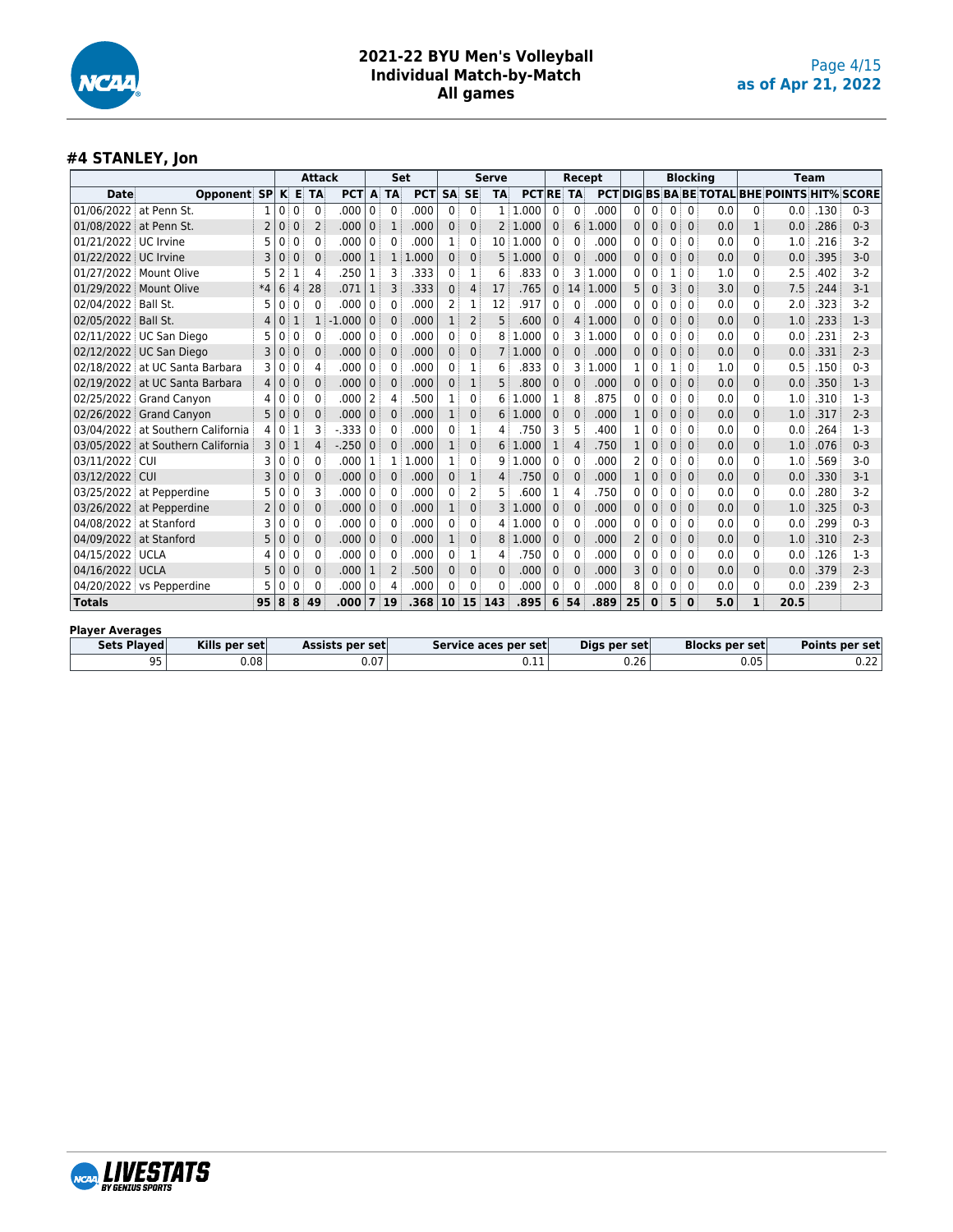

# **#5 GIANOTTI, Alessandro**

|                         |                                                                                              |  | <b>Attack</b> |  | Set |  | Serve |                                                                           |  | Recept |  | <b>Blocking</b> |     |                |               | Team       |                |
|-------------------------|----------------------------------------------------------------------------------------------|--|---------------|--|-----|--|-------|---------------------------------------------------------------------------|--|--------|--|-----------------|-----|----------------|---------------|------------|----------------|
| Date                    | Opponent SP K ETA PCT ATA PCT SA SE TA PCT RETA PCT DIG BS BA BE TOTAL BHE POINTS HIT% SCORE |  |               |  |     |  |       |                                                                           |  |        |  |                 |     |                |               |            |                |
| 02/12/2022 UC San Diego |                                                                                              |  |               |  |     |  |       | $\frac{1}{2}$ 4 1 1 0 1 1.000 0 0 0 000 0 0 0 7 1.000 0 0 0 000 0 0 0 3 0 |  |        |  |                 | 3.0 | 0 <sup>1</sup> |               |            | $2.5$ .331 2-3 |
|                         | 0 2/18/2022 at UC Santa Barbara 2 3 1 1 4 300 0 0 0 0 0 0 3 8 305 0 0 0 0 1 0 2 0 1          |  |               |  |     |  |       |                                                                           |  |        |  |                 | 2.0 | $\overline{0}$ |               | $4.0$ .150 | $0 - 3$        |
| Totals                  |                                                                                              |  |               |  |     |  |       | 6 4 1 5 600 0 0 000 0 3 15 800 0 0 000 1 0 5 0 500                        |  |        |  |                 |     | - 0            | $6.5^{\circ}$ |            |                |

#### **Player Averages**

| Sets Plaved | Kills per set | <b>Assists per set</b> | Service aces per set | Digs per set | <b>Blocks per set</b> | Points per set    |
|-------------|---------------|------------------------|----------------------|--------------|-----------------------|-------------------|
|             | 0.67          | J.OO '                 | 0.00 <sup>1</sup>    | ◡.⊥          | 0.83                  | 1.08 <sup>1</sup> |

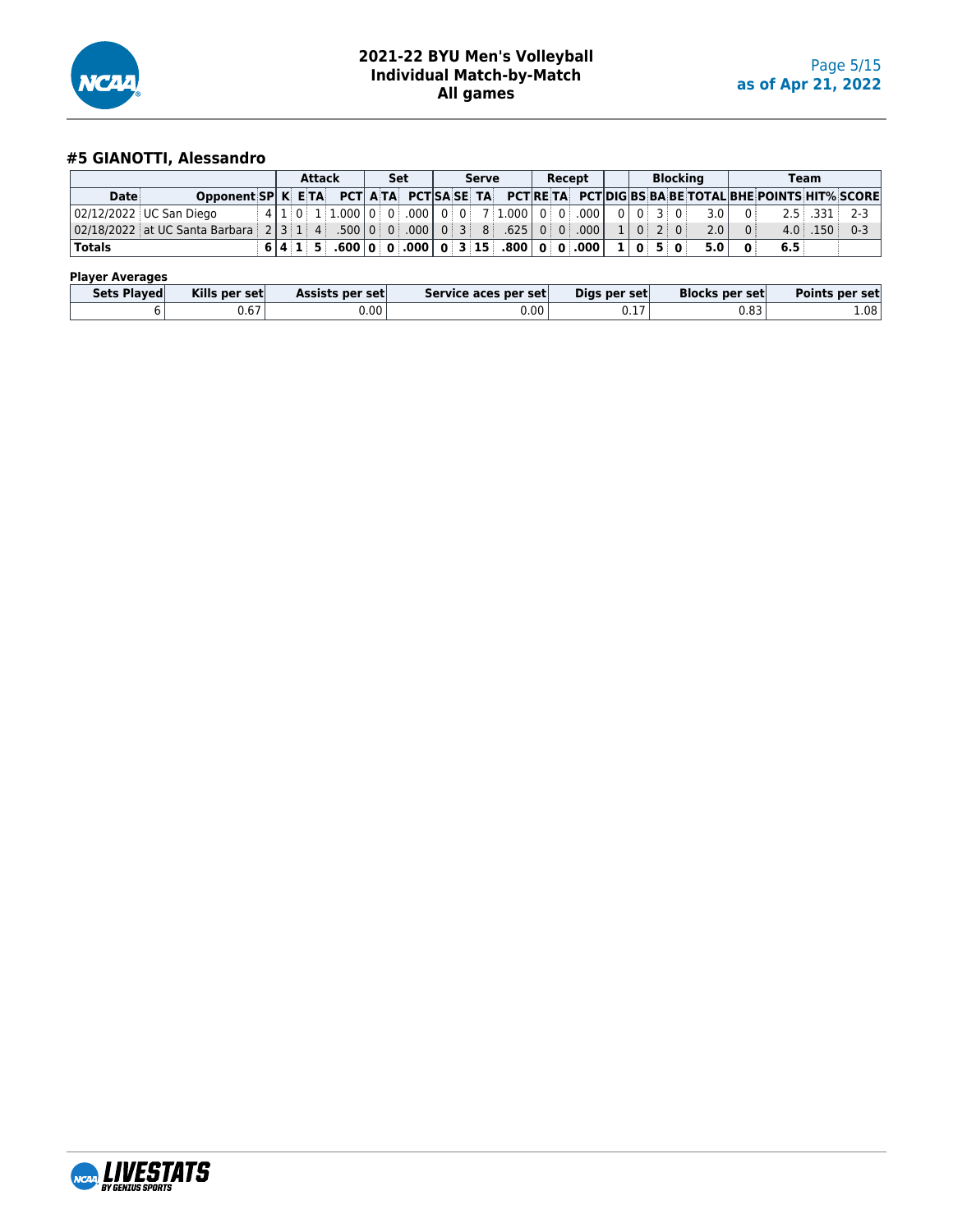

## **#8 SŁAWIŃSKI, Bartosz**

|                        |                                   |      |                |              | Attack       |            |          | Set       |               |              |                | <b>Serve</b>    |                 |                |              | Recept |                 |          |                | <b>Blocking</b> |      |              |                                          | <b>Team</b> |         |
|------------------------|-----------------------------------|------|----------------|--------------|--------------|------------|----------|-----------|---------------|--------------|----------------|-----------------|-----------------|----------------|--------------|--------|-----------------|----------|----------------|-----------------|------|--------------|------------------------------------------|-------------|---------|
| <b>Date</b>            | Opponent SP                       |      | $\mathbf{K}$   |              | E TA         | <b>PCT</b> | A        | <b>TA</b> | <b>PCT SA</b> |              | <b>SE</b>      | <b>TA</b>       | <b>PCT RETA</b> |                |              |        | <b>PCTDIGBS</b> |          |                |                 |      |              | <b>BA BE TOTAL BHE POINTS HIT% SCORE</b> |             |         |
| 01/06/2022             | at Penn St.                       | *3   | 0              | $\mathbf{0}$ | 1            | .000       | 22       | 61        | 361           | $\Omega$     | 2              | 6               | .667            | $\Omega$       | $\mathbf{0}$ | .000   | З               | 0        | 0 <sup>1</sup> | $\Omega$        | 0.0  |              | 0.0                                      | .130        | $0 - 3$ |
| 01/08/2022             | at Penn St.                       | $*3$ | 0              |              |              | $-1.000$   | 25       | 55        | .455          | $\Omega$     | 3              | 9               | .667            | 0 <sup>1</sup> | $\mathbf{1}$ | 1.000  |                 | $\Omega$ |                |                 | 1.0  | $\Omega$     | 0.5                                      | .286        | $0 - 3$ |
| 01/21/2022 UC Irvine   |                                   |      |                |              | 0            | .000       | 0        | 0         | .000          | 0            |                |                 | 000             | 0:             | $\mathbf{0}$ | .000   |                 |          | 0              |                 | 0.0  | 0            | 0.0                                      | .216        | $3-2$   |
| 01/22/2022 UC Irvine   |                                   |      | 0              | 0            | $\Omega$     | .000       | $\Omega$ | 0         | .000          | $\mathbf{0}$ |                |                 | .000            | 0 <sup>1</sup> | $\Omega$     | .000   |                 |          | 0              | $\Omega$        | 0.0  | $\Omega$     | 0.0                                      | .395        | $3-0$   |
| 01/29/2022             | Mount Olive                       | $*4$ |                |              |              | .000       | 42       | 106       | 396           | 0            | 5              | 15              | .667            | 0              | $\Omega$     | .000   |                 |          | 2              |                 | 2.0  | 0            | 2.0                                      | .244        | $3-1$   |
| 02/05/2022 Ball St.    |                                   | 2    | 0              | 0            | $\mathbf{0}$ | .000       | 14       | 35        | .400          | $\mathbf{0}$ |                | 3               | .667            | 0              | $\mathbf{0}$ | .000   |                 |          |                |                 | 2.0  | $\mathbf 0$  | 1.5                                      | .233        | $1-3$   |
|                        | 02/11/2022 UC San Diego           | $*5$ |                |              |              | .000       | 49       | 117       | .419          | $\Omega$     | 5              | 17              | 706             | 0              | 1            | 1.000  |                 |          |                |                 | 1.0  | 0            | 0.5                                      | .231        | $2 - 3$ |
|                        | 02/12/2022 UC San Diego           | $*5$ |                |              | 4            | .000       | 45       | 96        | .469          | $\mathbf{0}$ | 6              | 17              | .647            | $\overline{0}$ | $\Omega$     | .000   | 6               |          | 3              |                 | 4.0  | $\mathbf{0}$ | 3.5                                      | .331        | $2 - 3$ |
|                        | 02/19/2022 at UC Santa Barbara    | $*4$ | 0              |              |              | .000       | 55       | 100       | .550          | $\Omega$     | 3              | 14              | 786             | 0:             | $\mathbf{0}$ | .000   |                 |          |                |                 | 1.0  | 0            | 0.5                                      | .350        | $1-3$   |
|                        | 02/25/2022 Grand Canyon           | $*4$ |                | 2            |              | $-0.333$   | 40       | 84        | .476          | $\mathbf{0}$ | 4              | 11              | .636            | $\Omega$       | $\Omega$     | .000   |                 |          | 0              | $\Omega$        | 1.0  | $\mathbf 0$  | 2.0                                      | .310        | $1-3$   |
|                        | 02/26/2022 Grand Canyon           | $*5$ |                |              | 2            | .000       | 58       | 114       | .509          | $\mathbf{0}$ | 5              | 22              | .773            | 0 <sup>1</sup> | 1            | 1.000  |                 |          |                | 2               | 1.0  | 0            | 0.5                                      | .317        | $2 - 3$ |
| 03/04/2022             | at Southern California            | $*4$ | $\Omega$       |              |              | $-1.000$   | 38       | 84        | .452          | 1            | $\overline{2}$ | 14              | .857            | 0              | 1            | 1.000  | 6               |          | 3              | $\Omega$        | 3.0  | $\mathbf 0$  | 2.5                                      | .264        | $1-3$   |
|                        | 03/05/2022 at Southern California | *3   | 0              |              |              | $-.500$    | 20       | 58        | 345           |              |                | 6               | .833            | 0              | $\Omega$     | .000   |                 | 0        | 0              |                 | 0.0  | 0            | 1.0                                      | .076        | $0 - 3$ |
| 03/11/2022 CUI         |                                   | $*3$ |                |              |              | .000       | 36       | 55        | .655          | $\mathbf{0}$ | 5              | 9               | .444            | $\Omega$       | $\Omega$     | .000   |                 |          |                | $\Omega$        | 1.0  | $\Omega$     | 1.5                                      | .569        | $3-0$   |
| 03/12/2022             | .cui                              | $*4$ |                |              |              | $-0.333$   | 46       | 84        | 548.          | $\Omega$     | 2              | 10              | .800            |                |              | .000   |                 |          |                |                 | 2.0  | $\Omega$     | 2.0                                      | .330        | $3-1$   |
|                        | 03/25/2022 at Pepperdine          | $*5$ | $\overline{2}$ |              |              | .333       | 41       | 103       | .398          | 2            | $\overline{2}$ | 19              | .895            | 0 <sup>1</sup> | $\Omega$     | .000   |                 |          | 5              |                 | 5.0  | $\Omega$     | 6.5                                      | .280        | $3-2$   |
|                        | 03/26/2022 at Pepperdine          | *3   |                |              |              | .500       | 34       | 66        | .515          | $\mathbf{0}$ | 0              | 8               | .000            | 0              | 1            | 1.000  |                 |          |                |                 | 1.0  | 0            | 1.5                                      | .325        | $0 - 3$ |
| 04/08/2022             | at Stanford                       | $*3$ |                |              |              | 1.000      | 36       | 70        | .514          |              |                | 10 <sup>°</sup> | .900            | $\Omega$       | $\Omega$     | .000   |                 |          | 2              |                 | 2.0  | $\mathbf{0}$ | 3.0                                      | .299        | $0 - 3$ |
| 04/15/2022 UCLA        |                                   |      | 0              | 0            | 0            | .000       |          | 4         | .250          | 0            | 0              | 0               | .000            | $\mathbf{0}$   | 0            | .000   |                 | 0        | 0              | 0               | 0.0  | 0            | 0.0                                      | .126        | $1-3$   |
| <b>Totals</b>          |                                   | 63   | 9              | 10           | 29           | $-0.034$   | 602      | 1292      | .466          | 5            | 49             | 192             | .745            |                | 6            | .833   | 78              | 3        | 24             | 9               | 27.0 | 1            | 29.0                                     |             |         |
| <b>Player Averages</b> |                                   |      |                |              |              |            |          |           |               |              |                |                 |                 |                |              |        |                 |          |                |                 |      |              |                                          |             |         |

| .           |               |                  |                      |              |                                  |                |
|-------------|---------------|------------------|----------------------|--------------|----------------------------------|----------------|
| Sets Played | Kills per set | Assists per setl | Service aces per set | Digs per set | <b>Blocks per set</b>            | Points per set |
| ັບ          | J. 14         | 9.56             | 0.08 <sup>1</sup>    | -<br>4.24    | $\overline{\phantom{a}}$<br>U.43 | 0.46           |

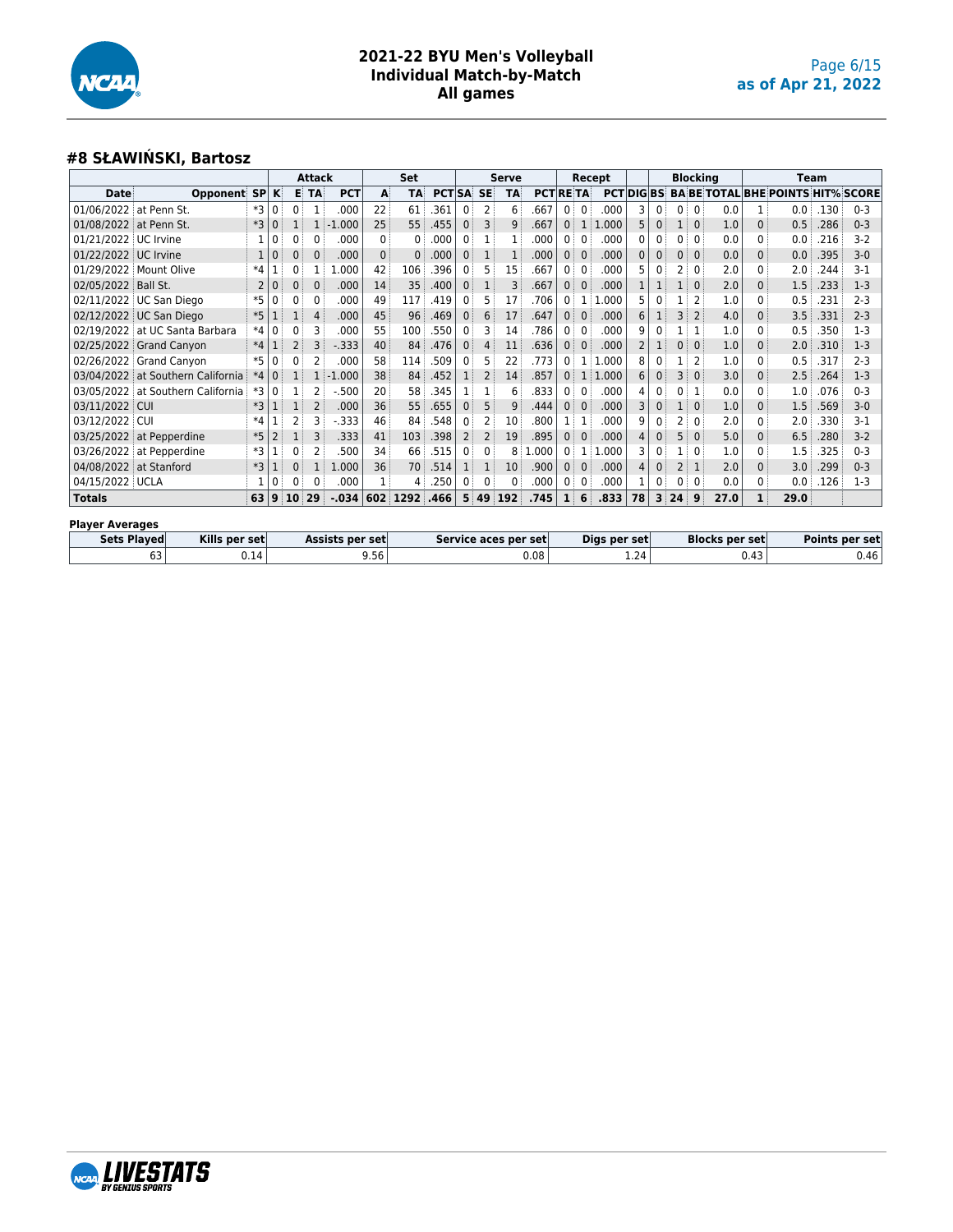

#### **#10 JULIEN, Gavin**

|                        |                          |                |                |                | <b>Attack</b>  |                 |                |                | Set              |              |                 | <b>Serve</b>    |                      |              |                         | Recept       |                |              |                | <b>Blocking</b> |                       |              | <b>Team</b>                              |      |                |
|------------------------|--------------------------|----------------|----------------|----------------|----------------|-----------------|----------------|----------------|------------------|--------------|-----------------|-----------------|----------------------|--------------|-------------------------|--------------|----------------|--------------|----------------|-----------------|-----------------------|--------------|------------------------------------------|------|----------------|
| <b>Date</b>            | Opponent                 | <b>SP</b>      | κ              | Е              | <b>TA</b>      | <b>PCT</b>      | A              | <b>TA</b>      | <b>PCTISA SE</b> |              |                 | <b>TA</b>       | <b>PCT RETA</b>      |              |                         | <b>PCT</b>   |                |              |                |                 |                       |              | DIG BS BA BE TOTAL BHE POINTS HIT% SCORE |      |                |
| 01/06/2022             | at Penn St.              | $*2$           | 0              | 1              | 1              | .000            | $\Omega$       | 1              | .000             | $\mathbf{0}$ | $\mathbf{0}$    | 3               | .000<br>1            | 0            | $\Omega$                | .000         | 1              | 0            | 1 <sup>1</sup> | -1              | 1.0                   | 0            | 0.5                                      | .130 | $0 - 3$        |
| 01/08/2022             | at Penn St.              | *3             | 3              | 0              | 5              | .600            | $\mathbf{1}$   | $\mathbf{1}$   | 1.000            | $\mathbf{1}$ | 2               | 15              | .867                 | $\mathbf{0}$ | $\mathbf{0}$            | .000         | $\Omega$       | $\mathbf{0}$ | 2 <sup>1</sup> | $\mathbf{0}$    | 2.0                   | 0            | 5.0                                      | .286 | $0 - 3$        |
| 01/21/2022             | UC Irvine                | $*5$           | 5              | 3              | 9              | .222            | 0              | 1              | .000             | 0            | 0               | q               | 1.000                | 0            | $\mathbf 0$             | .000         | <sup>0</sup>   | 1            | $\overline{7}$ | 0               | 8.0                   | 0            | 9.5                                      | .216 | $3 - 2$        |
| 01/22/2022             | UC Irvine                | $*3$           | 4              | 0              | $\overline{7}$ | .571            | $\mathbf{0}$   | 1              | .000             | 0            | 0               | 7 <sup>3</sup>  | 1.000                | 0            | $\mathbf{0}$            | .000         |                | 0            | $\overline{2}$ | $\mathbf 0$     | 2.0                   | $\mathbf 0$  | 5.0                                      | .395 | $3-0$          |
| 01/27/2022             | Mount Olive              | $*5$           | 5              | 1              | 10             | .400            | 0              | $\overline{2}$ | .000             | 0            | 0               |                 | 17 1.000             | 0            | $\Omega$                | .000         | 3              | 0            | 3              | $\mathbf{0}$    | 3.0                   | 1            | 6.5                                      | .402 | $3 - 2$        |
| 01/29/2022             | <b>Mount Olive</b>       | $*4$           | 12             | 3              | 20             | .450            | $\mathbf{0}$   | $\mathbf{1}$   | .000             | $\mathbf{0}$ | $\Omega$        | 14              | 1.000                | $\mathbf{0}$ | $\mathbf{1}$            | 1.000        | 2              | 1            |                | $\mathbf{0}$    | 8.0                   | $\mathbf 0$  | 16.5                                     | .244 | $3 - 1$        |
| 02/04/2022             | Ball St.                 | $*5$           | 5              | O              | 13             | .385            | 0              | $\mathbf{0}$   | .000             | 0            | 0               | 13 <sup>3</sup> | 1.000                | 0            | $\mathbf 0$             | .000         |                | 0            | 5              | 1               | 5.0                   | 0            | 7.5                                      | .323 | $3-2$          |
| 02/05/2022             | Ball St.                 | $*4$           | 6              | 2              | 10             | .400            | $\mathbf{1}$   | 3              | .333             | 0            | $\mathbf{0}$    | 9               | 1.000                | 0            | $\mathbf 0$             | .000         |                | $1\,$        | 3              | $\overline{2}$  | 4.0                   | $\mathbf 0$  | 8.5                                      | .233 | $1-3$          |
| 02/11/2022             | UC San Diego             | $*5$           | 4              | 2              | 9              | 222             | 0              | 1              | .000             | 0            | 1               | 14              | .929                 | 0            | 1                       | 1.000        | 1              | $\Omega$     | ۵              | $\Omega$        | 0.0                   | 0            | 4.0                                      | .231 | $2 - 3$        |
|                        | 02/12/2022 UC San Diego  | $*5$           | 10             | $\mathbf{1}$   | 13             | .692            | $\Omega$       | $\Omega$       | .000             | 1            | $\Omega$        | 14              | 1.000                | $\mathbf{0}$ | 1                       | 1.000        | $\mathbf{1}$   | $\Omega$     | 3              | 1               | 3.0                   | $\Omega$     | 12.5                                     | .331 | $2 - 3$        |
| 02/18/2022             | at UC Santa Barbara      | *3             | 6              | 2              | 9              | .444            | 0              | $\Omega$       | .000             | 1            | 1               | 9               | .889                 | 0            | 0                       | .000         | З              | 0            | 2              | $\Omega$        | 2.0                   | 0            | 8.0                                      | .150 | $0 - 3$        |
| 02/19/2022             | at UC Santa Barbara      | $*4$           | 3              | $\mathbf{1}$   | 10             | .200            | $\mathbf{0}$   | $\mathbf{1}$   | .000             | $\mathbf{0}$ | $\overline{2}$  | 10              | .800                 | $\mathbf{0}$ | $\mathbf{0}$            | .000         | $\overline{2}$ | $\mathbf{0}$ | 3              | $\Omega$        | 3.0                   | $\mathbf 0$  | 4.5                                      | .350 | $1 - 3$        |
| 02/25/2022             | <b>Grand Canyon</b>      | $*4$           | 5              | 1              | $\overline{7}$ | .571            | 0              | $\Omega$       | .000             | 0            | 0               | 11              | 1.000                | 0            | $\Omega$                | .000         | C              | 0            |                | $\Omega$        | 1.0                   | 0            | 5.5                                      | .310 | $1-3$          |
| 02/26/2022             | <b>Grand Canvon</b>      | $*5$           | 4              | 4              | 11             | .000            | $\mathbf{0}$   | $\mathbf{0}$   | .000             | $\mathbf{0}$ | 0               | 11              | 1.000                | $\mathbf{0}$ | $\mathbf{0}$            | .000         |                | 0            | 5              | 1               | 5.0                   | $\mathbf{0}$ | 6.5                                      | .317 | $2 - 3$        |
| 03/04/2022             | at Southern California   | $*4$           | 4              | 1              | $\overline{7}$ | .429            | $\Omega$       | $\Omega$       | .000             | 0            | 0               |                 | 5:1.000              | 0            | $\mathbf 0$             | .000         | 0              | $\mathbf{0}$ | 2              | -1              | 2.0                   | 0            | 5.0                                      | .264 | $1 - 3$        |
| 03/05/2022             | at Southern California   | *3             | $\overline{2}$ | 0              | 3              | .667            | $\Omega$       | $\Omega$       | .000             | $\mathbf{0}$ | 0               |                 | 4 1.000              | $\mathbf{0}$ | $\mathbf{1}$            | 1.000        | $\Omega$       | $\mathbf{0}$ | $\mathbf{1}$   | $\Omega$        | 1.0                   | $\Omega$     | 2.5                                      | .076 | $0 - 3$        |
| 03/11/2022             | <b>CUI</b>               | *3             | 2              | 0              | 3              | 667             | 0              | 1              | .000             | 0            | 0               | 5               | 1.000                | 0            | 0                       | .000         |                | 0            | 4              | 0               | 4.0                   | 0            | 4.0                                      | .569 | $3-0$          |
| 03/12/2022             | CUI                      | $*4$           | 4              | 0              | 5              | .800            | $\mathbf{0}$   | 1              | .000             | 2            | 0               | 15              | 1.000                | 0            | $\mathbf{0}$            | .000         | $\mathbf 0$    | 0            | 5              | $\mathbf 0$     | 5.0                   | $\mathbf 0$  | 8.5                                      | .330 | $3 - 1$        |
| 03/25/2022             | at Pepperdine            | $*5$           |                | $\overline{c}$ | 16             | 313             | 0              | $\Omega$       | .000             | 1            | 0               | 14 <sup>3</sup> | 1.000                | 0            | $\mathbf 0$             | .000         | <sup>0</sup>   | 1            | ٦              | 0               | 4.0                   | $\mathbf{0}$ | 10.5                                     | .280 | $3 - 2$        |
| 03/26/2022             | at Pepperdine            | *3             | 3              | 1              | 6              | .333            | $\mathbf{0}$   | $\mathbf{0}$   | .000             | $\mathbf{0}$ | $\Omega$        |                 | 7:1.000              | 0            | $\mathbf{0}$            | .000         | $\Omega$       | $\mathbf{0}$ | 4              | $\Omega$        | 4.0                   | $\mathbf{0}$ | 5.0                                      | .325 | $0 - 3$        |
| 04/08/2022             | at Stanford              | $*3$           |                |                | 3              | .000            | $\Omega$       | $\Omega$       | .000             | 0            | 1               | 7               | .857                 | 0            | $\Omega$                | .000         |                | 0            | 2              | $\Omega$        | 2.0                   | 0            | 2.0                                      | .299 | $0 - 3$        |
| 04/09/2022             | at Stanford              | $\overline{2}$ | 3              | 0              | 4              | .750            | $\mathbf{0}$   | $\mathbf 0$    | .000             | 0            | 1               | 5               | 800                  | 0            | $\mathbf{0}$            | .000         | $\mathbf{0}$   | $\mathbf{0}$ | 0              | $\mathbf 0$     | 0.0                   | $\mathbf 0$  | 3.0                                      | .310 | $2 - 3$        |
| 04/15/2022             | <b>UCLA</b>              | $*4$           | 2              | 2              | 7              | .000            | 0              | $\Omega$       | .000             | 0            | 4               | 7               | 429                  | 0            | 0                       | .000         | 0              | 0            | 2              | 1               | 2.0                   | 0            | 3.0                                      | .126 | $1-3$          |
| 04/16/2022             | <b>UCLA</b>              | $*5$           | 4              | $\overline{2}$ | 11             | .182            | $\mathbf{0}$   | 3              | .000             | $\mathbf{0}$ | $\Omega$        | 9               | 1.000                | 0            | $\mathbf{0}$            | .000         |                | $\mathbf{0}$ | $\Omega$       | $\Omega$        | 0.0                   | $\Omega$     | 4.0                                      | .379 | $2 - 3$        |
|                        | 04/20/2022 vs Pepperdine | $*5$           | 8              | 0              | 11             | .727            | 0              | $\Omega$       | .000             | 0            | 0               | 10 <sup>1</sup> | 1.000                | 0            | 0                       | .000         | 1              | 0            | 9              | 1               | 9.0                   | $\mathbf{0}$ | 12.5                                     | .239 | $2 - 3$        |
| <b>Totals</b>          |                          | 98             | 112            | 30             | 210            | .390            | 2 <sup>1</sup> | 17             | .118             | 6            | 12 <sup>1</sup> | 244             | .951                 | $\bf{0}$     | $\overline{\mathbf{4}}$ | 1.000        | 21             | 4            | 76             | 9               | 80.0                  | $\mathbf{1}$ | 160.0                                    |      |                |
| <b>Player Averages</b> |                          |                |                |                |                |                 |                |                |                  |              |                 |                 |                      |              |                         |              |                |              |                |                 |                       |              |                                          |      |                |
| <b>Sets Played</b>     | Kills per set            |                |                |                |                | Assists per set |                |                |                  |              |                 |                 | Service aces per set |              |                         | Digs per set |                |              |                |                 | <b>Blocks per set</b> |              |                                          |      | Points per set |
|                        | 98                       | 1.14           |                |                |                | 0.02            |                |                |                  |              |                 |                 | 0.06                 |              |                         |              | 0.21           |              |                |                 |                       | 0.82         |                                          |      | 1.63           |

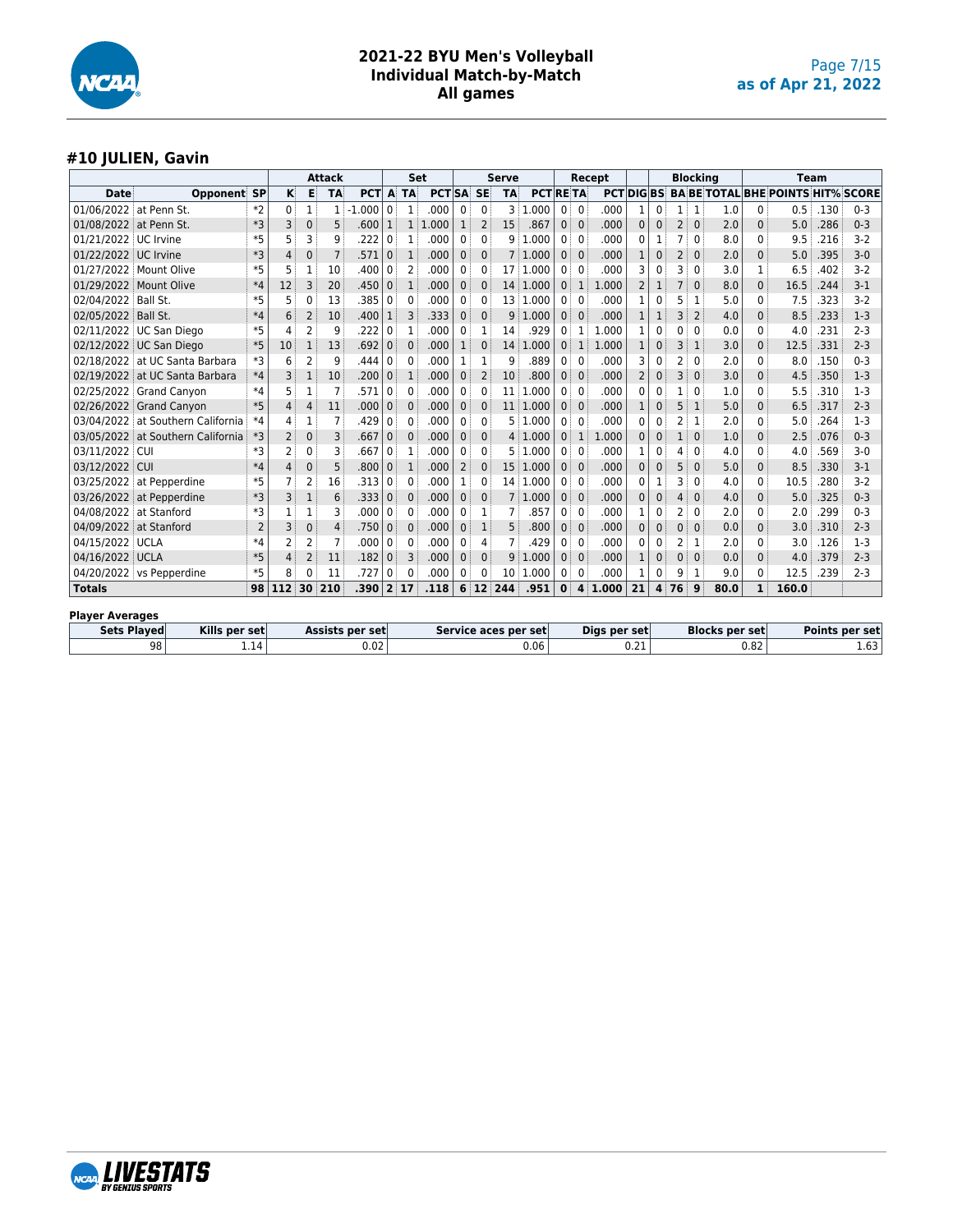

#### **#12 WORTHINGTON, Mitchel**

|                        |                                   |           |              |              | <b>Attack</b> |                        |                | Set            |                     |              |                | <b>Serve</b>     |                      |                | Recept          |              |                |              |              | <b>Blocking</b>                         |     |              | <b>Team</b>                                     |      |         |
|------------------------|-----------------------------------|-----------|--------------|--------------|---------------|------------------------|----------------|----------------|---------------------|--------------|----------------|------------------|----------------------|----------------|-----------------|--------------|----------------|--------------|--------------|-----------------------------------------|-----|--------------|-------------------------------------------------|------|---------|
| <b>Date</b>            | Opponent                          | <b>SP</b> | K.           |              | ETA           | <b>PCT</b>             | A              | <b>TA</b>      | <b>PCT SA SE TA</b> |              |                |                  | <b>PCT</b>           | <b>RE</b>      | <b>TA</b>       | <b>PCT</b>   |                |              |              |                                         |     |              | <b>DIG BS BA BE TOTAL BHE POINTS HIT% SCORE</b> |      |         |
| 01/06/2022 at Penn St. |                                   | 3         | 0            | 0            | $\mathbf{0}$  | .000                   | 1              | 2              | .500                | $\mathbf{0}$ | 0              | $\mathbf 0$      | .000                 | 3              | 32              | .906         | 4              | $\Omega$     | 0            | $\mathbf{0}$                            | 0.0 | 0            | 0.0                                             | .130 | $0 - 3$ |
| 01/08/2022 at Penn St. |                                   | 3         | $\mathbf 0$  | $\mathbf{0}$ | $\mathbf{0}$  | .000                   | 1              | 6              | .167                | $\mathbf{0}$ | 0 <sup>1</sup> | $\mathbf{0}$     | .000                 | 3              | 22              | .864         | $\overline{4}$ | 0            | $\mathbf{0}$ | $\mathbf{0}$                            | 0.0 | $\mathbf{0}$ | 0.0                                             | .286 | $0 - 3$ |
| 01/21/2022 UC Irvine   |                                   |           | 0            | 0            | $\Omega$      | .000                   | 1              | 9              | .111                | 0            | 0              | 0                | .000                 | 1              | 28              | .964         | 11             | 0            | 0            | $\Omega$                                | 0.0 | $\Omega$     | 0.0                                             | .216 | $3 - 2$ |
| 01/22/2022 UC Irvine   |                                   |           | $\Omega$     | 0            | 0             | .000                   | 3              | 6              | .500                | $\Omega$     | $\mathbf{0}$   | $\mathbf 0$      | .000                 | $\mathbf{0}$   | 18              | 1.000        | 4              | $\Omega$     | $\mathbf{0}$ | $\Omega$                                | 0.0 | $\Omega$     | 0.0                                             | .395 | $3 - 0$ |
| 01/27/2022 Mount Olive |                                   |           | 0            | 0            | $\Omega$      | .000                   | 4              | 8              | .500                | $\Omega$     | $\Omega$       | $\Omega$         | .000                 | 4              | 45              | .911         | 6              | 0            | $\Omega$     | $\mathbf{0}$                            | 0.0 | $\mathbf{0}$ | 0.0                                             | .402 | $3-2$   |
| 01/29/2022 Mount Olive |                                   | 4         | $\Omega$     | $\mathbf{0}$ | $\Omega$      | .000                   | $\mathbf{1}$   | 10             | .100                | $\Omega$     | $\mathbf{0}$   | $\mathbf{0}$     | .000                 | $\mathbf{1}$   | 35              | .971         | 11             | $\Omega$     | 0            | $\Omega$                                | 0.0 | $\mathbf{0}$ | 0.0                                             | .244 | $3 - 1$ |
| 02/04/2022 Ball St.    |                                   |           | 0            | $\Omega$     | $\Omega$      | .000                   | 3              | 11             | .273                | $\Omega$     | 0              | $\Omega$         | .000                 | $\mathbf{0}$   | 20              | 1.000        | 7              | 0            | $\Omega$     | $\Omega$                                | 0.0 | $\mathbf{0}$ | 0.0                                             | .323 | $3 - 2$ |
| 02/05/2022 Ball St.    |                                   | 4         | $\mathbf 0$  | $\mathbf{0}$ | $\mathbf 0$   | .000                   | $\overline{2}$ | 6              | .333                | $\mathbf{0}$ | $\mathbf{0}$   | $\mathbf{0}$     | .000                 | 1              | 25              | .960         | 12             | 0            | $\mathbf{0}$ | $\mathbf{0}$                            | 0.0 | $\mathbf{0}$ | 0.0                                             | .233 | $1-3$   |
|                        | 02/11/2022 UC San Diego           |           | 0            | 0            | $\Omega$      | .000                   | 4              | 7              | 571                 | 0            | 0              | 0                | .000                 | $\overline{2}$ | 27              | .926         | 11             | 0            | 0            | $\Omega$                                | 0.0 | $\Omega$     | 0.0                                             | .231 | $2 - 3$ |
|                        | 02/12/2022 UC San Diego           |           | $\Omega$     | $\Omega$     | $\Omega$      | .000                   | 3              | 8              | .375                | $\Omega$     | $\mathbf{0}$   | $\Omega$         | .000                 | 1              | 21              | .952         | 10             | $\Omega$     | $\mathbf{0}$ | $\Omega$                                | 0.0 | $\Omega$     | 0.0                                             | .331 | $2 - 3$ |
|                        | 02/18/2022 at UC Santa Barbara    |           | 0            | 0            | $\Omega$      | .000                   | 1              | 2              | .500                | 0            | 0              | $\Omega$         | .000                 | $\Omega$       | 20              | 1.000        | 5              | 0            | 0            | $\mathbf{0}$                            | 0.0 | $\Omega$     | 0.0                                             | .150 | $0 - 3$ |
|                        | 02/19/2022 at UC Santa Barbara    | 4         | $\mathbf 0$  | $\mathbf{0}$ | $\Omega$      | .000                   | $\mathbf{1}$   | $\overline{4}$ | .250                | $\mathbf{0}$ | $\mathbf{0}$   | $\mathbf 0$      | .000                 | $\overline{2}$ | 25              | .920         | 10             | $\Omega$     | $\mathbf{0}$ | $\mathbf{0}$                            | 0.0 | $\mathbf{0}$ | 0.0                                             | .350 | $1-3$   |
|                        | 02/25/2022 Grand Canyon           |           | 0            | 0            | 0             | .000                   | 1              | $\overline{2}$ | 500                 | 0            | 0              | $\mathbf{0}$     | .000                 | 0              | 12 <sup>1</sup> | 1.000        | 4              | 0            | 0            | $\mathbf{0}$                            | 0.0 | $\mathbf{0}$ | 0.0                                             | .310 | $1-3$   |
|                        | 02/26/2022 Grand Canvon           | 5         | $\mathbf 0$  | $\mathbf{0}$ | $\mathbf 0$   | .000                   | 3              | 11             | .273                | $\mathbf{0}$ | $\mathbf{0}$   | $\mathbf{0}$     | .000                 | $\mathbf 0$    | 18              | 1.000        | 11             | 0            | $\mathbf{0}$ | $\mathbf 0$                             | 0.0 | $\mathbf{0}$ | 0.0                                             | .317 | $2 - 3$ |
|                        | 03/04/2022 at Southern California | 4         | $\mathbf{0}$ | 0            | $\Omega$      | .000                   | 6              | 10             | .600                | $\mathbf{0}$ | 0              | $\mathbf 0$      | .000                 | 4              | 22              | .818         | 7              | 0            | 0            | $\Omega$                                | 0.0 | $\mathbf{0}$ | 0.0                                             | .264 | $1-3$   |
|                        | 03/05/2022 at Southern California |           | $\mathbf 0$  | $\mathbf{0}$ | $\Omega$      | .000                   | 1              | 3              | .333                | $\Omega$     | $\mathbf{0}$   | $\mathbf 0$      | .000                 | $\mathbf{1}$   | 24              | .958         | 6              | 0            | $\mathbf{0}$ | $\mathbf 0$                             | 0.0 | $\mathbf{0}$ | 0.0                                             | .076 | $0 - 3$ |
| 03/11/2022 CUI         |                                   |           | $\Omega$     | 0            | $\Omega$      | .000                   | 0              | 3              | .000                | 0            | 0              | 0                | .000                 | 1              | 11              | .909         | 2              | 0            | 0            | $\Omega$                                | 0.0 | $\Omega$     | 0.0                                             | .569 | $3-0$   |
| 03/12/2022 CUI         |                                   |           | $\Omega$     | $\mathbf{0}$ | $\Omega$      | .000                   | 0              | 5              | .000                | $\Omega$     | 0              | $\boldsymbol{0}$ | .000                 | 1              | 19              | .947         | 4              | $\Omega$     | $\mathbf{0}$ | $\mathbf 0$                             | 0.0 | $\mathbf{0}$ | 0.0                                             | .330 | $3 - 1$ |
|                        | 03/25/2022 at Pepperdine          |           | 0            | 0            | $\Omega$      | .000                   | 4              | 5              | 800                 | 0            | 0              | $\Omega$         | .000                 | 9              | 35              | .743         | 5              | 0            | 0            | $\Omega$                                | 0.0 | $\mathbf{0}$ | 0.0                                             | .280 | $3 - 2$ |
|                        | 03/26/2022 at Pepperdine          |           | $\Omega$     | $\mathbf{0}$ | 0             | .000                   | $\mathbf{1}$   | 3              | .333                | $\Omega$     | $\mathbf{0}$   | $\mathbf 0$      | .000                 | $\mathbf{1}$   | 22              | .955         | $\overline{2}$ | $\Omega$     | $\mathbf{0}$ | $\Omega$                                | 0.0 | $\Omega$     | 0.0                                             | .325 | $0 - 3$ |
| 04/08/2022 at Stanford |                                   |           | 0            | 0            | $\Omega$      | .000                   | 2              | 8              | .250                | 0            | 0              | $\mathbf 0$      | .000                 | 1              | 25              | .960         | 4              | 0            | 0            | $\Omega$                                | 0.0 | 0            | 0.0                                             | .299 | $0 - 3$ |
| 04/09/2022 at Stanford |                                   | 5         | $\mathbf 0$  | $\mathbf{0}$ | $\mathbf{0}$  | .000                   | $\overline{2}$ | 5              | .400                | $\mathbf{0}$ | $\mathbf{0}$   | $\mathbf{0}$     | .000                 | $\mathbf 0$    | 36              | 1.000        | 13             | 0            | $\mathbf{0}$ | $\mathbf{0}$                            | 0.0 | $\mathbf{0}$ | 0.0                                             | .310 | $2 - 3$ |
| 04/15/2022 UCLA        |                                   | 4         | 0            | 0            | 0             | .000                   | 0              | $\overline{2}$ | .000                | $\Omega$     | 0              | 0                | .000                 | $\overline{2}$ | 38              | .947         | 8              | 0            | 0            | $\mathbf{0}$                            | 0.0 | $\mathbf{0}$ | 0.0                                             | .126 | $1-3$   |
| 04/16/2022 UCLA        |                                   |           | $\Omega$     | $\Omega$     | $\Omega$      | .000                   | 4              | 6              | .667                | $\Omega$     | 0              | $\mathbf{0}$     | .000                 | $\mathbf{0}$   | 31              | 1.000        | $\mathbf{1}$   | $\mathbf{0}$ | $\mathbf{0}$ | $\mathbf{0}$                            | 0.0 | $\Omega$     | 0.0                                             | .379 | $2 - 3$ |
|                        | 04/20/2022 vs Pepperdine          |           | 0            | 0            | $\mathbf{0}$  | .000                   | 1              | 2              | .500                | $\mathbf{0}$ | 0              | 0                | .000                 | 1              | 29              | .966         | 0              | 0            | 0            | 0                                       | 0.0 | 0            | 0.0                                             | .239 | $2 - 3$ |
| <b>Totals</b>          |                                   | 101       | $\mathbf{0}$ | $\bf{0}$     | $\mathbf{0}$  | .000.                  | 50 144         |                | .347                | $\bf{0}$     | $\bf{0}$       | $\mathbf{0}$     | .000                 | 39             | 640             | .939         | 162            | $\bf{0}$     | $\bf{0}$     | $\mathbf 0$                             | 0.0 | $\bf{0}$     | 0.0                                             |      |         |
| <b>Player Averages</b> |                                   |           |              |              |               |                        |                |                |                     |              |                |                  |                      |                |                 |              |                |              |              |                                         |     |              |                                                 |      |         |
| <b>Sets Plaved</b>     | Kills per set                     |           |              |              |               | <b>Assists per set</b> |                |                |                     |              |                |                  | Service aces per set |                |                 | Digs per set |                |              |              | <b>Blocks per set</b><br>Points per set |     |              |                                                 |      |         |
|                        | 0.00<br>101                       |           |              |              |               |                        | 0.50           |                |                     |              |                |                  |                      | 0.00           |                 |              | 1.60           |              |              |                                         |     | 0.00         |                                                 |      | 0.00    |

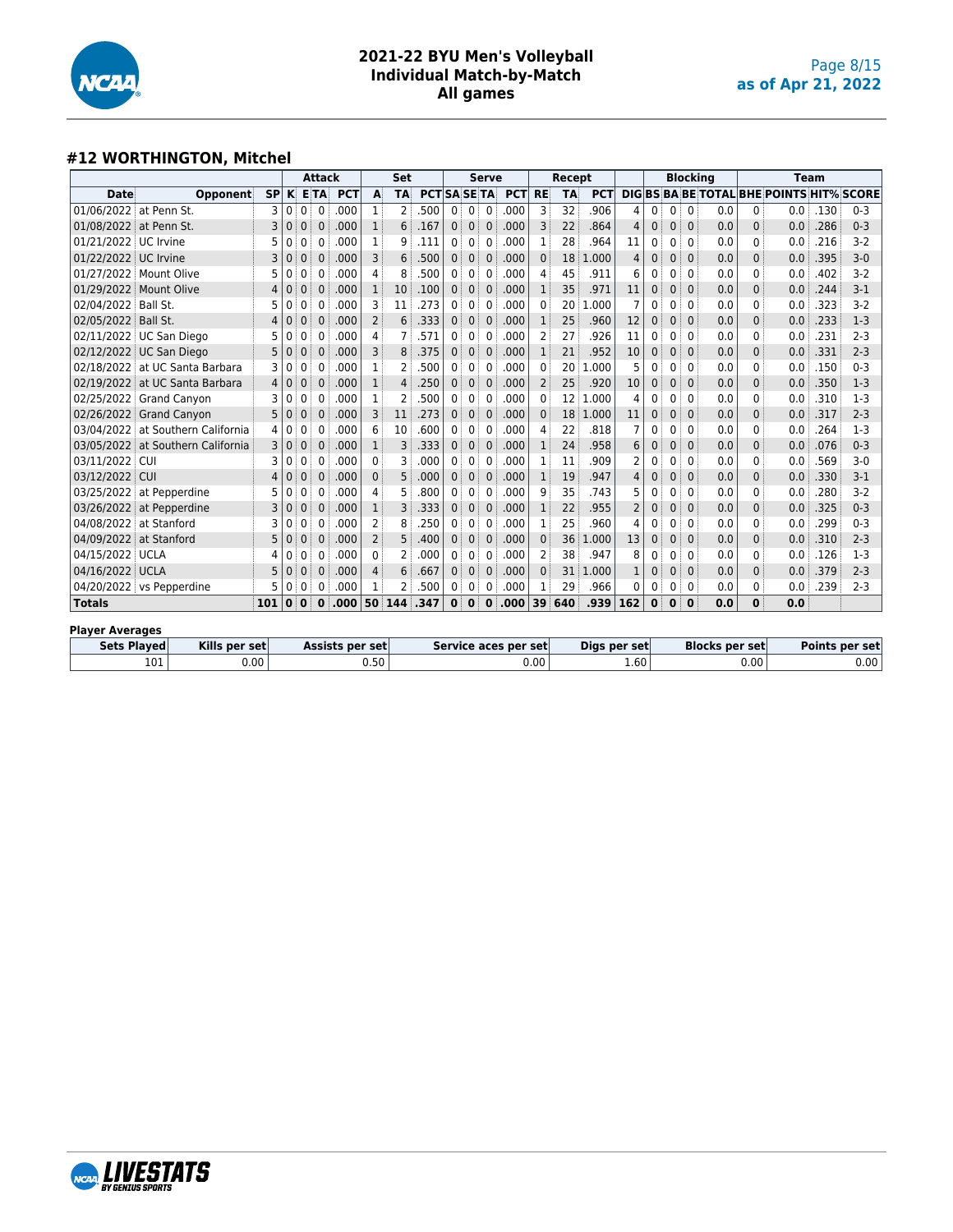

# **#13 CHERFAN, Anthony**

|                      |                                   |      |                 |                 | <b>Attack</b>   |            |                   | Set               |                   |                |                | Serve          |            |                |                | Recept |                |                   |    | <b>Blocking</b> |     |     |                                                     | Team |         |
|----------------------|-----------------------------------|------|-----------------|-----------------|-----------------|------------|-------------------|-------------------|-------------------|----------------|----------------|----------------|------------|----------------|----------------|--------|----------------|-------------------|----|-----------------|-----|-----|-----------------------------------------------------|------|---------|
| Date                 | Opponent SP                       |      | ĸ               | в               | TA              | <b>PCT</b> |                   | A TA              | <b>PCT SA</b>     |                | <b>SE</b>      | <b>TA</b>      | <b>PCT</b> | <b>RETA</b>    |                |        |                |                   |    |                 |     |     | <b>PCTIDIG BS BA BE TOTAL BHE POINTS HIT% SCORE</b> |      |         |
| 01/21/2022 UC Irvine |                                   |      |                 |                 |                 | .000       |                   | $0^{\frac{1}{2}}$ | .000              | 0 <sup>1</sup> |                |                | 000        | $0^{\circ}$    |                | .000   |                | 0 <sup>1</sup>    |    | 0:0:            | 0.0 |     | 0.0                                                 | .216 | $3-2$   |
|                      | 01/27/2022 Mount Olive            | $*4$ | 12              |                 | 25              | .320       | $\Omega$ :        | 2:                | .000              |                | 6:             | 14             | 571        | $\Omega$       | $\Omega$       | .000   | 5              | 0 <sup>3</sup>    |    | 0:0:            | 0.0 | 0   | 13.0                                                | .402 | $3-2$   |
|                      | 02/11/2022   UC San Diego         |      |                 | 0 i             | 0 <sup>1</sup>  | .000       | $\Omega$          | $0^{\circ}$       | .000              | $0^{\circ}$    | 0 <sup>1</sup> | $\Omega$       | 000        | $0^{\circ}$    |                | .000   | $\mathbf{0}$   | $0^{\frac{1}{2}}$ |    | 0:0:            | 0.0 |     | 0.0                                                 | .231 | $2 - 3$ |
|                      | 02/12/2022 UC San Diego           | $*5$ | 12              | 5 <sup>1</sup>  | 30 <sup>3</sup> | .233       |                   | 4:                | .250 <sup>1</sup> |                |                | 4:17           | 765        | 0 <sup>1</sup> | 0:             | .000   |                | 0 <sup>1</sup>    |    | $3 \mid 1$      | 3.0 |     | 14.5                                                | .331 | $2 - 3$ |
|                      | 02/18/2022 at UC Santa Barbara    | *3   |                 |                 | 3:15            | .33        | ∩≕                |                   | .000              | $\overline{0}$ |                | 4              | 750        | 0:             |                | .000   | 5              |                   |    | ⊟ ∩∃            | 1.0 |     | 5.5                                                 | .150 | $0 - 3$ |
|                      | 02/25/2022 Grand Canyon           |      |                 |                 |                 | 000        | 0 <sup>1</sup>    | 0 <sup>1</sup>    | .000              | $\overline{0}$ | 0 <sup>1</sup> | 0 <sup>1</sup> | 000        | 0 <sup>1</sup> | $\Omega$       | .000   | $\Omega$       | $0^{\frac{1}{3}}$ |    | 0:0:            | 0.0 |     | 0.0                                                 | .310 | $1-3$   |
|                      | 03/05/2022 at Southern California |      | 4               |                 | 3:10            | .100       | $\Omega$          | 0:                | .000.             | 0 <sup>1</sup> | $\Omega$       | 41             | .000       | $0^{\circ}$    |                | .000   | 4              | 0:                |    | 1:0:            | 1.0 |     | 4.5                                                 | .076 | $0 - 3$ |
| 03/12/2022 CUI       |                                   |      |                 |                 | 0 <sup>1</sup>  | .000       | $\Omega$ :        | 0 <sup>1</sup>    | .000.             | 0 <sup>1</sup> | 0 <sup>1</sup> | $0^{\circ}$    | .000       |                | 0:0:           | .000.  | 0 <sub>1</sub> | $0^{\frac{1}{2}}$ |    | $0 \mid 0$      | 0.0 | 0 i | 0.0                                                 | .330 | $3-1$   |
|                      | 03/25/2022 at Pepperdine          |      |                 |                 |                 | .000       | $\Omega$          | $0^{\circ}$       | .000              | 0 <sup>1</sup> | 0 <sup>1</sup> | $\Omega$       | .000       | $0^{\circ}$    | $\Omega$       | .000   | $\mathbf{0}$   | 0:                |    | 0:0:            | 0.0 |     | 0.0                                                 | .280 | $3-2$   |
|                      | 04/20/2022 vs Pepperdine          |      |                 |                 | 0 <sup>1</sup>  | .000       | $0^{\frac{1}{2}}$ | $0^{\frac{1}{2}}$ | .000              | 0 <sup>1</sup> |                | 5 <sup>1</sup> | .800       | 0 <sup>1</sup> | $\overline{0}$ | .000   |                | 0 <sup>1</sup>    |    | $0 \mid 0 \mid$ | 0.0 | 0 i | 0.0                                                 | .239 | $2 - 3$ |
| <b>Totals</b>        |                                   | 23   | 33 <sup>3</sup> | 15 <sup>1</sup> | 81              | .222       | $\mathbf{1}$      |                   | 7.143             | 2 <sup>1</sup> | 12 44          |                | .727       | $\mathbf{0}$   | $\Omega$       | .000   | 18             | $\mathbf{0}$      | 5. |                 | 5.0 |     | 37.5                                                |      |         |

#### **Player Averages**

| Sets Played | Kills per set | <b>Assists per set</b> l | Service aces per set | Digs per set | <b>Blocks per set</b> | Points per set |
|-------------|---------------|--------------------------|----------------------|--------------|-----------------------|----------------|
| رے          | 1.43          | J.04                     | 0.09                 | 0.78         | $\sim$<br>0.ZZ        | 1.63'          |

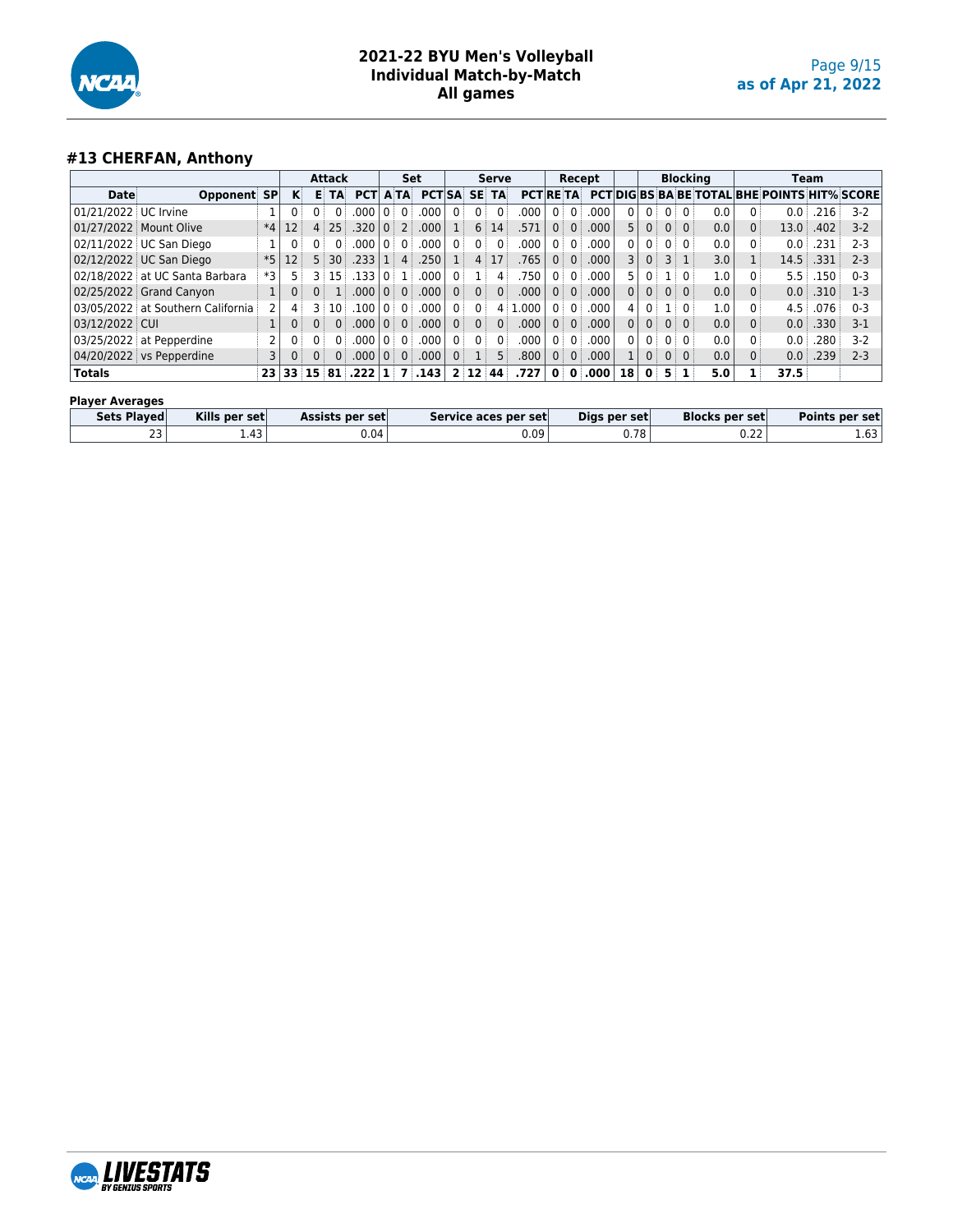

## **#14 MEYER, Zeo**

|                       |                                |      |                              |   | <b>Attack</b> |            |                 | Set              |                           |                |   | <b>Serve</b>     |                   |                |                 | Recept  |                 |                |                | <b>Blocking</b> |                  |                                                     | Team              |         |
|-----------------------|--------------------------------|------|------------------------------|---|---------------|------------|-----------------|------------------|---------------------------|----------------|---|------------------|-------------------|----------------|-----------------|---------|-----------------|----------------|----------------|-----------------|------------------|-----------------------------------------------------|-------------------|---------|
| Date                  | Opponent SP                    |      | к                            | Е | TA            | <b>PCT</b> | A.              | TA               | <b>PCTISA SE</b>          |                |   | TA               | <b>PCTRETA</b>    |                |                 |         |                 |                |                |                 |                  | <b>PCTIDIGIBS BA BE TOTAL BHE POINTS HIT% SCORE</b> |                   |         |
| 01/21/2022 UC Irvine  |                                | *5   |                              |   | 6             | .333       | 40              | 98               | .408                      |                | 6 |                  | .714              |                |                 | .000.   | 6 <sup>1</sup>  |                |                | . ε Ω. ε        | $1.0\,$          | $5.5 \pm$                                           | .216              | $3-2$   |
| 01/22/2022 UC Irvine  |                                | *3   |                              |   |               | $5 - 200$  | 40              | 71               | .563 l                    | $\overline{0}$ |   | $5 \mid 14 \mid$ | .643              |                | $0 \mid 0 \mid$ | .000    | 5 <sup>1</sup>  | 0 <sup>1</sup> |                | $2 \times 0$    | 2.0              | 3.0 <sup>1</sup>                                    | .395              | $3-0$   |
|                       | 01/27/2022 Mount Olive         | *5   |                              |   |               | $3 - 333$  | 52 <sup>2</sup> | 100              | .520                      |                |   | 4:16             | .750 <sup>1</sup> |                |                 | .000.   | 16 <sup>1</sup> |                |                |                 | 1.0              | 2.5 <sup>1</sup>                                    | .402              | $3-2$   |
| 02/04/2022 Ball St.   |                                | *5   | 6                            |   | 2:11          | .364       | 49              | 103 <sub>1</sub> | .476                      | $\overline{3}$ |   | $2 \mid 23 \mid$ | .913              |                | $0 \mid 0$      | .000    | 9 <sup>1</sup>  |                | 0 <sub>0</sub> |                 | 0.0              | 9.0                                                 | .323              | $3 - 2$ |
| 02/05/2022   Ball St. |                                | $*4$ | 0                            |   |               | $3 - 667$  | 35              | 80               | ا 438.                    | $\overline{0}$ |   | 4:14:            | ا 714.            |                | 0:0             | .000    | 4               | 0 <sup>1</sup> |                | 20              | 2.0              | 1.0:                                                | .233              | $1-3$   |
|                       | 02/18/2022 at UC Santa Barbara | $*3$ |                              |   |               | .000       | 28 <sup>3</sup> | 69               | .406 <sup>1</sup>         |                |   |                  | .857              | 0 <sup>1</sup> | $\overline{0}$  | .000    | 2 <sup>1</sup>  | 0              |                | 0:              | 1.0 <sub>1</sub> | 2.5                                                 | .150 <sub>1</sub> | $0 - 3$ |
| Totals                |                                |      | $25 \mid 13 \mid 11 \mid 30$ |   |               |            |                 |                  | $.067$   244   521   .468 |                |   |                  | 7 22 95 768       | $\mathbf{0}$   |                 | 3 1,000 | 42              | $\mathbf{0}$   |                | 7 <sup>2</sup>  | 7.0 <sub>1</sub> | 23.5                                                |                   |         |
|                       |                                |      |                              |   |               |            |                 |                  |                           |                |   |                  |                   |                |                 |         |                 |                |                |                 |                  |                                                     |                   |         |

| <b>Player Averages</b> |               |                 |                      |              |                       |                |
|------------------------|---------------|-----------------|----------------------|--------------|-----------------------|----------------|
| Sets Plaved            | Kills per set | Assists per set | Service aces per set | Dias per set | <b>Blocks per set</b> | Points per set |
| $\overline{ }$         | ר הו<br>0.JZ  | 9.76            | 0.28                 | 1.68         | 0.28                  | 0.94 l         |

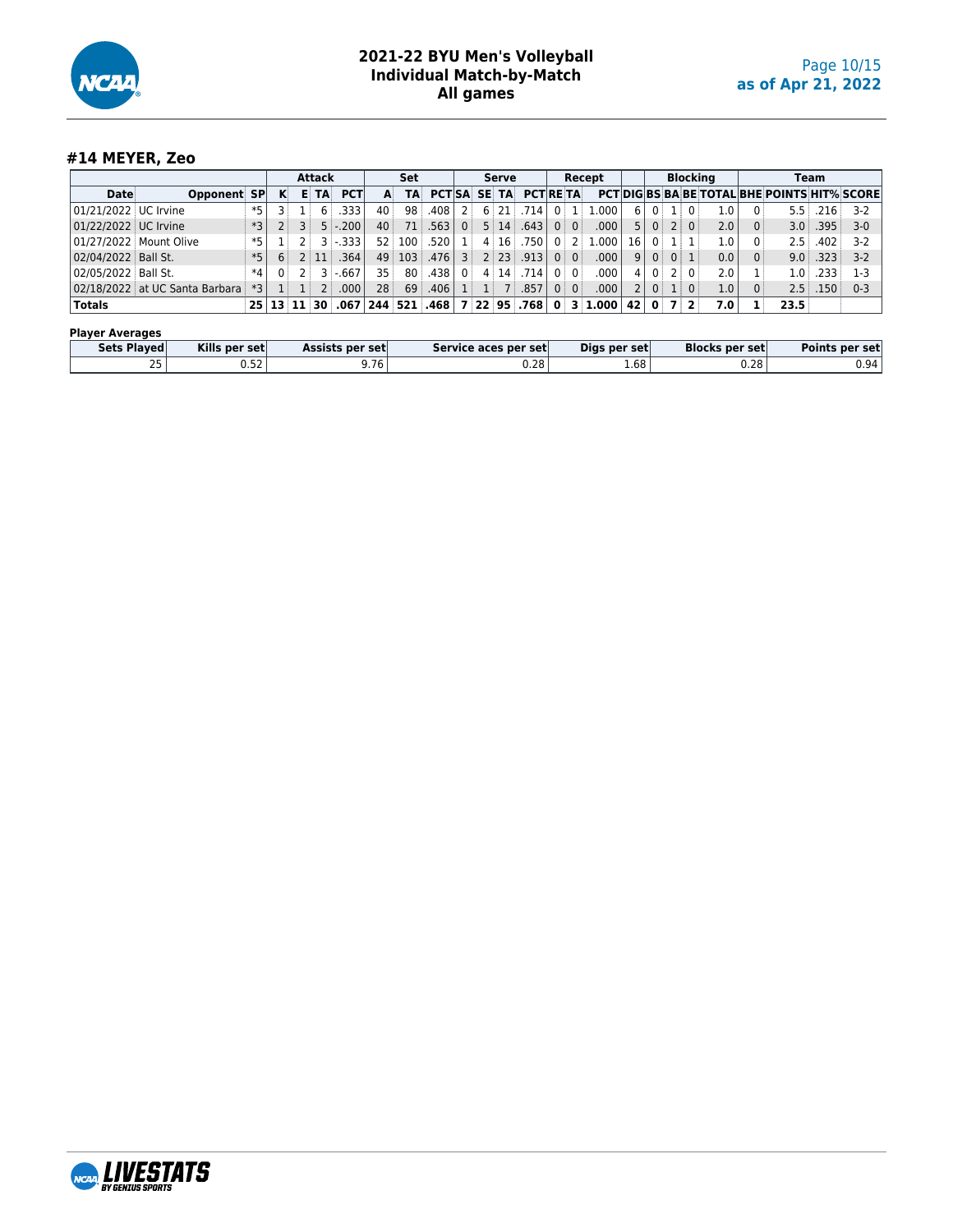

## **#16 HAINE, Noa**

|                        |                                                                                              |  | <b>Attack</b> |                  | Set |  | Serve |                                      |  | Recept |                |     |                                       | <b>Blocking</b> |                                                                   |                |                                                                         | Team           |         |
|------------------------|----------------------------------------------------------------------------------------------|--|---------------|------------------|-----|--|-------|--------------------------------------|--|--------|----------------|-----|---------------------------------------|-----------------|-------------------------------------------------------------------|----------------|-------------------------------------------------------------------------|----------------|---------|
| Date                   | Opponent SP K E TA PCT                                                                       |  |               |                  |     |  |       |                                      |  |        |                |     |                                       |                 |                                                                   |                | A TA PCT SA SE TA PCT RETA PCT DIG BS BA BE TOTAL BHE POINTS HIT% SCORE |                |         |
| 04/09/2022 at Stanford |                                                                                              |  |               | $ *5 2 0 $ 7 286 |     |  |       | $58$ 132 439 0 1 15 0 33 0 0 0 0 0 0 |  |        | -9 I           | 0 L |                                       | $4 \mid 1 \mid$ | 4.0 <sub>1</sub>                                                  | $\Omega$       |                                                                         | $4.0$ .310 2-3 |         |
| 04/15/2022 UCLA        |                                                                                              |  |               | $*40244-500$     |     |  |       | $30$ 77 390 0 1 13 923 0 0 0 000     |  |        |                |     | $4 \nvert 0 \nvert 1 \nvert 0 \nvert$ |                 | 1.0                                                               | $\overline{0}$ |                                                                         | $0.5$ $126$    | $1-3$   |
| 04/16/2022 UCLA        |                                                                                              |  |               | $*5 0 0 $ 4 000  |     |  |       | 44 95 463 0 1 15 .933 0 0 0 .000     |  |        | $\overline{3}$ |     | 0:1:1                                 |                 | 1.0 <sub>1</sub>                                                  | $\Omega$       |                                                                         | $0.5$ .379     | $2-3$   |
|                        | $\mid$ 04/20/2022 vs Pepperdine $*$ 5 2 1  5  .200  53  110  .482  0  1  10  .900  0  0  000 |  |               |                  |     |  |       |                                      |  |        |                |     | $9 \mid 1 \mid 4 \mid 0$              |                 | 5.0                                                               | $\overline{0}$ |                                                                         | $5.0$ $.239$   | $2 - 3$ |
| 'Totals                |                                                                                              |  |               |                  |     |  |       |                                      |  |        |                |     |                                       |                 | $19 4 3 20$ .050 185 414 .447 0 4 53 .925 0 0 .000 25 1 10 2 11.0 | $\mathbf{0}$   | 10.0                                                                    |                |         |

#### **Player Averages**

| <b>Sets Played</b> | Kills per set | Assists per set    | Service aces per set | Digs per set | <b>Blocks per set</b> | Points per set |
|--------------------|---------------|--------------------|----------------------|--------------|-----------------------|----------------|
| 19                 | ຸ ຕາ<br>U.ZI  | $3.74$ $^{\prime}$ | 0.00                 | 1.32         | 0.58                  | 0.53           |

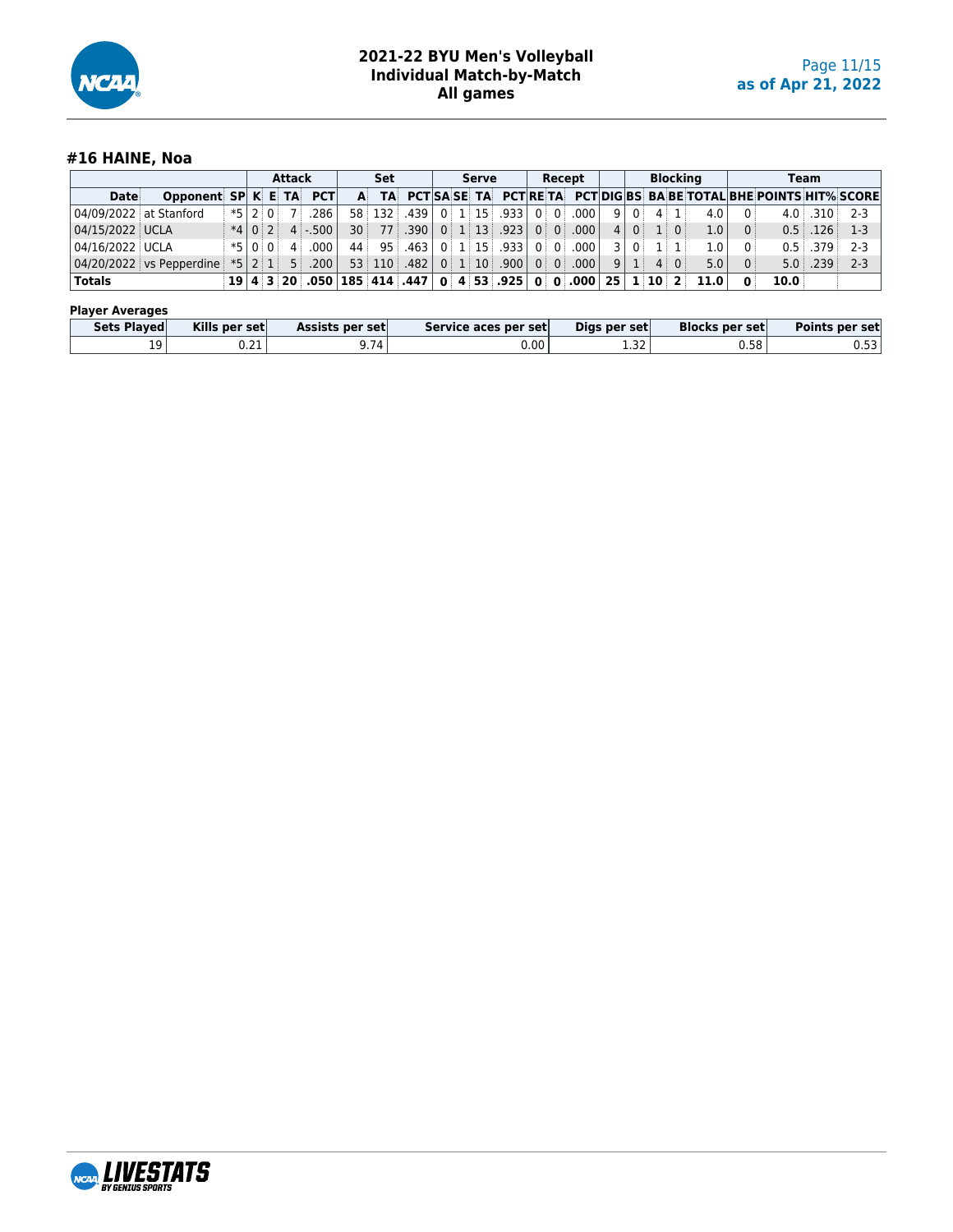

## **#17 OBERENDER, Branden**

|                          |                                |           |    |                 | Attack         |            |                | Set            |                  |                |                | Serve           |                     |                |                 | Recept     |                 |                   |                   | <b>Blocking</b> |      |   |                                          | Team |         |
|--------------------------|--------------------------------|-----------|----|-----------------|----------------|------------|----------------|----------------|------------------|----------------|----------------|-----------------|---------------------|----------------|-----------------|------------|-----------------|-------------------|-------------------|-----------------|------|---|------------------------------------------|------|---------|
| Date                     | Opponent                       | <b>SP</b> |    | K E             | <b>TA</b>      | <b>PCT</b> | A              | <b>TA</b>      | <b>PCTISA SE</b> |                |                | <b>TA</b>       | <b>PCT RETA</b>     |                |                 |            | <b>PCTDIGBS</b> |                   |                   |                 |      |   | <b>BA BE TOTAL BHE POINTS HIT% SCORE</b> |      |         |
| 01/06/2022 at Penn St.   |                                | *3        | 4  |                 | 6              | .500       |                | $\Omega$       | .000             |                | 2              | 6               | .667                | 0 <sup>1</sup> | $\overline{0}$  | .000       | $\Omega$        | $\mathbf{0}$      |                   | $\mathbf{0}$    | 1.0  | 0 | 4.5                                      | .130 | $0 - 3$ |
| 01/08/2022   at Penn St. |                                | *3        | 4  |                 | 8 <sup>3</sup> | .375       | $\overline{0}$ | $\Omega$       | .000             | 0              | $\overline{2}$ | 8 <sup>3</sup>  | .750                | 0:             | $\overline{0}$  | .000       |                 |                   | 1:                | $\Omega$        | 2.0  | 0 | 5.5                                      | .286 | $0 - 3$ |
| 01/21/2022 UC Irvine     |                                | $*5$      |    | 4101            | 10             | .400       |                |                | .500             | 0:             | $\mathbf{0}$   | 15              | 000                 | 0 <sup>1</sup> | 3               | .000       |                 |                   | 4:                | $\Omega$        | 5.0  | 0 | 7.0                                      | .216 | $3-2$   |
| 01/22/2022 UC Irvine     |                                | *3        |    | 5:2             | 9 <sup>1</sup> | .333       | $\Omega$       | $1$ :          | .000             | 0 <sup>1</sup> | 1              | 12 <sup>3</sup> | .917                | 0:             | 0:              | .000       |                 |                   | $2^{\frac{1}{2}}$ | 0:              | 3.0  | 0 | 7.0                                      | .395 | $3-0$   |
|                          | 01/27/2022 Mount Olive         | *3        |    | $\mathbf{0}$    | 8              | .625       | $\Omega$       |                | .000             | 0:             |                | 9               | .667                | 0 <sup>1</sup> | 0:              | .000       | 0               | 0                 |                   | $\Omega$        | 1.0  | 0 | 5.5                                      | .402 | $3-2$   |
| 02/04/2022   Ball St.    |                                | $*5$      |    | 4:0:            | 8              | .500       | $\Omega$       |                | .000             | $\Omega$       |                | 15              | .933                | 0:             | 2               | 1.000      | $\Omega$        | $\mathbf{0}$      | 3 <sup>1</sup>    | $\Omega$        | 3.0  | 0 | 5.5                                      | .323 | $3-2$   |
| 02/05/2022 Ball St.      |                                | $*4$      |    | 5 0 1           | 11             | .455       |                |                | .000             | 0:             | $\mathbf{0}$   | 17              | 1.000               |                | 0:0:            | .000       | 0               | $\mathbf{0}$      | 4                 | $\overline{0}$  | 4.0  | 0 | 7.0                                      | .233 | $1-3$   |
|                          | 02/11/2022 UC San Diego        | $*5$      | 3  | $\overline{0}$  | 5:             | .600       | $\Omega$       | 3              | .000             |                |                | 13              | .923                | 0 <sup>1</sup> | 0:              | .000       |                 | $\mathbf{0}$      | 6:                | 1               | 6.0  | 0 | 7.0                                      | .231 | $2 - 3$ |
|                          | 02/12/2022 UC San Diego        | $*2$      |    |                 |                | .143       | $^{\circ}$     |                | .000             | $\Omega$       |                | 4               | .500                | $0^{\circ}$    | $\overline{0}$  | .000       | 0               | 0                 | 2 :               |                 | 2.0  | 0 | 3.0 <sup>1</sup>                         | .331 | $2 - 3$ |
|                          | 02/18/2022 at UC Santa Barbara | $*2$      |    | 1:1             | 2              | .000.      | $\Omega$       |                | .000             | $\Omega$       |                | $2$ :           | .500                | 0:             | $\Omega$        | .000       |                 | $\Omega$          | 0 <sup>1</sup>    | $\Omega$        | 0.0  | 0 | 1.0 <sup>1</sup>                         | .150 | $0 - 3$ |
|                          | 02/19/2022 at UC Santa Barbara | $*4$      | 4  | 2 <sup>1</sup>  | 10             | .200       |                |                | .500             | $\overline{0}$ | 4              | 12              | .667                | 0:             | $\overline{0}$  | .000       |                 | 0                 | 3 :               |                 | 3.0  | 0 | 5.5                                      | .350 | $1-3$   |
| 04/09/2022 at Stanford   |                                | $*3$      |    | $3 \mid 1 \mid$ | 8 <sup>3</sup> | .250       |                | 3 <sup>3</sup> | .333             | 0:             | 3              |                 | .571                |                | $0 \mid 0 \mid$ | .000       |                 | $0^{\frac{1}{3}}$ | 3 <sup>1</sup>    | $\overline{0}$  | 3.0  | 0 | 4.5                                      | .310 | $2 - 3$ |
| 04/15/2022 UCLA          |                                |           |    | 0:0:            | 0:             | .000       | 0 <sup>1</sup> | 0              | .000             | 0:             | 0 <sup>1</sup> |                 | .000<br>$1 \, \, 1$ | $0^{\circ}$    | $\overline{0}$  | .000       |                 | 0 <sup>1</sup>    | 0 <sup>1</sup>    | $0^{\circ}$     | 0.0  | 0 | 0.0                                      | .126 | $1-3$   |
| <b>Totals</b>            |                                | 43        | 44 | 9               | 92             | .380       | 3              | 14             | .214             | 1              | 20             | 121             | .835                | $\mathbf{0}$   | 5               | .000.<br>1 | 12              | 3                 | 30                | 3               | 33.0 | O | 63.0                                     |      |         |
| <b>Player Averages</b>   |                                |           |    |                 |                |            |                |                |                  |                |                |                 |                     |                |                 |            |                 |                   |                   |                 |      |   |                                          |      |         |

| Kills per set<br>Sets Played<br><b>Blocks per set</b><br>Digs per set<br>Points per set<br><b>Assists per set</b><br>Service aces per set |  |
|-------------------------------------------------------------------------------------------------------------------------------------------|--|
|                                                                                                                                           |  |
| 1.02<br>0.28<br>$\sim$ $\sim$ $\sim$<br>0.02<br><b>U.U</b><br>r J                                                                         |  |

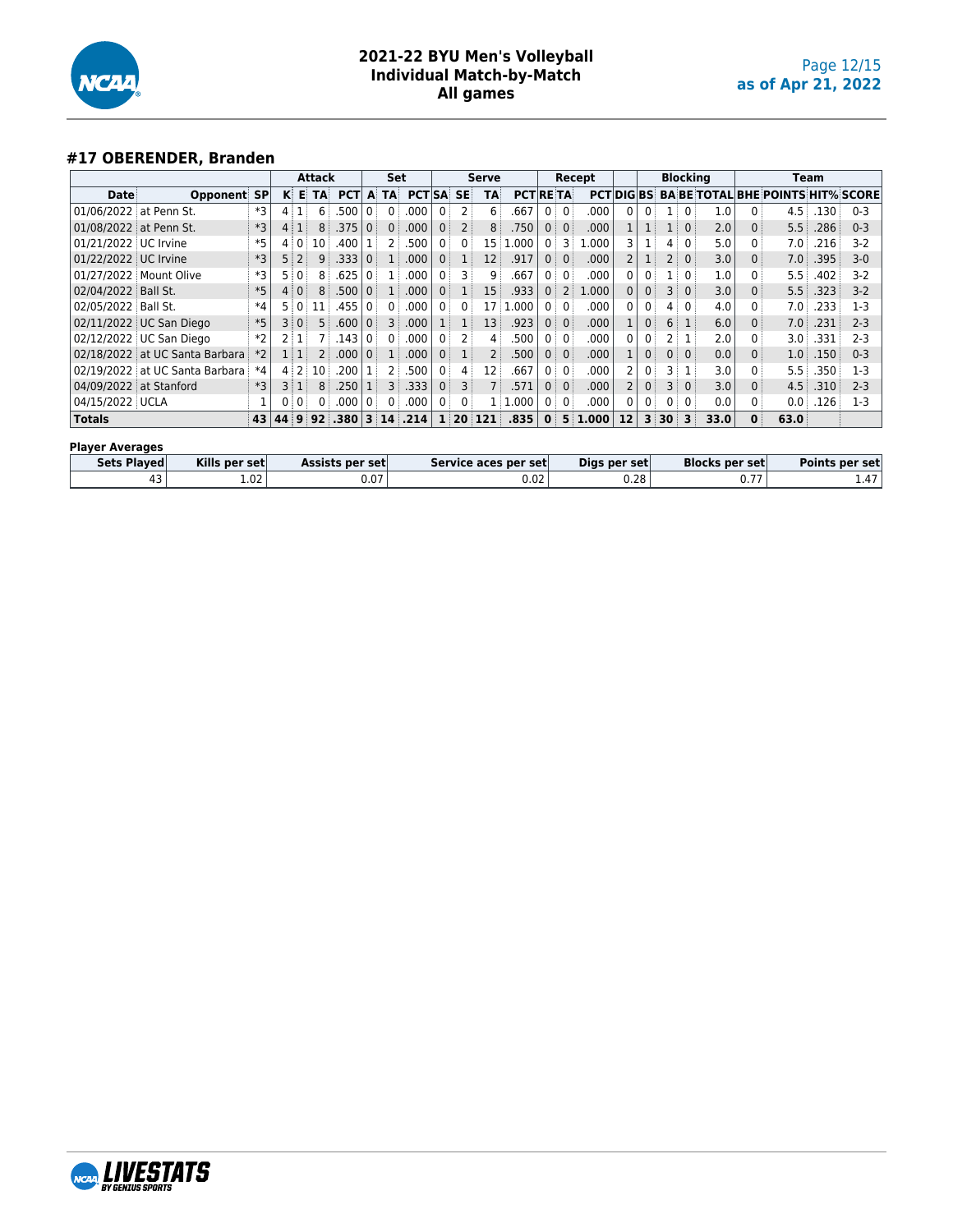

## **#18 BENSON, Luke**

|                        |                                   |                |    |          | <b>Attack</b> |                 |              | Set            |                 |                |                | <b>Serve</b>   |                      |                | Recept       |              |   |              |                | <b>Blocking</b> |                       |              | <b>Team</b>                                         |      |                |
|------------------------|-----------------------------------|----------------|----|----------|---------------|-----------------|--------------|----------------|-----------------|----------------|----------------|----------------|----------------------|----------------|--------------|--------------|---|--------------|----------------|-----------------|-----------------------|--------------|-----------------------------------------------------|------|----------------|
| Date                   | Opponent                          | <b>SP</b>      | κ  | в        | <b>TA</b>     | <b>PCT</b>      | A            | <b>TA</b>      | <b>PCT</b>      | <b>SA</b>      | <b>SE</b>      | <b>TA</b>      | <b>PCT</b>           | <b>RE</b>      | <b>TA</b>    |              |   |              |                |                 |                       |              | <b>PCT DIG BS BA BE TOTAL BHE POINTS HIT% SCORE</b> |      |                |
| 01/06/2022             | at Penn St.                       | 3              | 6  | 5        | 18            | .056            | 0            | 2              | .000            |                | 3              | 12             | .750                 | 4              | 13           | .692         |   | 0            |                | $\Omega$        | 1.0                   | 0            | 7.5                                                 | .130 | $0 - 3$        |
| 01/08/2022 at Penn St. |                                   | $*2$           |    |          | 12            | .333            | $\Omega$     | $\overline{2}$ | .000            |                | 3              |                | .571                 | 0:             | 12           | 1.000        | 3 | $\mathbf{0}$ | 2              | $\overline{2}$  | 2.0                   | 0            | 7.0                                                 | .286 | $0 - 3$        |
| 01/27/2022             | Mount Olive                       | 5              | 10 |          | 23            | .348            |              | 5              | .200            | 2              | 6              | 13             | .538                 | 1:             | 14           | .929         |   |              | 3              | $\Omega$        | 4.0                   | 0            | 14.5                                                | .402 | $3-2$          |
|                        | 02/18/2022 at UC Santa Barbara    | $\mathbf{1}$   |    |          |               | .000            | $\Omega$     | 0              | .000            | $\mathbf{0}$   | 0              | 3              | .000.                | 1              | 4            | .750         |   | $\Omega$     | $\mathbf{0}$   | $\Omega$        | 0.0                   | 0            | 1.0                                                 | .150 | $0 - 3$        |
|                        | 02/19/2022 at UC Santa Barbara    | 4              |    |          |               | .000            | $\Omega$     | 0              | .000            | 0              |                | 5.             | .800                 | 0 <sup>1</sup> | 0            | .000         |   | 0            |                | $\Omega$        | 0.0                   | 0            | 0.0                                                 | .350 | $1-3$          |
|                        | 02/25/2022 Grand Canyon           | $\overline{4}$ |    | $\Omega$ |               | .000            | $\Omega$     | 0              | .000            | $\mathbf{0}$   | 3              | 5              | .400                 | 0              | $\mathbf{0}$ | .000         |   | 0            |                | $\Omega$        | 0.0                   | $\mathbf{0}$ | 0.0                                                 | .310 | $1 - 3$        |
|                        | 02/26/2022 Grand Canyon           | 5              |    | 0        |               | .000            | 0            | 0              | .000            | 2              | 2              | 10             | .800                 | 0 <sup>1</sup> | 0            | .000         | 0 | 0            |                | 0               | 0.0                   | 0            | 2.0                                                 | .317 | $2 - 3$        |
|                        | 03/04/2022 at Southern California |                |    |          |               | .000            | $\Omega$     | 0              | .000            | $\mathbf{0}$   |                | 4              | .750                 | 0              | 0            | .000         |   | 0            |                | $\mathbf{0}$    | 0.0                   | $\mathbf{0}$ | 0.0                                                 | .264 | $1-3$          |
|                        | 03/05/2022 at Southern California | 3              | 4  |          |               | .667            | <sup>0</sup> | 0              | .000            | 0              | 3              | 4              | .250                 | 2              | 7            | .714         |   | 0            | 0              | $\mathbf{0}$    | 0.0                   | 0            | 4.0                                                 | .076 | $0 - 3$        |
| 03/11/2022 CUI         |                                   | 2              |    |          |               | .000            | 0            | $\Omega$       | .000            | $\overline{2}$ | $\overline{2}$ | 4              | .500                 | 0 <sup>3</sup> | $\mathbf{0}$ | .000         |   | $\Omega$     |                | $\Omega$        | 0.0                   | $\mathbf{0}$ | 2.0                                                 | .569 | $3-0$          |
| 03/12/2022             | i cui                             | 4              |    | 0        |               | .000            | 0            | 0              | .000            |                |                | 5              | .800                 | 0 <sup>1</sup> | 0            | .000         | 0 | 0            | 0              | 0               | 0.0                   | 0            | 1.0                                                 | .330 | $3-1$          |
|                        | 03/25/2022 at Pepperdine          | 2              |    |          |               | .000            | $\Omega$     | $\Omega$       | .000            | $\Omega$       |                | $\overline{2}$ | .500                 | 0              | $\Omega$     | .000         | 0 | 0            |                | $\Omega$        | 0.0                   | $\Omega$     | 0.0                                                 | .280 | $3-2$          |
|                        | 03/26/2022 at Pepperdine          |                |    |          |               | .500            | $\Omega$     | 0              | .000            | 0              | 2              | 3              | .333                 |                | 2            | .500         |   | 0            |                | 0               | 1.0                   | 0            | 4.5                                                 | .325 | $0 - 3$        |
| 04/15/2022 UCLA        |                                   | 3              | 2  |          |               | .333            | 0            | 0              | .000            |                |                | 9              | .889                 | 0              | 3            | 1.000        |   | $\Omega$     |                |                 | 0.0                   | $\mathbf{0}$ | 3.0                                                 | .126 | $1-3$          |
| 04/16/2022 UCLA        |                                   | 5              |    |          |               | .000            | <sup>0</sup> | 0              | .000            |                |                | 6              | .833                 | 0              | 0            | .000         | n | 0            |                | $\Omega$        | 0.0                   | 0            | 1.0                                                 | .379 | $2 - 3$        |
|                        | 04/20/2022 vs Pepperdine          | 5              |    |          | 17            | .588            | 0            | 3              | .000            |                |                | 15             | .933                 | $\overline{2}$ | 24           | .917         | 5 | 0            | $\overline{2}$ | $\mathbf{0}$    | 2.0                   | $\Omega$     | 13.0                                                | .239 | $2 - 3$        |
| <b>Totals</b>          | 53<br>89<br>43<br>12              |                |    |          | .348          |                 | 12           | .083           | 12 <sup>1</sup> | 31             | 107            | .710           | 11                   | 79             | .861         | 18           | 1 | 9            | 3              | 10.0            | 0                     | 60.5         |                                                     |      |                |
|                        | <b>Player Averages</b>            |                |    |          |               |                 |              |                |                 |                |                |                |                      |                |              |              |   |              |                |                 |                       |              |                                                     |      |                |
|                        | Sets Played<br>Kills per set      |                |    |          |               | Assists per set |              |                |                 |                |                |                | Service aces per set |                |              | Digs per set |   |              |                |                 | <b>Blocks per set</b> |              |                                                     |      | Points per set |
|                        | 53<br>0.81                        |                |    |          |               | 0.02            |              |                |                 |                |                | 0.23           |                      |                |              | 0.34         |   |              |                |                 | 0.19                  |              |                                                     | 1.14 |                |

| Sets Played | Kills per set | Assists per set | Service aces per set | Digs per set       | <b>Blocks per set</b> | <b>Points per set</b> |
|-------------|---------------|-----------------|----------------------|--------------------|-----------------------|-----------------------|
| --<br>ر ر   | 0.81          | ר ח<br>v.vz     | u.zo                 | $0.34$ $^{\prime}$ | 0.19                  | 1.14                  |
|             |               |                 |                      |                    |                       |                       |

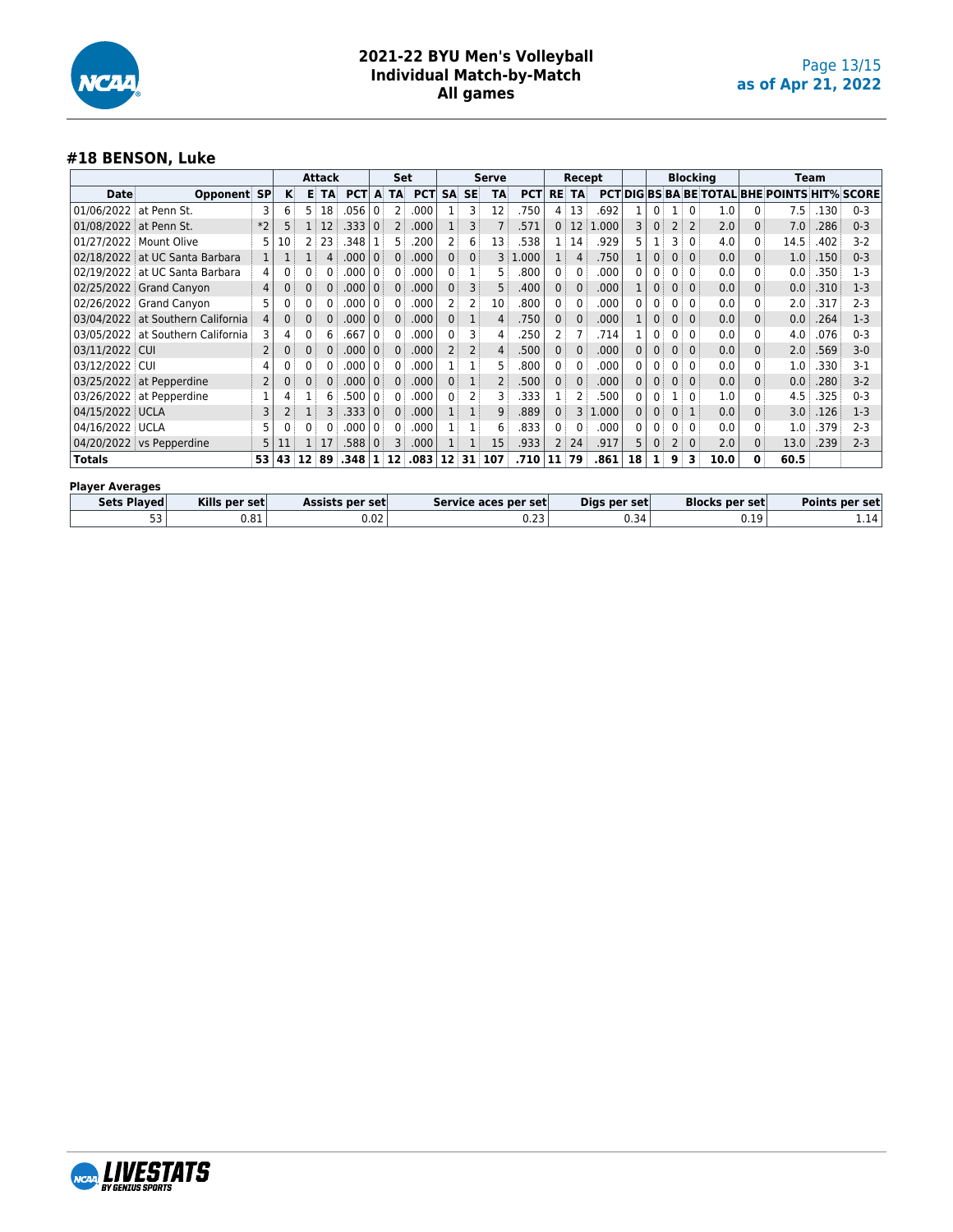

## **#21 TAYLOR, Teon**

|                        | Attack                   |      |                 |              |           |            |                | <b>Set</b>   |                  |                |                | <b>Serve</b> |                |                |              | Recept     |              |          | <b>Blocking</b> |          |      |              | Team                                     |      |         |
|------------------------|--------------------------|------|-----------------|--------------|-----------|------------|----------------|--------------|------------------|----------------|----------------|--------------|----------------|----------------|--------------|------------|--------------|----------|-----------------|----------|------|--------------|------------------------------------------|------|---------|
| Date                   | <b>Opponent SP</b>       |      |                 | K E          | <b>TA</b> | <b>PCT</b> | A              | <b>TA</b>    | <b>PCTISA SE</b> |                |                | <b>TA</b>    | <b>PCTRETA</b> |                |              | <b>PCT</b> | <b>DIGBS</b> |          |                 |          |      |              | <b>BA BE TOTAL BHE POINTS HIT% SCORE</b> |      |         |
| 01/06/2022             | at Penn St.              |      | $0^{\circ}$     | $\mathbf{0}$ | 0         | .000       | $\mathbf{0}$   | 0            | .000             | 0 <sup>1</sup> | 0              |              | 3 1.000        | 0 <sup>1</sup> | $\Omega$     | .000       | 0            | 0        |                 | $\Omega$ | 1.0  | 0            | 0.5                                      | .130 | $0 - 3$ |
| 01/08/2022             | at Penn St.              | 1    | 0               | 0            | 0         | .000       | 0              | $\mathbf{0}$ | .000             | 0 <sup>1</sup> | 1              |              | .000           | 0 <sup>3</sup> | $\mathbf{0}$ | .000       | 0            | 0        | $\Omega$        | $\Omega$ | 0.0  | 0            | 0.0                                      | .286 | $0 - 3$ |
| 01/27/2022 Mount Olive |                          |      | 0 <sup>1</sup>  | $\mathbf{0}$ |           | .000       | 0              | 0            | .000             | 0 <sup>1</sup> |                | 11           | .909           |                | 0            | .000       |              |          |                 | $\Omega$ | 2.0  | 0            | 1.0                                      | .402 | $3-2$   |
| 01/29/2022 Mount Olive |                          | $*4$ | $\mathsf{2}$    |              | 5         | .200       | 0              | 3            | .000             | 0 <sup>1</sup> | $\overline{2}$ | 20           | .900           | 0              | 3            | L.000      | 3            | 0        |                 | $\Omega$ | 2.0  | 0            | 3.0                                      | .244 | $3-1$   |
| 02/18/2022             | at UC Santa Barbara      |      | 0 <sup>1</sup>  | 0            | 0         | .000       | 0 <sup>1</sup> | 0            | .000             | 0 <sup>1</sup> | 0              | $\Omega$     | .000           | $\mathbf{0}$   | 0            | .000       |              | $\Omega$ | 0               | $\Omega$ | 0.0  | 0            | 0.0                                      | .150 | $0 - 3$ |
| 02/19/2022             | at UC Santa Barbara      |      | 0 <sup>3</sup>  | $\mathbf{0}$ | 0         | .000       | 0              | 0            | .000             | $\Omega$       | 0              | $\Omega$     | .000           |                | $\Omega$     | .000       |              |          | $\Omega$        | $\Omega$ | 0.0  | 0            | 0.0                                      | .350 | $1 - 3$ |
|                        | 02/25/2022 Grand Canyon  | $*4$ | 0 <sup>1</sup>  | 0            |           | .000       | 0              | 0            | .000             | 0              |                |              | .857           |                | $\Omega$     | .000       | 0            | 0        |                 | 2        | 4.0  | 0            | 2.0                                      | .310 | $1-3$   |
|                        | 02/26/2022 Grand Canyon  | $*5$ | 3               | $\Omega$     |           | .750       | $\Omega$       | 1            | .000             | 1              |                | 14           | .929           | 0:             | $\Omega$     | .000       | 3            | 0        |                 | $\Omega$ | 4.0  | 0            | 6.0                                      | .317 | $2 - 3$ |
| 03/04/2022             | at Southern California   | $*4$ | 4               | $\mathbf{0}$ | 8         | .500       | $\Omega$       | 0            | .000             | 0              |                | 11           | .818           |                | $\mathbf{0}$ | .000       |              | 0        | 3               |          | 3.0  | 0            | 5.5                                      | .264 | $1-3$   |
| 03/05/2022             | at Southern California   | $*3$ |                 | $2 \mid 1$   | 3         | .333       | 0              |              | .000             | 0 <sup>1</sup> | 1              | 6            | .833           |                | $\Omega$     | .000       | 0            |          | $\Omega$        |          | 0.0  | 0            | 2.0                                      | .076 | $0 - 3$ |
| 03/11/2022             | : CUI                    | *3   |                 |              |           | .000       | 0 <sup>1</sup> | 0            | .000             | 0 <sup>1</sup> | 0              | 10           | 1.000          | $^{\circ}$     | $\mathbf{0}$ | .000       |              |          | 3               | $\Omega$ | 5.0  | 0            | 4.5                                      | .569 | $3-0$   |
| 03/12/2022             | <b>CUI</b>               | $*4$ |                 | $\mathbf{0}$ | 2         | 1.000      |                | 4            | .250             | 0 <sup>1</sup> | $\mathbf{0}$   | 13           | 1.000          | 0 <sup>3</sup> | $\Omega$     | .000       | 0            |          | 4               | $\Omega$ | 4.0  | 0            | 4.0                                      | .330 | $3-1$   |
|                        | 03/25/2022 at Pepperdine | $*5$ | 2 :             | $\mathbf{0}$ | 4         | .500       | $\mathbf{0}$   | 0            | .000             | $\mathbf{0}$   |                | 12           | .917           | 0              |              | .000       |              | U        | 8               | $\Omega$ | 8.0  | 0            | 6.0                                      | .280 | $3-2$   |
|                        | 03/26/2022 at Pepperdine | *3   | 1               | $\mathbf{0}$ | 4         | .250       | 0              | 0            | .000             | 0:             | 0              | 9            | 1.000          | 0:             | $\Omega$     | .000       | 0            |          |                 | $\Omega$ | 1.0  | 0            | 1.5                                      | .325 | $0 - 3$ |
| 04/08/2022 at Stanford |                          | *3   | 2 :             | 0            | 4         | .500       | $\Omega$       | 0            | .000             |                |                | q            | .889           |                | $\mathbf{0}$ | .000       | 0            |          |                 | $\Omega$ | 2.0  | 0            | 4.0                                      | .299 | $0 - 3$ |
| 04/09/2022             | at Stanford              | $*5$ |                 | $\mathbf{0}$ | 11        | .636       | 0              | 0            | .000             | $\mathbf{0}$   | 0              | 11           | 1.000          | 0              |              | 1.000      | 2            |          | 6               |          | 6.0  | $\Omega$     | 10.0                                     | .310 | $2 - 3$ |
| 04/15/2022 UCLA        |                          | $*4$ | 2               |              | 5         | .200       |                | $\mathbf{1}$ | 1.000            | 0 <sup>1</sup> | 0              | 6            | 1.000          | 0              | 1            | 1.000      | 0            | 0        |                 | $\Omega$ | 2.0  | 0            | 3.0                                      | .126 | $1-3$   |
| 04/16/2022 UCLA        |                          | $*5$ | 3               | $\mathbf{0}$ | 4         | .750       | 0              | 0            | .000             | 0 <sup>1</sup> |                | 13           | .923           | 0              | $\mathbf{0}$ | .000       | 0            |          | 8               |          | 10.0 | 0            | 9.0                                      | .379 | $2 - 3$ |
|                        | 04/20/2022 vs Pepperdine | *5   | 3               | 1            | 5         | .400       | $\Omega$       | 3            | .000             | 1:             | 0              | 21           | 1.000          | 0 <sup>1</sup> | 0            | .000       |              | 0        | 5               | 0        | 5.0  | 0            | 6.5                                      | .239 | $2 - 3$ |
| <b>Totals</b>          |                          | 63   | 34 <sup>1</sup> | 5            | 62        | .468       | $\overline{2}$ | 13           | .154             | $\mathbf{3}$   | 12             | 177          | .932           | $\bf{0}$       | 6            | 1.000      | 16           | 4        | 55              | 6        | 59.0 | $\mathbf{0}$ | 68.5                                     |      |         |

#### **Player Averages**

| Sets Plaved   | Kills per set      | Assists per set | Service aces per set | Dias per set | <b>Blocks per set</b> | <b>Points</b><br>ៈ per setl |
|---------------|--------------------|-----------------|----------------------|--------------|-----------------------|-----------------------------|
| $\sim$<br>ر ر | $ \alpha$<br>J.54' | 0.03            | 0.05                 | חר ה<br>u.zo | 0.94                  | 1.09'                       |

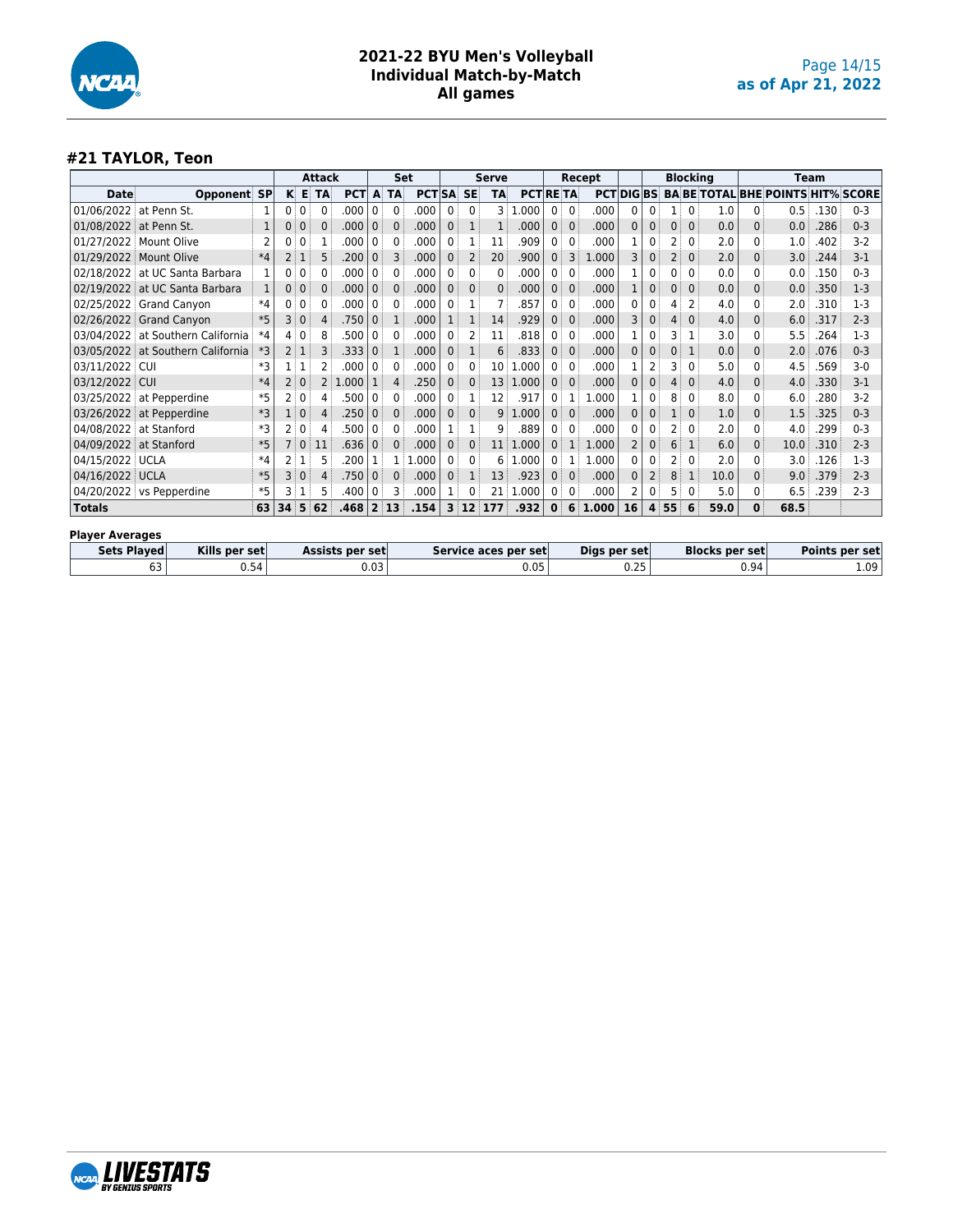

#### **#23 RAMANIS, Miks**

|                      |                                                        |      | <b>Attack</b> |              |           |            | Set            |                |            |             | <b>Serve</b> |                      |            | Recept         |                |            |                |                | <b>Blocking</b> |                       |      |      | <b>Team</b>                              |                       |         |
|----------------------|--------------------------------------------------------|------|---------------|--------------|-----------|------------|----------------|----------------|------------|-------------|--------------|----------------------|------------|----------------|----------------|------------|----------------|----------------|-----------------|-----------------------|------|------|------------------------------------------|-----------------------|---------|
| Date                 | <b>Opponent SP</b>                                     |      | ĸ             | Е            | <b>TA</b> | <b>PCT</b> |                | A TA           | <b>PCT</b> | <b>SA</b>   | <b>SE</b>    | <b>TA</b>            | <b>PCT</b> | <b>RE</b>      | <b>TA</b>      | <b>PCT</b> | <b>DIGBS</b>   |                |                 |                       |      |      | <b>BA BE TOTAL BHE POINTS HIT% SCORE</b> |                       |         |
| 01/21/2022 UC Irvine |                                                        | $*5$ | 5             |              | 19        | $-.105$    | $\overline{2}$ | 4              | .500       | 1           | 4            | 20                   | .800       | 1              | 26             | .962       | 5              | 0              | 4               | 1                     | 4.0  | 0    | 8.0                                      | .216                  | $3-2$   |
| 01/22/2022 UC Irvine |                                                        | $*3$ | 9             | $\mathbf{1}$ | 12        | .667       | $\Omega$       | 0              | .000       | $\Omega$    | 4            | 11                   | .636       | $\Omega$       | 12             | 1.000      | 6              | $\mathbf{1}$   | $\mathbf{0}$    | $\Omega$              | 1.0  | 0    | 10.0                                     | .395                  | $3 - 0$ |
|                      | 01/27/2022 Mount Olive                                 | *5   | 23            | 4            | 34        | 559        | 1              | 3              | .333       | 1           | 5            | 21                   | .762       | 1              | 11             | .909       | 6              | 1              | 2               | $\mathbf{0}$          | 3.0  | 0    | 26.0                                     | .402                  | $3 - 2$ |
|                      | 01/29/2022 Mount Olive                                 | $*4$ | 22            | 4            | 40        | .450       | $\mathbf{0}$   | 4              | .000       | $\mathbf 0$ | 6            | 15                   | .600       | $\Omega$       | 23             | 1.000      | 9              | $\mathbf{1}$   | 3               | $\overline{2}$        | 4.0  | 0    | 24.5                                     | .244                  | $3 - 1$ |
| 02/04/2022 Ball St.  |                                                        | *5   | 19            | 6            | 36        | .361       | 3              | 6              | .500       | $\Omega$    | 6            | 14                   | .571       | 0              | 19             | 1.000      | 6              | 0              | 3               | 0                     | 3.0  | 0    | 20.5                                     | .323                  | $3 - 2$ |
| 02/05/2022 Ball St.  |                                                        | $*4$ | 11            | 9            | 34        | .059       | $\mathbf{1}$   | 3              | .333       | 1           | 3            | 14                   | .786       | $\Omega$       | 15             | 1.000      | 4              | $\mathbf 0$    | 0               | 1                     | 0.0  | 0    | 12.0                                     | .233                  | $1-3$   |
|                      | 02/11/2022 UC San Diego                                | *5   | 12            | 8            | 36        | .111       | 0              | 4              | .000       | $\Omega$    | 4            | 16                   | .750       | 0              | 27             | 1.000      | 8              | 0              | $\overline{2}$  |                       | 2.0  | 0    | 13.0                                     | .231                  | $2 - 3$ |
|                      | 02/12/2022 UC San Diego                                | $*5$ | 14            | 4            | 23        | .435       | $\Omega$       | 6              | .000       |             |              | 18                   | .611       | 3              | 31             | .903       | $\overline{4}$ | $\overline{2}$ | 2               | $\mathbf{1}$          | 4.0  | 0    | 18.0                                     | .331                  | $2 - 3$ |
| 02/18/2022           | at UC Santa Barbara                                    | *3   | 4             | 4            | 11        | .000       | 0              | 3              | .000       | 1           |              | 6                    | .833       | $\Omega$       | 5              | 000<br>1   | $\overline{2}$ | 0              | 0               | $\mathbf{0}$          | 0.0  | 0    | 5.0                                      | .150                  | $0 - 3$ |
|                      | 02/19/2022 at UC Santa Barbara                         | $*4$ | 15            | 4            | 31        | .355       | $\mathbf{1}$   | 4              | .250       | 1           |              | 17                   | .588       | 1              | 25             | .960       | 5              | $\mathbf 0$    | 2               | 1                     | 2.0  | 0    | 17.0                                     | .350                  | $1-3$   |
|                      | 02/25/2022 Grand Canyon                                | $*4$ | 14            | 5            | 31        | .290       | 0              | 3              | .000       | 1           | 3            | 16                   | .813       | 2              | 30             | .933       | 4              | 0              |                 |                       | 1.0  | 0    | 15.5                                     | .310                  | $1-3$   |
|                      | 02/26/2022 Grand Canyon                                | $*5$ | 18            | 8            | 43        | .233       | $\mathbf{1}$   | 6              | .167       |             |              | 19                   | .632       | $\overline{2}$ | 41             | .951       |                | 0              | 4               | $\mathbf{0}$          | 4.0  | 0    | 21.0                                     | .317                  | $2 - 3$ |
| 03/04/2022           | at Southern California                                 | *4   | 8             | 5            | 32        | .094       | 1              | 2              | .500       | 3           | 5            | 17                   | .706       | 1              | 30             | .967       | 3              | 0              | 2               | 2                     | 2.0  | 0    | 12.0                                     | .264                  | $1-3$   |
|                      | 03/05/2022 at Southern California                      | *3   | 2             | 4            | 10        | .200       | $\Omega$       | $\overline{2}$ | .000       | $\mathbf 0$ | 4            | 4                    | .000       | $\Omega$       | $\overline{7}$ | 1.000      | $\mathbf{0}$   | $\Omega$       | 0               | 1                     | 0.0  | 0    | 2.0                                      | .076                  | $0 - 3$ |
| 03/11/2022 CUI       |                                                        | *3   | 9             | 0            | 15        | 600.       | $\mathbf{0}$   | 2              | .000       | 3           | 4            | 17                   | .765       | 1              | 10             | .900       | 3              | 0              | 4               | 0                     | 4.0  | 0    | 14.0                                     | .569                  | $3 - 0$ |
| 03/12/2022 CUI       |                                                        | $*4$ | 15            | 8            | 29        | .241       | 2              |                | .286       | 2           | 8            | 19                   | .579       | 2              | 33             | .939       | 5              | $\mathbf 0$    | 2               | $\mathbf{0}$          | 2.0  | 0    | 18.0                                     | .330                  | $3-1$   |
|                      | 03/25/2022 at Pepperdine                               | *5   | 14            | 3            | 27        | 407        | 0              | 4              | .000       | 2           | 5            | 15                   | .667       | 3              | 36             | .917       | 6              | 0              | 4               | 0                     | 4.0  | 0    | 18.0                                     | .280                  | $3 - 2$ |
|                      | 03/26/2022 at Pepperdine                               | $*2$ | 5             | 3            | 12        | .167       | 0              | 2              | .000       |             |              | 8                    | .875       | 1              | 18             | .944       |                | 0              | 0               | $\mathbf{0}$          | 0.0  | 0    | 6.0                                      | .325                  | $0 - 3$ |
|                      | 04/08/2022 at Stanford                                 | $*3$ | 8             | 8            | 24        | .000       | 0              | 2              | .000       |             | 2            | 14                   | .857       | 1              | 21             | .952       | 2              | 0              | 1               | 0                     | 1.0  | 0    | 9.5                                      | .299                  | $0 - 3$ |
| 04/09/2022           | at Stanford                                            | $*5$ | 15            | 6            | 39        | .231       | 1              | 5              | .200       | $\Omega$    | 6            | 21                   | .714       | 1              | 31             | .968       | 5              | $\mathbf 0$    | 3               | $\mathbf{0}$          | 3.0  | 0    | 16.5                                     | .310                  | $2 - 3$ |
| 04/15/2022 UCLA      |                                                        | $*4$ | 6             | 5            | 18        | .056       | 0              | 2              | .000       | 2           | 4            | 13                   | .692       | 1              | 16             | .938       | 6              | 0              | 0               | 1                     | 0.0  | 0    | 8.0                                      | .126                  | $1-3$   |
| 04/16/2022 UCLA      |                                                        | $*5$ |               |              | 15        | .333       | $\mathbf{1}$   | 6              | .167       | $\Delta$    | 5            | 27                   | .815       | $\mathbf{1}$   | 35             | .971       | 6              | $\Omega$       | 3               | 1                     | 3.0  | 0    | 12.5                                     | .379                  | $2 - 3$ |
|                      | 04/20/2022 vs Pepperdine                               | $*2$ | 4             | 5            | 13        | $-077$     | 0              |                | .000       |             | 3            | 10                   | .700       | 0              | 10             | .000<br>1  | 0              | 0              | 2               | $\Omega$              | 2.0  | 0    | 6.0                                      | .239                  | $2 - 3$ |
| <b>Totals</b>        |                                                        | 92   | 259           | 113          | 584       | .250       | 14             | 81             | .173       | 27          | 104          | 352                  | .705       | 22             | 512            | .957       | 103            | 5              | 44              | 14                    | 49.0 | 0    | 313.0                                    |                       |         |
|                      | <b>Player Averages</b>                                 |      |               |              |           |            |                |                |            |             |              |                      |            |                |                |            |                |                |                 |                       |      |      |                                          |                       |         |
|                      | <b>Sets Played</b><br>Kills per set<br>Assists per set |      |               |              |           |            |                |                |            |             |              | Service aces per set |            |                | Digs per set   |            |                |                |                 | <b>Blocks per set</b> |      |      |                                          | <b>Points per set</b> |         |
|                      | 92                                                     | 2.82 |               | 0.15         |           |            |                |                |            |             |              |                      | 0.29       |                |                |            | 1.12           |                |                 |                       |      | 0.53 |                                          |                       | 3.40    |

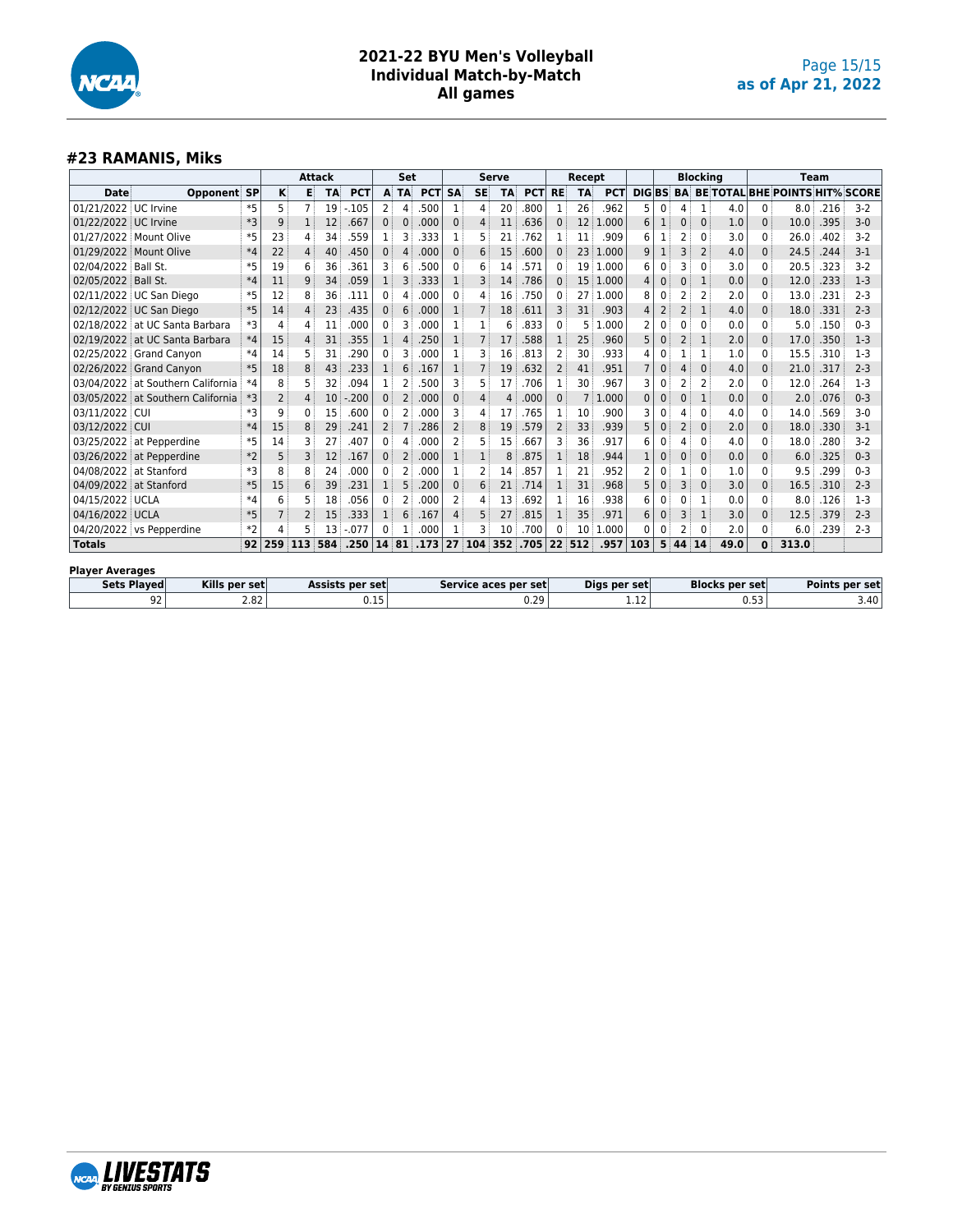

#### **2021-22 BYU Men's Volleyball Overall Team Statistics All games**

#### **Game Records**

| <b>Overall</b>              | Conference                                                            | Home    | Away       | <b>Neutral</b> |
|-----------------------------|-----------------------------------------------------------------------|---------|------------|----------------|
| $8 - 17$                    | $3 - 9$                                                               | $7 - 7$ | $1 - 9$    | $0 - 1$        |
| <b>Team statistics</b>      |                                                                       |         |            |                |
|                             |                                                                       |         | <b>BYU</b> | OPP            |
| <b>ATTACK</b>               |                                                                       |         |            |                |
| Kills                       |                                                                       |         | 1219       | 1301           |
| Errors                      |                                                                       |         | 451        | 435            |
| <b>Total Attacks</b>        |                                                                       |         | 2689       | 2685           |
| <b>Attack Pct</b>           |                                                                       |         | .286       | .323           |
| Kills/Set                   |                                                                       |         | 12         | 12.8           |
| <b>SET</b>                  |                                                                       |         |            |                |
| Assists                     |                                                                       |         | 1152       | 1242           |
| Attempts                    |                                                                       |         | 2701       | 2693           |
| Assist Pct                  |                                                                       |         | .427       | .461           |
| Assists/Set                 |                                                                       |         | 11.3       | 12.2           |
| <b>SERVE</b>                |                                                                       |         |            |                |
| Aces                        |                                                                       |         | 125        | 116            |
| Errors                      |                                                                       |         | 466        | 454            |
| Attempts                    |                                                                       |         | 2265       | 2347           |
| Serve Pct                   |                                                                       |         | .794       | .807           |
| Aces/Set                    |                                                                       |         | 1.2        | 1.1            |
| <b>SERVE RECEPTIONS</b>     |                                                                       |         |            |                |
| Errors                      |                                                                       |         | 116        | 125            |
| Errors/Set                  |                                                                       |         | 1.1        | 1.2            |
| Attempts                    |                                                                       |         | 1893       | 1799           |
| <b>Reception Pct</b>        |                                                                       |         | .939       | .999           |
| <b>DEFENSE</b>              |                                                                       |         |            |                |
| Digs                        |                                                                       |         | 750        | 828            |
| Digs/Set                    |                                                                       |         | 7.4        | 8.1            |
| <b>BLOCKING</b>             |                                                                       |         |            |                |
| Block solo                  |                                                                       |         | 25         | 30             |
| <b>Block Assist</b>         |                                                                       |         | 371        | 397            |
| <b>Total Blocks</b>         |                                                                       |         | 210.5      | 228.5          |
| Blocks/Set                  |                                                                       |         | 2.1        | 2.2            |
| <b>Block Errors</b>         |                                                                       |         | 62         | 52             |
| <b>Ball handling errors</b> |                                                                       |         | 6          | 5              |
| <b>ATTENDANCE</b>           |                                                                       |         |            |                |
| Total                       |                                                                       |         | 43578      | 4955           |
| Dates/Avg Per Date          |                                                                       |         | 14/3113    | 10/496         |
| Neutral Site #/Avg          |                                                                       |         | 1/450      |                |
| Current win streak          |                                                                       |         | 0          |                |
| Home win streak             |                                                                       |         | 0          |                |
| Match wins by #sets         | Points by set                                                         |         |            |                |
| Team                        | 1st  2nd  3rd  4th  5th  TOTAL  Team   1st  2nd  3rd  4th  5th  TOTAL |         |            |                |

| <b>Team</b> |  |  | 1st 2nd 3rd 4th 5th TOTAL Team |                                             |  |  | 1st 2nd 3rd 4th 5th TOTAL          |
|-------------|--|--|--------------------------------|---------------------------------------------|--|--|------------------------------------|
| BYU         |  |  |                                | <b>BYU</b>                                  |  |  | 599   557   560   394   144   2254 |
| Opponents   |  |  |                                | Opponents   610   584   594   426   146   1 |  |  | 2360                               |

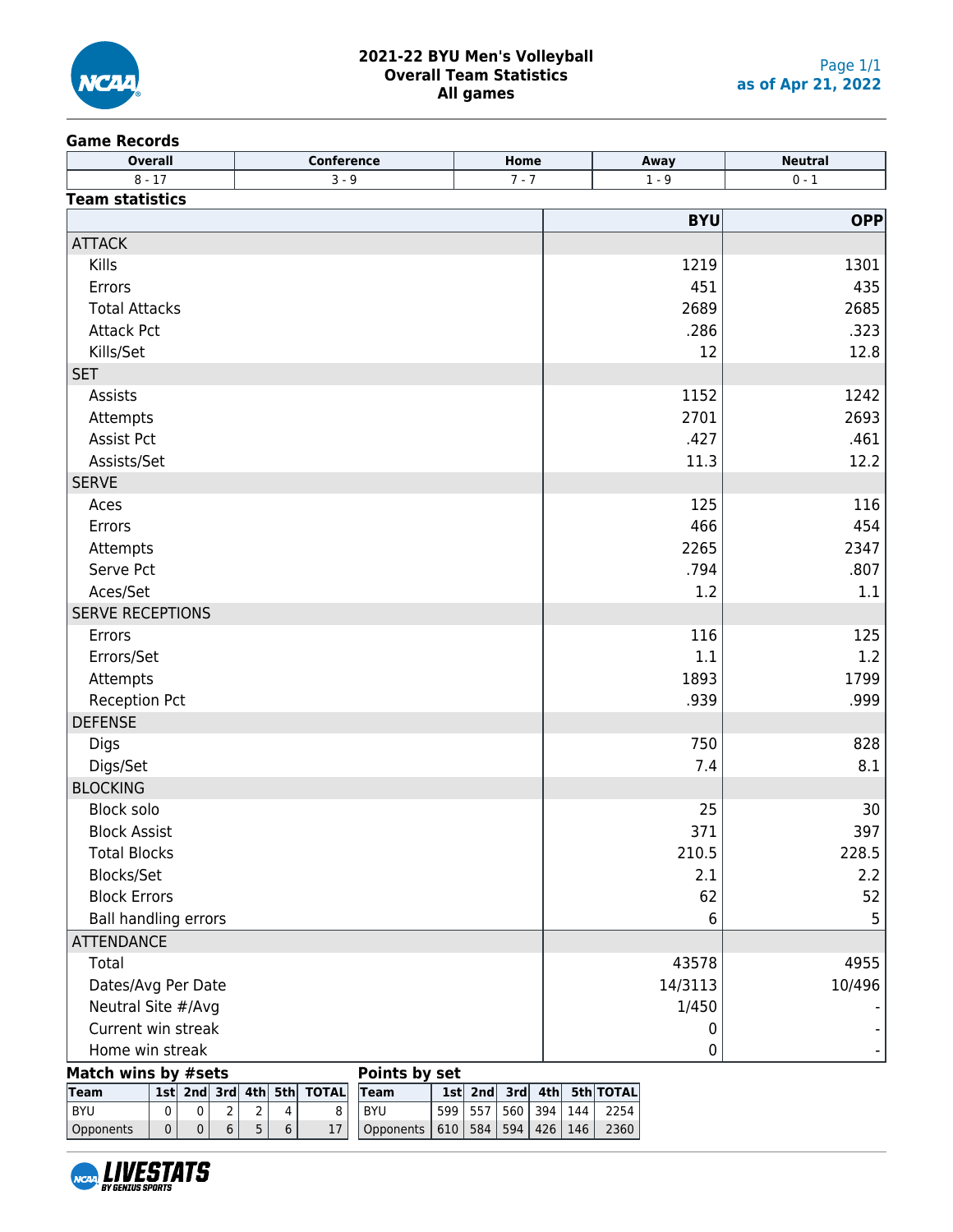

#### **2021-22 BYU Men's Volleyball Team Match-by-Match All games**

|                        |                                   |                |      |     | <b>Attack</b> |            |           | Set  |            |                |           | Serve |            |                | Recept    |            |               |                |                | <b>Blocking</b> |          |              |                                  |         |
|------------------------|-----------------------------------|----------------|------|-----|---------------|------------|-----------|------|------------|----------------|-----------|-------|------------|----------------|-----------|------------|---------------|----------------|----------------|-----------------|----------|--------------|----------------------------------|---------|
| <b>Date</b>            | Opponent                          | <b>SP</b>      | K    | E   | <b>TA</b>     | <b>PCT</b> | A         | TA   | <b>PCT</b> | <b>SA</b>      | <b>SE</b> | TA    | <b>PCT</b> | <b>RE</b>      | <b>TA</b> | <b>PCT</b> | <b>DIG BS</b> |                | BA             |                 |          |              | <b>BE TOTAL BHE POINTS SCORE</b> |         |
| 01/06/2022 at Penn St. |                                   | 3              | 27   | 18  | 69            | .130       | 26        | 73   | .356       | 1 <sup>3</sup> | 12        | 52    | .769       | 9              | 63        | 857        | 14            | $\Omega$       | 6              | 1               | 3.0      | 1            | 31.0                             | $0 - 3$ |
| 01/08/2022 at Penn St. |                                   | 3              | 32   | 12  | 70            | .286       | 28        | 71   | .394       | $\overline{4}$ | 21        | 65    | .677       | 8              | 57        | .860       | 17            | 1              | 6              | 3               | 4.0      | $\mathbf{1}$ | 40.0                             | $0 - 3$ |
| 01/21/2022 UC Irvine   |                                   | 5              | 50   | 23  | 125           | .216       | 47        | 124  | 379        | 9              | 19        | 106   | .821       | 2              | 87        | 977        | 32            |                | 26             |                 | 16.0     | $\Omega$     | 75.0                             | $3-2$   |
| 01/22/2022 UC Irvine   |                                   | 3              | 44   | 12  | 81            | .395       | 44        | 81   | .543       | 3              | 16        | 74    | .784       | $\mathbf{1}$   | 52        | .981       | 21            | $\overline{2}$ | 10             | $\mathbf{1}$    | 7.0      | $\Omega$     | 54.0                             | $3 - 0$ |
|                        | 01/27/2022 Mount Olive            | 5              | 62   | 15  | 117           | .402       | 59        | 126  | .468       | 5              | 28        | 111   | .748       | 6              | 81        | 926        | 43            |                | 13             |                 | 8.5      | 1            | 75.5                             | $3-2$   |
|                        | 01/29/2022 Mount Olive            | 4              | 52   | 21  | 127           | .244       | 44        | 127  | .346       | $\Omega$       | 20        | 95    | .789       | $\mathbf{1}$   | 76        | .987       | 42            | $\overline{2}$ | 20             | 2               | 12.0     | $\Omega$     | 64.0                             | $3-1$   |
| 02/04/2022 Ball St.    |                                   | 5              | 62   | 19  | 133           | .323       | 59        | 135  | .437       |                | 20        | 115   | .826       | 4              | 86        | 953        | 40            | $\Omega$       | 16             | $\overline{2}$  | 8.0      | $\Omega$     | 77.0                             | $3-2$   |
| 02/05/2022 Ball St.    |                                   | 4              | 55   | 25  | 129           | .233       | 53        | 132  | .402       | 2              | 18        | 96    | .813       | 3              | 93        | .968       | 32            | $\overline{2}$ | 18             |                 | 11.0     | 1            | 68.0                             | $1-3$   |
|                        | 02/11/2022 UC San Diego           | 5              | 55   | 24  | 134           | .231       | 53        | 139  | .381       | 4              | 25        | 110   | .773       | 3              | 89        | .966       | 41            | $\Omega$       | 14             | 6               | 7.0      | $\Omega$     | 66.0                             | $2 - 3$ |
|                        | 02/12/2022 UC San Diego           | 5              | 54   | 15  | 118           | .331       | 50        | 117  | .427       | 3              | 23        | 99    | .768       | 5              | 83        | .940       | 25            |                | 18             |                 | 12.0     | 1            | 69.0                             | $2 - 3$ |
|                        | 02/18/2022 at UC Santa Barbara    | 3              | 31   | 19  | 80            | .150       | 31        | 84   | 369        | 4              | 14        | 64    | .781       | 6              | 63        | 905        | 25            | $\Omega$       | 9              |                 | 4.5      | $\Omega$     | 39.5                             | $0 - 3$ |
|                        | 02/19/2022 at UC Santa Barbara    | $\overline{4}$ | 59   | 18  | 117           | .350       | 58        | 114  | .509       | 4              | 26        | 101   | .743       | 5              | 82        | .939       | 40            | $\mathbf{1}$   | 13             | 3               | 7.5      | $\Omega$     | 70.5                             | $1-3$   |
|                        | 02/25/2022 Grand Canvon           | 4              | 48   | 17  | 100           | .310       | 47        | 99   | 475        | 4              | 16        | 86    | .814       | 4              | 79        | 949        | 18            |                |                | 3               | 7.5      | $\Omega$     | 59.5                             | $1-3$   |
|                        | 02/26/2022 Grand Canyon           | 5              | 66   | 21  | 142           | .317       | 63        | 143  | .441       | 7 <sup>1</sup> | 26        | 120   | .783       | 3              | 96        | .969       | 43            | $\Omega$       | 19             |                 | 9.5      | $\Omega$     | 82.5                             | $2 - 3$ |
|                        | 03/04/2022 at Southern California | 4              | 48   | 19  | 110           | .264       | 45        | 105  | .429       | 6              | 17        | 88    | .807       | 10             | 73        | 863        | 33            | $\Omega$       |                |                 | 5.5      | 1            | 59.5                             | $1-3$   |
|                        | 03/05/2022 at Southern California | 3              | 23   | 18  | 66            | .076       | 22        | 67   | .328       | $\overline{2}$ | 12        | 46    | .739       | 5              | 57        | .912       | 19            | $\Omega$       | $\overline{2}$ |                 | 1.0      | $\Omega$     | 26.0                             | $0 - 3$ |
| 03/11/2022 CUI         |                                   | 3              | 42   | 5   | 65            | 569        | 39        | 66   | 591        | 8              | 16        | 74    | .784       | 3              | 39        | 923        | 21            | 2              | L6             | $\Omega$        | 10.0     | $\Omega$     | 60.0                             | $3-0$   |
| 03/12/2022 CUI         |                                   | 4              | 55   | 20  | 106           | .330       | 51        | 106  | .481       | $\overline{7}$ | 20        | 93    | .785       | 4              | 73        | .945       | 27            | $\Omega$       | 18             |                 | 9.0      | $\Omega$     | 71.0                             | $3-1$   |
|                        | 03/25/2022 at Pepperdine          | 5              | 55   | 20  | 125           | .280       | 51        | 123  | .415       | 15             | 25        | 119   | .790       | 13             | 94        | 862        | 37            |                | 24             |                 | 13.0     | $\Omega$     | 83.0                             | $3-2$   |
|                        | 03/26/2022 at Pepperdine          | 3              | 37   | 12  | 77            | .325       | 35        | 74   | .473       | 6              | 9         | 64    | .859       | 7              | 69        | .899       | 8             | 0              | 10             | $\mathbf{1}$    | 5.0      | $\Omega$     | 48.0                             | $0 - 3$ |
| 04/08/2022 at Stanford |                                   | ٦              | 42   | 16  | 87            | .299       | 40        | 83   | .482       | 4              | 12        | 71    | .831       | 4              | 64        | 938        | 21            | $\Omega$       | q              |                 | 4.5      | $\Omega$     | 50.5                             | $0 - 3$ |
| 04/09/2022 at Stanford |                                   | 5              | 69   | 20  | 158           | .310       | 66        | 157  | .420       | 4              | 20        | 118   | .831       | $\overline{2}$ | 92        | .978       | 58            | $\Omega$       | 22             | 2               | 11.0     | $\Omega$     | 84.0                             | $2 - 3$ |
| 04/15/2022 UCLA        |                                   | Δ              | 38   | 25  | 103           | .126       | 34        | 104  | .327       | 5              | 16        | 83    | .807       | 3              | 71        | 958        | 31            | $\Omega$       | 9              |                 | 4.5      | $\Omega$     | 47.5                             | $1-3$   |
| 04/16/2022 UCLA        |                                   | 5              | 55   | 11  | 116           | .379       | 51        | 119  | .429       | 7 <sup>1</sup> | 22        | 108   | .796       | $\mathbf{1}$   | 84        | .988       | 25            | 2              | 21             |                 | 12.5     | $\Omega$     | 74.5                             | $2 - 3$ |
|                        | 04/20/2022 vs Pepperdine          |                | 58   | 26  | 134           | .239       | 56        | 132  | .424       | 4              | 13        | 107   | .879       | 4              | 90        | .956       | 37            |                | 30             |                 | 17.0     | $\Omega$     | 79.0                             | $2 - 3$ |
| <b>Totals</b>          |                                   | 102            | 1219 |     | 451 2689      | .286       | 1152 2701 |      | .427       | 125            | 466       | 2265  | .794       | 116            | 1893      | .939       | 750           |                | 25 371         |                 | 62 210.5 |              | 6 1554.5                         |         |
| <b>Opponents</b>       |                                   | 102            | 1301 | 435 | 2685          | .323       | 1242      | 2693 | .461       | 116            | 454       | 2347  | .807       | 125            | 1799      | .931       | 828           |                | 30 397         |                 | 52 228.5 | 5.           | 1645.5                           |         |
| <b>Team Averages</b>   |                                   |                |      |     |               |            |           |      |            |                |           |       |            |                |           |            |               |                |                |                 |          |              |                                  |         |

| .           |              |         |                     |             |               |               |                            |                         |
|-------------|--------------|---------|---------------------|-------------|---------------|---------------|----------------------------|-------------------------|
| Sets Played | <b>Kills</b> | Assists | Service aces        | <b>Digs</b> | <b>Blocks</b> | <b>Points</b> | <b>Ball handling error</b> | <b>Reception errors</b> |
|             | per setl     | per set | per setl            | per set     | per set       | per setl      | per set                    | per set                 |
| 102         | 11.95        | 11.29   | ່າາ.<br><b>1.45</b> | 7.35        | 2.06          | 15.24         | 0.06                       | 1.14                    |

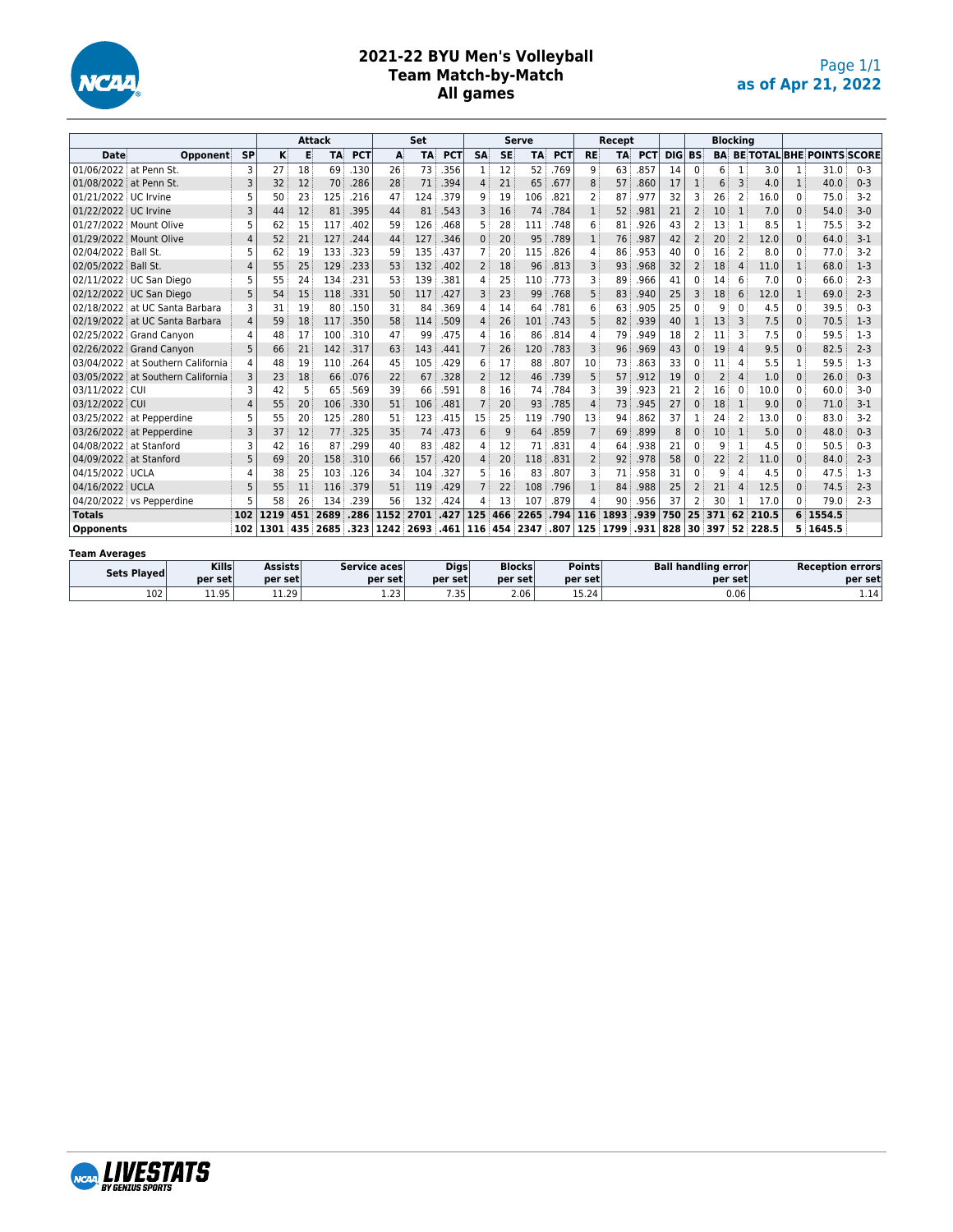

#### **2021-22 BYU Men's Volleyball Team Match Highs All games**

| <b>Team Game Highs</b> |        |                   |        |                                       |
|------------------------|--------|-------------------|--------|---------------------------------------|
| <b>ATTACK PERCENT</b>  | ِ 569. | $(42 - 5 - 65)$   |        | vs CUI (03/11/2022)                   |
| (K-E-TA)               | .402   | $(62 - 15 - 117)$ |        | vs Mount Olive (01/27/2022)           |
|                        | .395   | $(44 - 12 - 81)$  |        | vs UC Irvine (01/22/2022)             |
|                        | .379   | $(55 - 11 - 116)$ |        | vs UCLA (04/16/2022)                  |
|                        | .350   | $(59 - 18 - 117)$ |        | at UC Santa Barbara (02/19/2022)      |
|                        | .331   | $(54 - 15 - 118)$ |        | vs UC San Diego (02/12/2022)          |
|                        | .330   | $(55 - 20 - 106)$ |        | vs CUI (03/12/2022)                   |
|                        | .325   | $(37 - 12 - 77)$  |        | at Pepperdine (03/26/2022)            |
|                        | .323   | $(62 - 19 - 133)$ |        | vs Ball St. (02/04/2022)              |
|                        | .317   | $(66 - 21 - 142)$ |        | vs Grand Canyon (02/26/2022)          |
| <b>KILLS</b>           | 69     | $(69 - 20 - 158)$ |        | 5s $\pm$ at Stanford (04/09/2022)     |
| $(K-E-TA)$             | 66     | $(66 - 21 - 142)$ |        | 5s vs Grand Canyon (02/26/2022)       |
|                        | 62     | $(62 - 15 - 117)$ | $5s$ : | vs Mount Olive (01/27/2022)           |
|                        | 62     | $(62 - 19 - 133)$ | 5s     | vs Ball St. (02/04/2022)              |
|                        | 59     | $(59 - 18 - 117)$ | 4s     | at UC Santa Barbara (02/19/2022)<br>÷ |
|                        | 58     | $(58 - 26 - 134)$ | 5s     | vs Pepperdine (N) (04/20/2022)        |
|                        | 55:    | $(55 - 25 - 129)$ |        | 4s   vs Ball St. (02/05/2022)         |
|                        | 55     | $(55 - 24 - 134)$ |        | 5s vs UC San Diego (02/11/2022)       |
|                        | 55     | $(55 - 20 - 106)$ |        | 4s   vs CUI (03/12/2022)              |
|                        | 55     | $(55 - 20 - 125)$ | $5s$ : | at Pepperdine (03/25/2022)            |
|                        | 55:    | $(55 - 11 - 116)$ |        | 5s   vs UCLA (04/16/2022)             |
| <b>KILLS 3-SETS</b>    | 44     | $(44 - 12 - 81)$  |        | vs UC Irvine (01/22/2022)             |
| $(K-E-TA)$             | 42     | $(42 - 5 - 65)$   |        | vs CUI (03/11/2022)                   |
|                        | 42     | $(42 - 16 - 87)$  |        | at Stanford (04/08/2022)              |
|                        | 37     | $(37 - 12 - 77)$  |        | at Pepperdine (03/26/2022)            |
|                        | 32     | $(32 - 12 - 70)$  |        | at Penn St. (01/08/2022)              |
| <b>KILLS 4-SETS</b>    | 59:    | $(59 - 18 - 117)$ |        | at UC Santa Barbara (02/19/2022)      |
| (K-E-TA)               | 55     | $(55 - 25 - 129)$ |        | vs Ball St. (02/05/2022)              |
|                        | 55     | $(55 - 20 - 106)$ |        | vs CUI (03/12/2022)                   |
|                        | 52     | $(52 - 21 - 127)$ |        | vs Mount Olive (01/29/2022)           |
|                        | 48     | $(48 - 17 - 100)$ |        | vs Grand Canyon (02/25/2022)          |
|                        | 48     | $(48 - 19 - 110)$ |        | at Southern California (03/04/2022)   |
| <b>KILLS 5-SETS</b>    | 69     | $(69 - 20 - 158)$ |        | at Stanford (04/09/2022)              |
| (K-E-TA)               | 66     | $(66 - 21 - 142)$ |        | vs Grand Canyon (02/26/2022)          |
|                        | 62     | $(62 - 15 - 117)$ |        | vs Mount Olive (01/27/2022)           |
|                        | 62     | $(62 - 19 - 133)$ |        | vs Ball St. (02/04/2022)              |
|                        | 58     | $(58 - 26 - 134)$ |        | vs Pepperdine (N) (04/20/2022)        |
| <b>TOTAL ATTEMPTS</b>  | 158    | $(69 - 20 - 158)$ |        | 5s   at Stanford (04/09/2022)         |
| $(K-E-TA)$             | 142    | $(66 - 21 - 142)$ |        | 5s vs Grand Canyon (02/26/2022)       |
|                        | 134    | $(55 - 24 - 134)$ | 5s     | vs UC San Diego (02/11/2022)          |
|                        | 134    | $(58 - 26 - 134)$ | 5s     | vs Pepperdine (N) (04/20/2022)        |
|                        | 133    | $(62 - 19 - 133)$ | 5s     | vs Ball St. (02/04/2022)              |
|                        | 129    | $(55 - 25 - 129)$ | 4s     | vs Ball St. (02/05/2022)              |
|                        | 127    | $(52 - 21 - 127)$ | 4s     | vs Mount Olive (01/29/2022)           |
|                        | 125    | $(50 - 23 - 125)$ | 5s     | vs UC Irvine (01/21/2022)             |
|                        | 125    | $(55 - 20 - 125)$ | 5s     | at Pepperdine (03/25/2022)            |
|                        | 118    | $(54 - 15 - 118)$ |        | 5s   vs UC San Diego (02/12/2022)     |
| <b>TOTAL ATTEMPTS</b>  | 87 :   | $(42 - 16 - 87)$  |        | at Stanford (04/08/2022)              |
| 3-SETS<br>(K-E-TA)     | 81     | $(44 - 12 - 81)$  |        | vs UC Irvine (01/22/2022)             |
|                        | 80     | $(31 - 19 - 80)$  |        | at UC Santa Barbara (02/18/2022)      |
|                        | 77     | $(37 - 12 - 77)$  |        | at Pepperdine (03/26/2022)            |
|                        | 70     | $(32 - 12 - 70)$  |        | at Penn St. (01/08/2022)              |

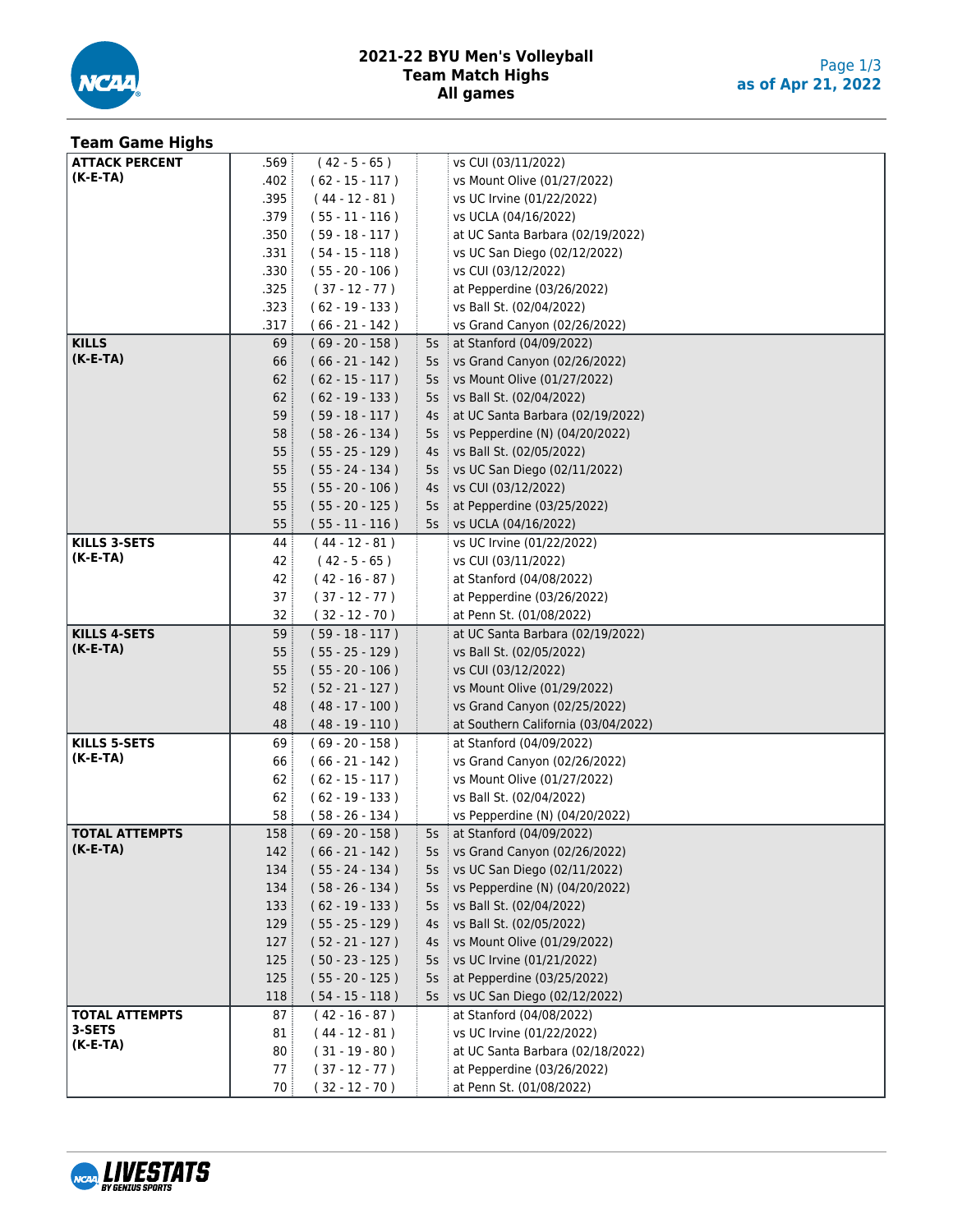

#### **2021-22 BYU Men's Volleyball Team Match Highs All games**

#### **Team Game Highs TOTAL ATTEMPTS 4-SETS (K-E-TA)** ( 55 - 25 - 129 ) vs Ball St. (02/05/2022) 127 (52 - 21 - 127 ) vs Mount Olive (01/29/2022) ( 59 - 18 - 117 ) at UC Santa Barbara (02/19/2022) ( 48 - 19 - 110 ) at Southern California (03/04/2022) ( 55 - 20 - 106 ) vs CUI (03/12/2022) **TOTAL ATTEMPTS 5-SETS (K-E-TA)** ( 69 - 20 - 158 ) at Stanford (04/09/2022) ( 66 - 21 - 142 ) vs Grand Canyon (02/26/2022) ( 55 - 24 - 134 ) vs UC San Diego (02/11/2022) ( 58 - 26 - 134 ) vs Pepperdine (N) (04/20/2022) 133 ( 62 - 19 - 133 ) vs Ball St. (02/04/2022) **ASSISTS** 66 5s at Stanford (04/09/2022) 5s vs Grand Canyon (02/26/2022) 5s vs Mount Olive (01/27/2022) 5s vs Ball St. (02/04/2022) 4s at UC Santa Barbara (02/19/2022) **ASSISTS 3-SETS** 44 4 Vs UC Irvine (01/22/2022) at Stanford (04/08/2022) vs CUI (03/11/2022) at Pepperdine (03/26/2022) at UC Santa Barbara (02/18/2022) **ASSISTS 4-SETS** 58 58 at UC Santa Barbara (02/19/2022) vs Ball St. (02/05/2022) vs CUI (03/12/2022) vs Grand Canyon (02/25/2022) at Southern California (03/04/2022) **ASSISTS 5-SETS** 66 at Stanford (04/09/2022) vs Grand Canyon (02/26/2022) vs Mount Olive (01/27/2022) vs Ball St. (02/04/2022) vs Pepperdine (N) (04/20/2022) **DIGS** 58 58 5s at Stanford (04/09/2022) 5s vs Mount Olive (01/27/2022) 5s vs Grand Canyon (02/26/2022) 4s vs Mount Olive (01/29/2022) 5s vs UC San Diego (02/11/2022) **DIGS 3-SETS** 25 25 at UC Santa Barbara (02/18/2022) vs UC Irvine (01/22/2022) vs CUI (03/11/2022) 21 at Stanford (04/08/2022) at Southern California (03/05/2022) **DIGS 4-SETS** 42 vs Mount Olive (01/29/2022) at UC Santa Barbara (02/19/2022) at Southern California (03/04/2022) vs Ball St. (02/05/2022) vs UCLA (04/15/2022) **DIGS 5-SETS 1** 58 **at Stanford (04/09/2022)**  vs Mount Olive (01/27/2022) vs Grand Canyon (02/26/2022) vs UC San Diego (02/11/2022) vs Ball St. (02/04/2022)

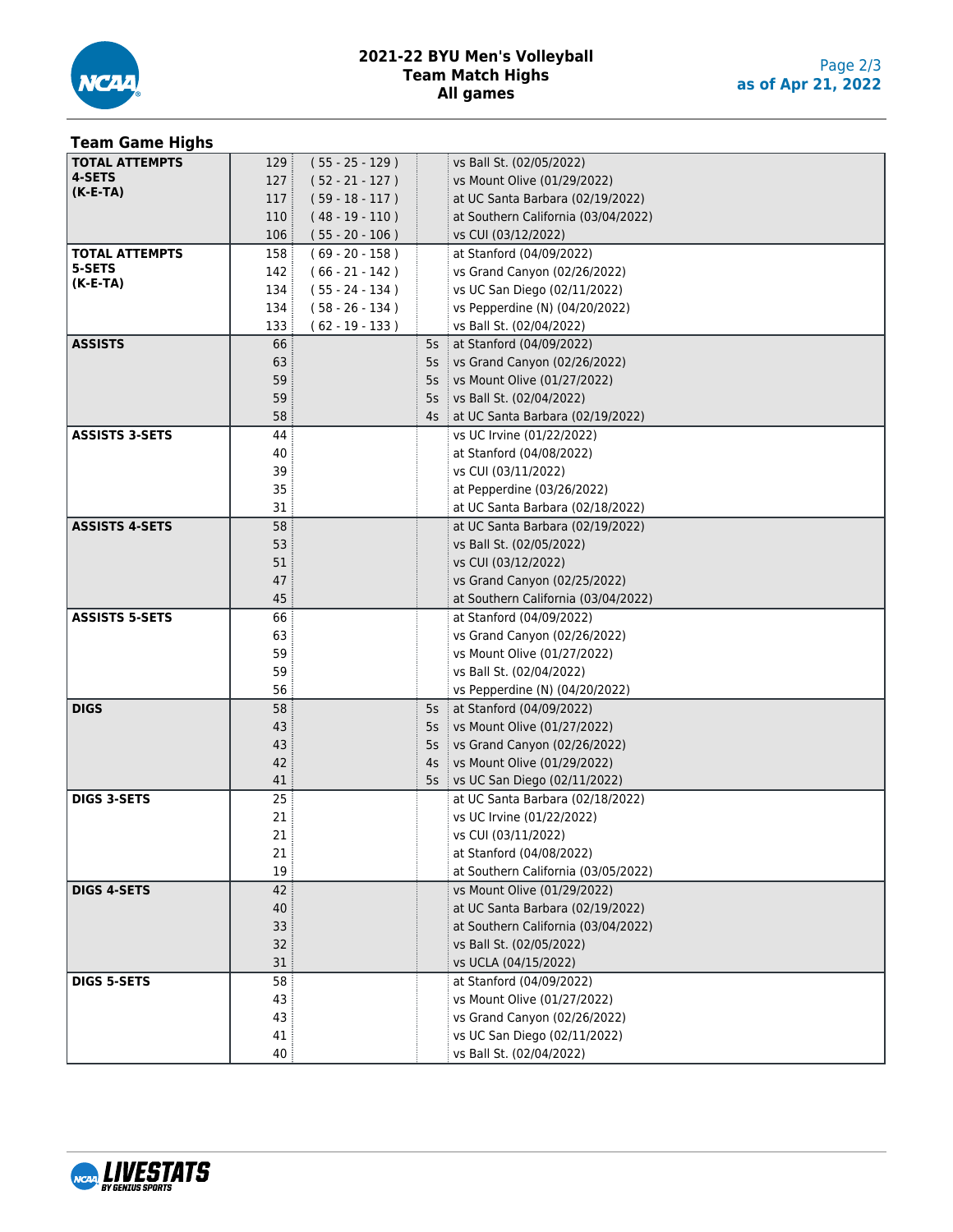

## **Team Game Highs**

| <b>ACES</b>   | 15:  |            | at Pepperdine (03/25/2022)     |
|---------------|------|------------|--------------------------------|
|               | 9    |            | vs UC Irvine (01/21/2022)      |
|               | 8    |            | vs CUI (03/11/2022)            |
|               |      |            | vs Ball St. (02/04/2022)       |
|               |      |            | vs Grand Canyon (02/26/2022)   |
|               |      |            | vs CUI (03/12/2022)            |
|               |      |            | vs UCLA (04/16/2022)           |
| <b>BLOCKS</b> | 17.0 | $(2 - 30)$ | vs Pepperdine (N) (04/20/2022) |
| $(BS-BA)$     | 16.0 | $(3 - 26)$ | vs UC Irvine (01/21/2022)      |
|               | 13.0 | $(1 - 24)$ | at Pepperdine (03/25/2022)     |
|               | 12.5 | $(2 - 21)$ | vs UCLA (04/16/2022)           |
|               | 12.0 | $(2 - 20)$ | vs Mount Olive (01/29/2022)    |
|               | 12.0 | $(3 - 18)$ | vs UC San Diego (02/12/2022)   |
|               | 11.0 | $(2 - 18)$ | vs Ball St. (02/05/2022)       |
|               | 11.0 | $(0 - 22)$ | at Stanford (04/09/2022)       |
|               | 10.0 | $(2 - 16)$ | vs CUI (03/11/2022)            |
|               | 9.5  | $(0 - 19)$ | vs Grand Canyon (02/26/2022)   |

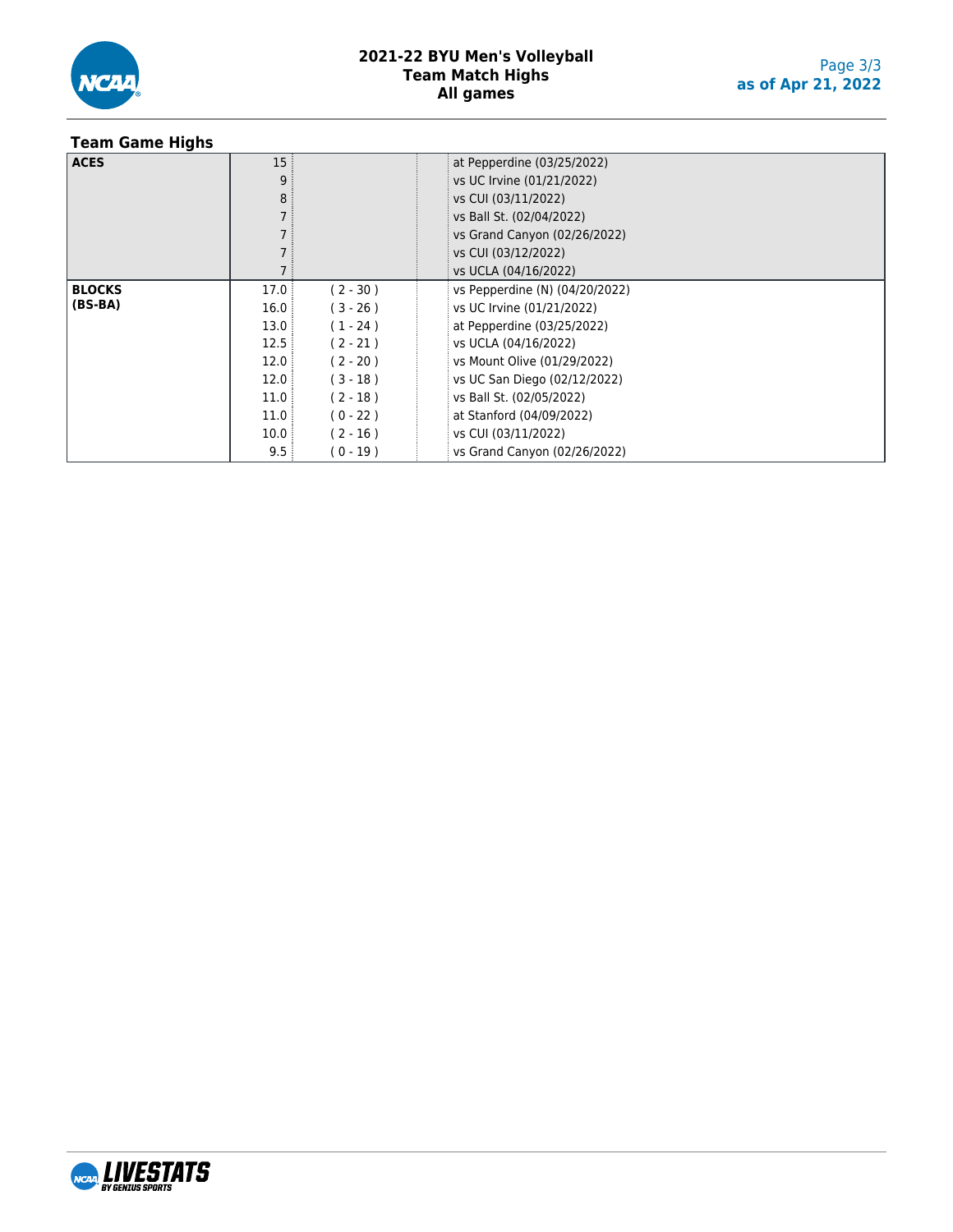

## **2021-22 BYU Men's Volleyball Opponents Match-by-Match All games**

|                        |                                   |                |      |                | <b>Attack</b> |            |      | Set       |            |                |                | <b>Serve</b> |            |                | Recept    |            |     |                |                         | <b>Blocking</b> |       |              |                                     |         |
|------------------------|-----------------------------------|----------------|------|----------------|---------------|------------|------|-----------|------------|----------------|----------------|--------------|------------|----------------|-----------|------------|-----|----------------|-------------------------|-----------------|-------|--------------|-------------------------------------|---------|
| Date                   | Opponent                          | <b>SP</b>      | K    | Е              | <b>TA</b>     | <b>PCT</b> | A    | <b>TA</b> | <b>PCT</b> | <b>SA</b>      | <b>SE</b>      | <b>TA</b>    | <b>PCT</b> | <b>RE</b>      | <b>TA</b> | <b>PCT</b> |     | <b>DIG BS</b>  |                         |                 |       |              | <b>BA BE TOTAL BHE POINTS SCORE</b> |         |
| 01/06/2022 at Penn St. |                                   | 3              | 35   | 12             | 63            | .365       | 32   | 62        | 516        | 9              | 11             | 74           | .851       | 1              | 40        | .975       | 18  | 3              | 12                      | 3               | 9.0   | 0            | 53.0                                | $0 - 3$ |
| 01/08/2022 at Penn St. |                                   | 3              | 34   | 9              | 62            | .403       | 31   | 63        | .492       | 8              | 18             | 75           | .760       | 4              | 44        | .909       | 21  | $\Omega$       | 11                      | $\mathbf{1}$    | 5.5   | $\Omega$     | 47.5                                | $0 - 3$ |
| 01/21/2022 UC Irvine   |                                   | 5              | 63   | 22             | 127           | .323       | 62   | 133       | .466       | 2              | 24             | 111          | .784       | q              | 87        | .897       | 42  |                | 22                      | З               | 12.0  | 1            | 77.0                                | $3-2$   |
| 01/22/2022 UC Irvine   |                                   | 3              | 32   | 18             | 75            | .187       | 31   | 76        | .408       | $\mathbf{1}$   | 10             | 62           | .839       | 3              | 58        | .948       | 20  | $\mathbf{0}$   | 15                      | 1               | 7.5   | $\mathbf{0}$ | 40.5                                | $3 - 0$ |
|                        | 01/27/2022 Mount Olive            | 5              | 48   | 21             | 121           | .223       | 44   | 123       | .358       | 6              | 21             | 102          | .794       | 5              | 83        | .940       | 29  | 1              | 10                      |                 | 6.0   | $\Omega$     | 60.0                                | $3-2$   |
|                        | 01/29/2022 Mount Olive            | 4              | 49   | 24             | 127           | .197       | 47   | 133       | .353       | $\mathbf{1}$   | 19             | 95           | .800       | $\Omega$       | 75        | .000<br>1  | 44  | $\mathbf{0}$   | 18                      | 3               | 9.0   | $\Omega$     | 59.0                                | $3-1$   |
| 02/04/2022 Ball St.    |                                   | 5              | 66   | 22             | 138           | .319       | 65   | 139       | .468       | 4              | 23             | 109          | .789       | 7              | 95        | .926       | 40  | 2              | 17                      | ς               | 10.5  | $\Omega$     | 80.5                                | $3-2$   |
| 02/05/2022 Ball St.    |                                   | 4              | 59   | 24             | 126           | .278       | 58   | 130       | .446       | 3              | 12             | 105          | .886       | 2              | 78        | .974       | 44  | 4              | 28                      | $\Omega$        | 18.0  | 0            | 80.0                                | $1 - 3$ |
|                        | 02/11/2022 UC San Diego           | 5              | 67   | 20             | 135           | .348       | 64   | 137       | 467        | 3              | 30             | 119          | 748        | 4              | 85        | .953       | 42  | $\Omega$       | 24                      |                 | 12.0  | $\Omega$     | 82.0                                | $2 - 3$ |
|                        | 02/12/2022 UC San Diego           | 5              | 57   | 21             | 112           | .321       | 53   | 118       | .449       | 5              | 19             | 102          | .814       | 3              | 76        | .961       | 37  | $\mathbf{0}$   | 15                      | 3               | 7.5   | $\Omega$     | 69.5                                | $2 - 3$ |
|                        | 02/18/2022 at UC Santa Barbara    | 3              | 36   | 15             | 83            | .253       | 32   | 79        | .405       | 6              | 10             | 73           | .863       | 4              | 50        | .920       | 26  |                | 25                      | 2               | 13.5  | 1            | 55.5                                | $0 - 3$ |
|                        | 02/19/2022 at UC Santa Barbara    | $\overline{4}$ | 56   | 15             | 117           | .350       | 55   | 114       | .482       | 5              | 22             | 104          | .788       | 4              | 75        | .947       | 36  | $\Omega$       | 16                      | 2               | 8.0   | $\Omega$     | 69.0                                | $1-3$   |
|                        | 02/25/2022 Grand Canvon           | 4              | 59   | 17             | 102           | .412       | 56   | 102       | .549       | 4              | 16             | 95           | .832       | 4              | 70        | .943       | 32  | 3              | 13                      | $\Omega$        | 9.5   | $\Omega$     | 72.5                                | $1-3$   |
|                        | 02/26/2022 Grand Canyon           | 5              | 73   | 20             | 146           | .363       | 64   | 146       | .438       | 3              | 27             | 123          | .780       | $\overline{7}$ | 94        | .926       | 47  | 2              | 16                      | 2               | 10.0  | $\Omega$     | 86.0                                | $2 - 3$ |
|                        | 03/04/2022 at Southern California | 4              | 46   | 14             | 98            | .327       | 46   | 104       | .442       | 10             | 19             | 92           | .793       | 6              | 71        | .915       | 37  | $\Omega$       | 20                      | $\overline{2}$  | 10.0  | $\Omega$     | 66.0                                | $1-3$   |
|                        | 03/05/2022 at Southern California |                | 38   | $\overline{4}$ | 65            | .523       | 35   | 57        | .614       | 5              | 16             | 73           | .781       | $\overline{2}$ | 34        | 941        | 22  |                | 12                      | 1               | 7.0   | $\Omega$     | 50.0                                | $0 - 3$ |
| 03/11/2022 CUI         |                                   | 3              | 23   | 14             | 63            | .143       | 23   | 68        | .338       | 3              | 9              | 48           | .813       | 8              | 58        | .862       | 15  |                | $\overline{\mathbf{c}}$ | 2               | 2.0   | 2            | 28.0                                | $3-0$   |
| 03/12/2022 CUI         |                                   | 4              | 42   | 17             | 96            | .260       | 40   | 96        | .417       | 4              | 14             | 87           | .839       | $\overline{7}$ | 73        | .904       | 24  | 3              | 12                      | 6               | 9.0   | $\mathbf{1}$ | 55.0                                | $3 - 1$ |
|                        | 03/25/2022 at Pepperdine          |                | 59   | 24             | 128           | .273       | 57   | 125       | .456       | 13             | 24             | 118          | .797       | 15             | 94        | 840        | 39  |                | 16                      | 4               | 9.0   | $\Omega$     | 81.0                                | $3-2$   |
|                        | 03/26/2022 at Pepperdine          | 3              | 47   | 15             | 74            | .432       | 47   | 74        | .635       | $\overline{7}$ | $\overline{4}$ | 73           | .945       | 6              | 55        | .891       | 25  | $\Omega$       | 13                      | 1               | 6.5   | $\mathbf{0}$ | 60.5                                | $0 - 3$ |
|                        | 04/08/2022 at Stanford            | ٦              | 47   | 10             | 88            | .420       | 45   | 84        | .536       | 4              | 13             | 77           | .831       | 4              | 59        | 932        | 28  |                | 17                      |                 | 9.5   | $\Omega$     | 60.5                                | $0 - 3$ |
|                        | 04/09/2022 at Stanford            | 5              | 72   | 18             | 165           | .327       | 68   | 154       | .442       | 2              | 25             | 117          | .786       | 4              | 98        | .959       | 53  | $\overline{2}$ | 12                      | 4               | 8.0   | $\Omega$     | 82.0                                | $2 - 3$ |
| 04/15/2022 UCLA        |                                   | Δ              | 51   | 15             | 103           | .350       | 49   | 106       | .462       | 3              | 23             | 94           | .755       | 5              | 67        | .925       | 35  | 3              | 17                      |                 | 11.5  | $\Omega$     | 65.5                                | $1-3$   |
| 04/16/2022 UCLA        |                                   | 5              | 76   | 19             | 130           | .438       | 76   | 136       | .559       | $\mathbf{1}$   | 26             | 110          | .764       | $\overline{7}$ | 86        | .919       | 38  | $\mathbf{1}$   | 11                      | 3               | 6.5   | $\Omega$     | 83.5                                | $2 - 3$ |
|                        | 04/20/2022 vsPepperdine           | 5              | 66   | 25             | 141           | .291       | 62   | 134       | .463       | 4              | 19             | 109          | .826       | 4              | 94        | 957        | 34  | $\Omega$       | 23                      |                 | 11.5  | $\Omega$     | 81.5                                | $2 - 3$ |
| <b>Opponent totals</b> |                                   | 102            | 1301 | 435            | 2685          | .323       | 1242 | 2693      | .461       | 116            | 454            | 2347         | .807       |                | 125 1799  | .931       | 828 | 30             | 397                     | 52              | 228.5 |              | 5 1645.5                            |         |
| <b>BYU totals</b>      |                                   | 102            | 1219 | 451            | 2689          | .286       | 1152 | 2701      | .427       | 125            | 466            | 2265         | .794       |                | 116 1893  | .939       | 750 | 25             | 371                     | 62              | 210.5 | 6            | 1554.5                              |         |
| <b>Team Averages</b>   |                                   |                |      |                |               |            |      |           |            |                |                |              |            |                |           |            |     |                |                         |                 |       |              |                                     |         |

| Sets Played | <b>Kills</b>       | <b>Assists</b> | Service aces | <b>Digs</b> | <b>Blocks</b> | <b>Points</b>  | <b>Ball handling error</b> | <b>Reception errors</b> |
|-------------|--------------------|----------------|--------------|-------------|---------------|----------------|----------------------------|-------------------------|
|             | per set            | per set        | per set      | per set     | per set       | per set        | per setl                   | per set                 |
| 102         | 1 7 7 5<br>12. I J | 12.18          | 1.14'        | 8.12        | 2.24          | 10.12<br>⊥∪.⊥⊃ | 0.05                       | כר ו<br>ر ے . د         |

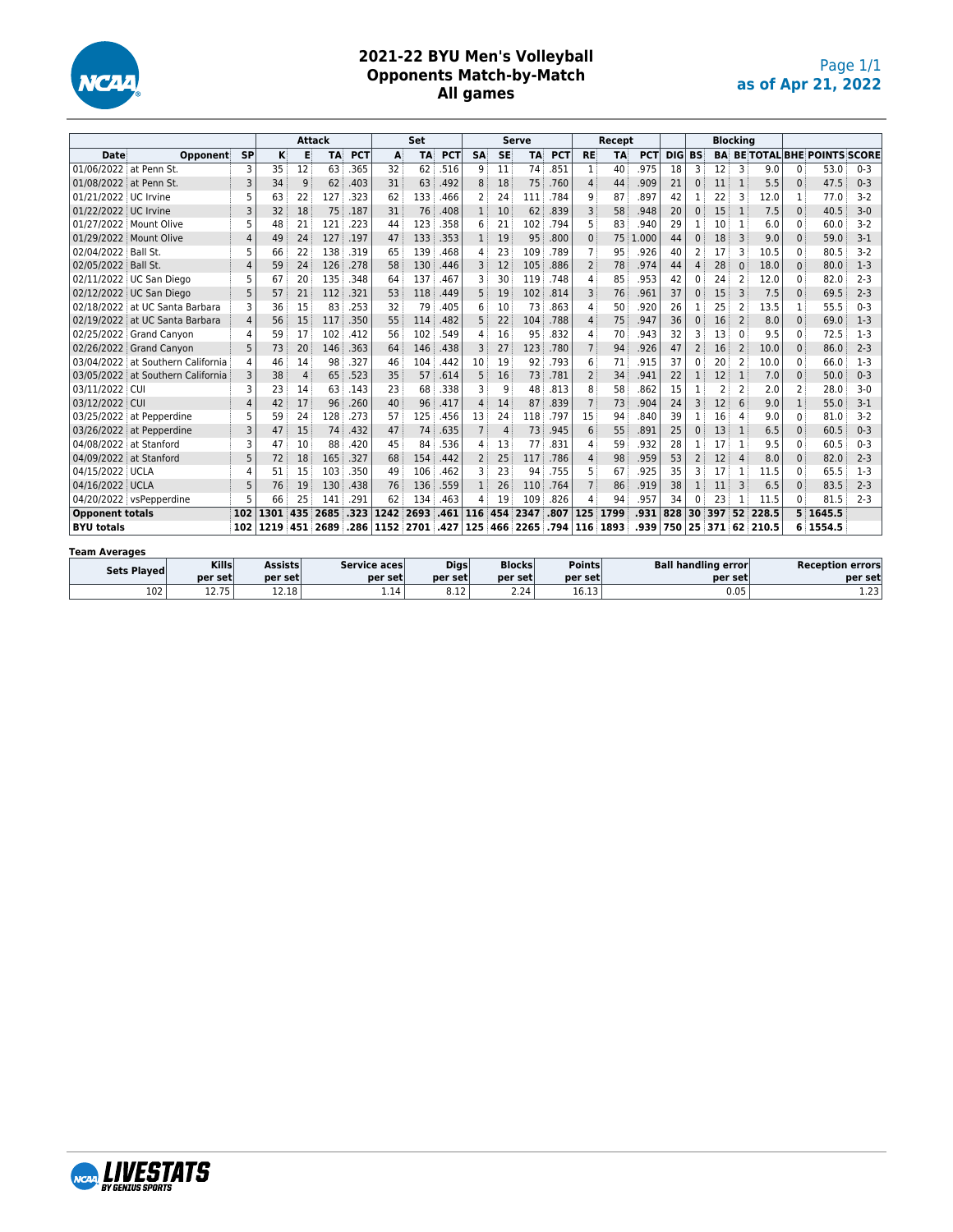

| <b>Team Opponents Game Highs</b> |                 |                   |        |                                     |
|----------------------------------|-----------------|-------------------|--------|-------------------------------------|
| <b>ATTACK PERCENT</b>            | .523:           | $(38 - 4 - 65)$   |        | at Southern California (03/05/2022) |
| $(K-E-TA)$                       | .438            | (76 - 19 - 130 )  |        | vs UCLA (04/16/2022)                |
|                                  | .432            | $(47 - 15 - 74)$  |        | at Pepperdine (03/26/2022)          |
|                                  | .420            | $(47 - 10 - 88)$  |        | at Stanford (04/08/2022)            |
|                                  | .412            | $(59 - 17 - 102)$ |        | vs Grand Canyon (02/25/2022)        |
|                                  | .403            | $(34 - 9 - 62)$   |        | at Penn St. (01/08/2022)            |
|                                  | .365            | $(35 - 12 - 63)$  |        | at Penn St. (01/06/2022)            |
|                                  | .363            | $(73 - 20 - 146)$ |        | vs Grand Canyon (02/26/2022)        |
|                                  | .350            | $(56 - 15 - 117)$ |        | at UC Santa Barbara (02/19/2022)    |
|                                  | .350            | $(51 - 15 - 103)$ |        | vs UCLA (04/15/2022)                |
| <b>KILLS</b>                     | 76              | $(76 - 19 - 130)$ |        | 5s   vs UCLA (04/16/2022)           |
| $(K-E-TA)$                       | 73              | $(73 - 20 - 146)$ | 5s     | vs Grand Canyon (02/26/2022)        |
|                                  | 72              | $(72 - 18 - 165)$ | 5s     | at Stanford (04/09/2022)            |
|                                  | 67              | $(67 - 20 - 135)$ | 5s     | vs UC San Diego (02/11/2022)        |
|                                  | 66              | $(66 - 22 - 138)$ | 5s     | vs Ball St. (02/04/2022)            |
|                                  | 66              | $(66 - 25 - 141)$ | 5s     | vs Pepperdine (N) (04/20/2022)      |
|                                  | 63              | $(63 - 22 - 127)$ |        | 5s vs UC Irvine (01/21/2022)        |
|                                  | 59:             | $(59 - 24 - 126)$ | 4s     | vs Ball St. (02/05/2022)            |
|                                  | 59              | $(59 - 17 - 102)$ | 4s     | vs Grand Canyon (02/25/2022)        |
|                                  | 59:             | $(59 - 24 - 128)$ | $5s$ : | at Pepperdine (03/25/2022)          |
| <b>KILLS 3-SETS</b>              | 47 :            | $(47 - 15 - 74)$  |        | at Pepperdine (03/26/2022)          |
| $(K-E-TA)$                       | 47 :            | $(47 - 10 - 88)$  |        | at Stanford (04/08/2022)            |
|                                  | 38              | $(38 - 4 - 65)$   |        | at Southern California (03/05/2022) |
|                                  | 36              | $(36 - 15 - 83)$  |        | at UC Santa Barbara (02/18/2022)    |
|                                  | 35:             | $(35 - 12 - 63)$  |        | at Penn St. (01/06/2022)            |
| <b>KILLS 4-SETS</b>              | 59 :            | $(59 - 24 - 126)$ |        | vs Ball St. (02/05/2022)            |
| $(K-E-TA)$                       | 59 <sup>3</sup> | $(59 - 17 - 102)$ |        | vs Grand Canyon (02/25/2022)        |
|                                  | 56              | $(56 - 15 - 117)$ |        | at UC Santa Barbara (02/19/2022)    |
|                                  | 51              | $(51 - 15 - 103)$ |        | vs UCLA (04/15/2022)                |
|                                  | 49              | $(49 - 24 - 127)$ |        | vs Mount Olive (01/29/2022)         |
| <b>KILLS 5-SETS</b>              | 76              | $(76 - 19 - 130)$ |        | vs UCLA (04/16/2022)                |
| $(K-E-TA)$                       | 73 :            | $(73 - 20 - 146)$ |        | vs Grand Canyon (02/26/2022)        |
|                                  | 72              | $(72 - 18 - 165)$ |        | at Stanford (04/09/2022)            |
|                                  | 67              | $(67 - 20 - 135)$ |        | vs UC San Diego (02/11/2022)        |
|                                  | 66              | $(66 - 22 - 138)$ |        | vs Ball St. (02/04/2022)            |
|                                  | 66 :            | $(66 - 25 - 141)$ |        | vs Pepperdine (N) (04/20/2022)      |
| <b>TOTAL ATTEMPTS</b>            | 165:            | $(72 - 18 - 165)$ |        | 5s at Stanford (04/09/2022)         |
| $(K-E-TA)$                       | 146             | $(73 - 20 - 146)$ |        | 5s vs Grand Canyon (02/26/2022)     |
|                                  | 141             | $(66 - 25 - 141)$ | 55     | vs Pepperdine (N) (04/20/2022)      |
|                                  | 138             | $(66 - 22 - 138)$ | 5s     | vs Ball St. (02/04/2022)            |
|                                  | 135             | $(67 - 20 - 135)$ | 5s     | vs UC San Diego (02/11/2022)        |
|                                  | 130             | $(76 - 19 - 130)$ | 5s     | vs UCLA (04/16/2022)                |
|                                  | 128             | $(59 - 24 - 128)$ | 5s     | at Pepperdine (03/25/2022)          |
|                                  | 127             | $(63 - 22 - 127)$ | 5s     | vs UC Irvine (01/21/2022)           |
|                                  | 127             | $(49 - 24 - 127)$ | 4s     | vs Mount Olive (01/29/2022)         |
|                                  | 126             | $(59 - 24 - 126)$ | 4s     | vs Ball St. (02/05/2022)            |
| <b>TOTAL ATTEMPTS</b><br>3-SETS  | 88              | $(47 - 10 - 88)$  |        | at Stanford (04/08/2022)            |
| $(K-E-TA)$                       | 83              | $(36 - 15 - 83)$  |        | at UC Santa Barbara (02/18/2022)    |
|                                  | 75              | $(32 - 18 - 75)$  |        | vs UC Irvine (01/22/2022)           |
|                                  | 74              | $(47 - 15 - 74)$  |        | at Pepperdine (03/26/2022)          |
|                                  | 65              | $(38 - 4 - 65)$   |        | at Southern California (03/05/2022) |

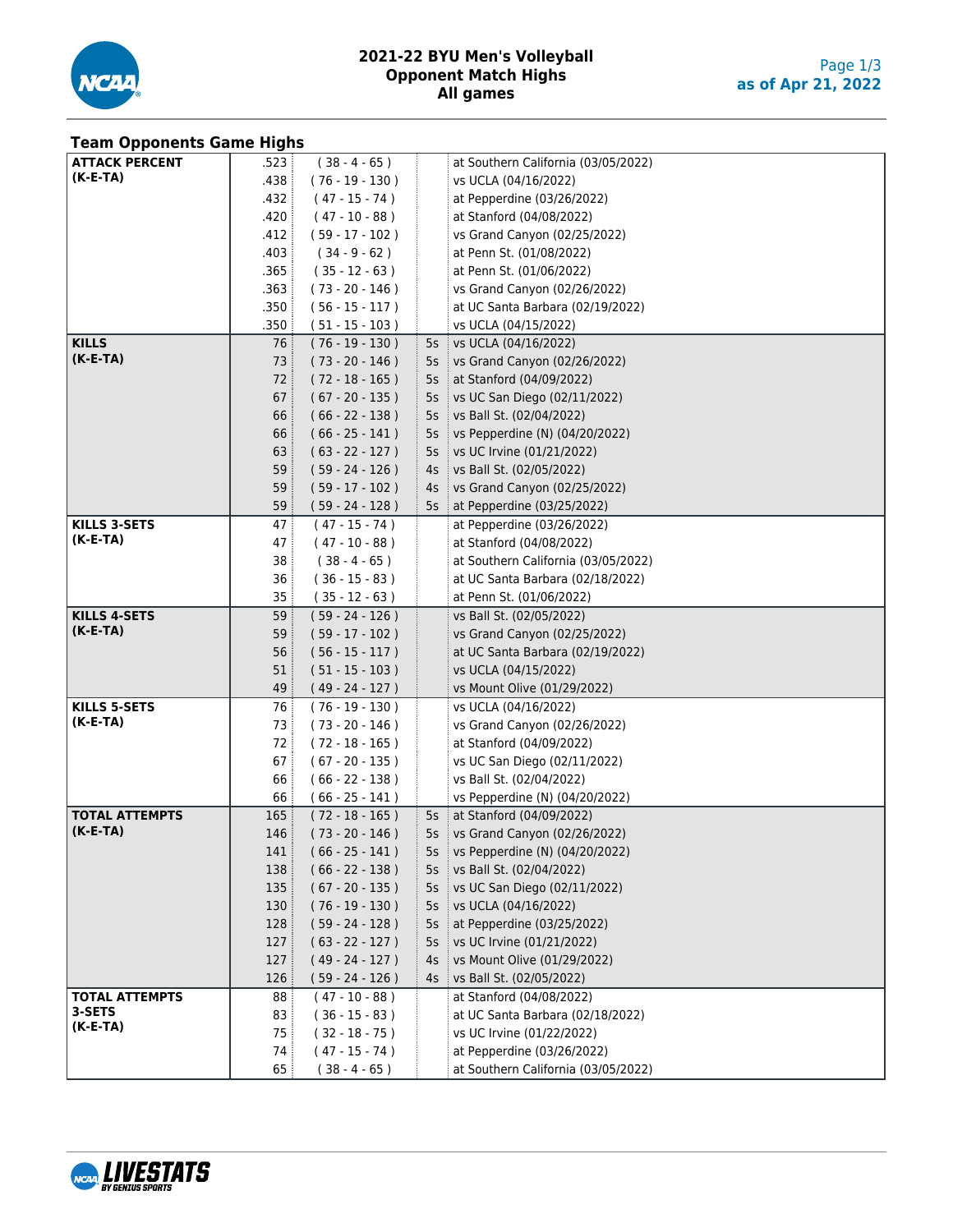

## **Team Opponents Game Highs**

| . ca opponents cac.gs                                                             |  |
|-----------------------------------------------------------------------------------|--|
| <b>TOTAL ATTEMPTS</b><br>127:<br>$(49 - 24 - 127)$<br>vs Mount Olive (01/29/2022) |  |
| 4-SETS<br>126<br>$(59 - 24 - 126)$<br>vs Ball St. (02/05/2022)                    |  |
| $(K-E-TA)$<br>117:<br>$(56 - 15 - 117)$<br>at UC Santa Barbara (02/19/2022)       |  |
| 103:<br>$(51 - 15 - 103)$<br>vs UCLA (04/15/2022)                                 |  |
| 102:                                                                              |  |
| $(59 - 17 - 102)$<br>vs Grand Canyon (02/25/2022)                                 |  |
| <b>TOTAL ATTEMPTS</b><br>165:<br>$(72 - 18 - 165)$<br>at Stanford (04/09/2022)    |  |
| 5-SETS<br>$(73 - 20 - 146)$<br>146<br>vs Grand Canyon (02/26/2022)                |  |
| $(K-E-TA)$<br>$(66 - 25 - 141)$<br>141 :<br>vs Pepperdine (N) (04/20/2022)        |  |
| 138<br>$(66 - 22 - 138)$<br>vs Ball St. (02/04/2022)                              |  |
| 135<br>$(67 - 20 - 135)$<br>vs UC San Diego (02/11/2022)                          |  |
| <b>ASSISTS</b><br>76<br>5s vs UCLA (04/16/2022)                                   |  |
| 68<br>5s at Stanford (04/09/2022)                                                 |  |
| 65<br>5s vs Ball St. (02/04/2022)                                                 |  |
| 64<br>5s vs UC San Diego (02/11/2022)                                             |  |
| 64                                                                                |  |
| 5s vs Grand Canyon (02/26/2022)                                                   |  |
| <b>ASSISTS 3-SETS</b><br>47<br>at Pepperdine (03/26/2022)                         |  |
| 45<br>at Stanford (04/08/2022)                                                    |  |
| 35<br>at Southern California (03/05/2022)                                         |  |
| 32<br>at Penn St. (01/06/2022)                                                    |  |
| 32<br>at UC Santa Barbara (02/18/2022)                                            |  |
| <b>ASSISTS 4-SETS</b><br>58<br>vs Ball St. (02/05/2022)                           |  |
| 56<br>vs Grand Canyon (02/25/2022)                                                |  |
| 55<br>at UC Santa Barbara (02/19/2022)                                            |  |
| 49<br>vs UCLA (04/15/2022)                                                        |  |
| 47<br>vs Mount Olive (01/29/2022)                                                 |  |
| <b>ASSISTS 5-SETS</b><br>76<br>vs UCLA (04/16/2022)                               |  |
| 68<br>at Stanford (04/09/2022)                                                    |  |
|                                                                                   |  |
| 65<br>vs Ball St. (02/04/2022)                                                    |  |
| 64<br>vs UC San Diego (02/11/2022)                                                |  |
| 64<br>vs Grand Canyon (02/26/2022)                                                |  |
| <b>DIGS</b><br>53<br>5s   at Stanford (04/09/2022)                                |  |
| 47<br>5s vs Grand Canyon (02/26/2022)                                             |  |
| 44<br>vs Mount Olive (01/29/2022)<br>$4s$ :                                       |  |
| 44<br>4s vs Ball St. (02/05/2022)                                                 |  |
| 42<br>5s vs UC Irvine (01/21/2022)                                                |  |
| 42<br>vs UC San Diego (02/11/2022)<br>$5s$ :                                      |  |
| 28<br><b>DIGS 3-SETS</b><br>at Stanford (04/08/2022)                              |  |
| 26<br>at UC Santa Barbara (02/18/2022)                                            |  |
| 25<br>at Pepperdine (03/26/2022)                                                  |  |
| 22<br>at Southern California (03/05/2022)                                         |  |
| 21<br>at Penn St. (01/08/2022)                                                    |  |
| <b>DIGS 4-SETS</b>                                                                |  |
| 44<br>vs Mount Olive (01/29/2022)                                                 |  |
| 44<br>vs Ball St. (02/05/2022)                                                    |  |
| 37<br>at Southern California (03/04/2022)                                         |  |
| 36<br>at UC Santa Barbara (02/19/2022)                                            |  |
| 35<br>vs UCLA (04/15/2022)                                                        |  |
| 53<br><b>DIGS 5-SETS</b><br>at Stanford (04/09/2022)                              |  |
| 47<br>vs Grand Canyon (02/26/2022)                                                |  |
|                                                                                   |  |
| 42<br>vs UC Irvine (01/21/2022)                                                   |  |
| 42<br>vs UC San Diego (02/11/2022)                                                |  |

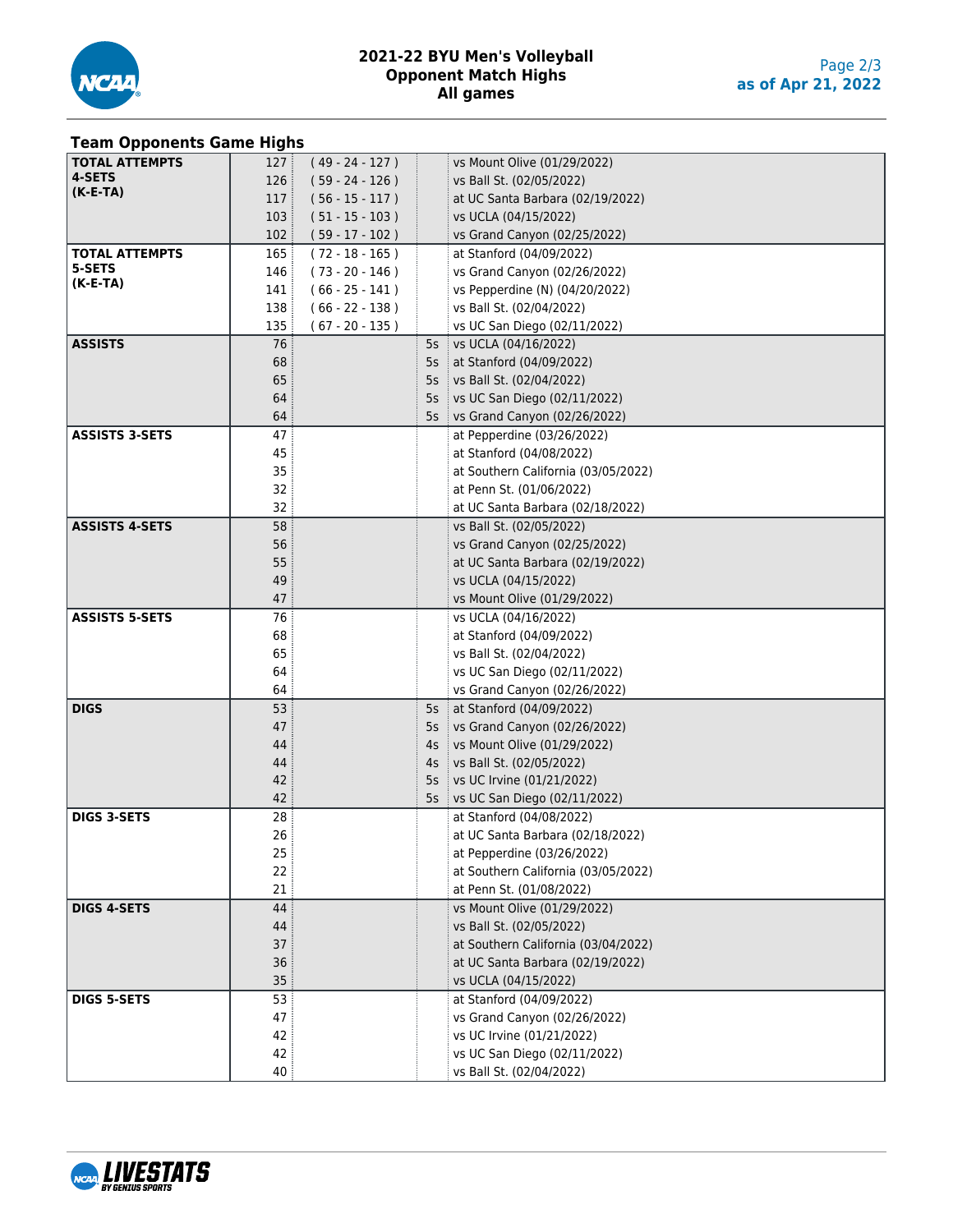

## **Team Opponents Game Highs**

|               | .               |            |                                     |
|---------------|-----------------|------------|-------------------------------------|
| <b>ACES</b>   | 13:             |            | at Pepperdine (03/25/2022)          |
|               | 10 <sup>°</sup> |            | at Southern California (03/04/2022) |
|               | 9               |            | at Penn St. (01/06/2022)            |
|               | 8               |            | at Penn St. (01/08/2022)            |
|               |                 |            | at Pepperdine (03/26/2022)          |
| <b>BLOCKS</b> | 18.0            | $(4 - 28)$ | vs Ball St. (02/05/2022)            |
| $(BS-BA)$     | 13.5            | $(1 - 25)$ | at UC Santa Barbara (02/18/2022)    |
|               | 12.0            | $(1 - 22)$ | vs UC Irvine (01/21/2022)           |
|               | 12.0            | $(0 - 24)$ | vs UC San Diego (02/11/2022)        |
|               | 11.5            | $(3 - 17)$ | vs UCLA (04/15/2022)                |
|               | 11.5            | $(0 - 23)$ | vs Pepperdine (N) (04/20/2022)      |
|               | 10.5            | $(2 - 17)$ | vs Ball St. (02/04/2022)            |
|               | 10.0            | $(2 - 16)$ | vs Grand Canyon (02/26/2022)        |
|               | 10.0            | $(0 - 20)$ | at Southern California (03/04/2022) |
|               | 9.5:            | $(3 - 13)$ | vs Grand Canyon (02/25/2022)        |
|               | 9.5             | $(1 - 17)$ | at Stanford (04/08/2022)            |

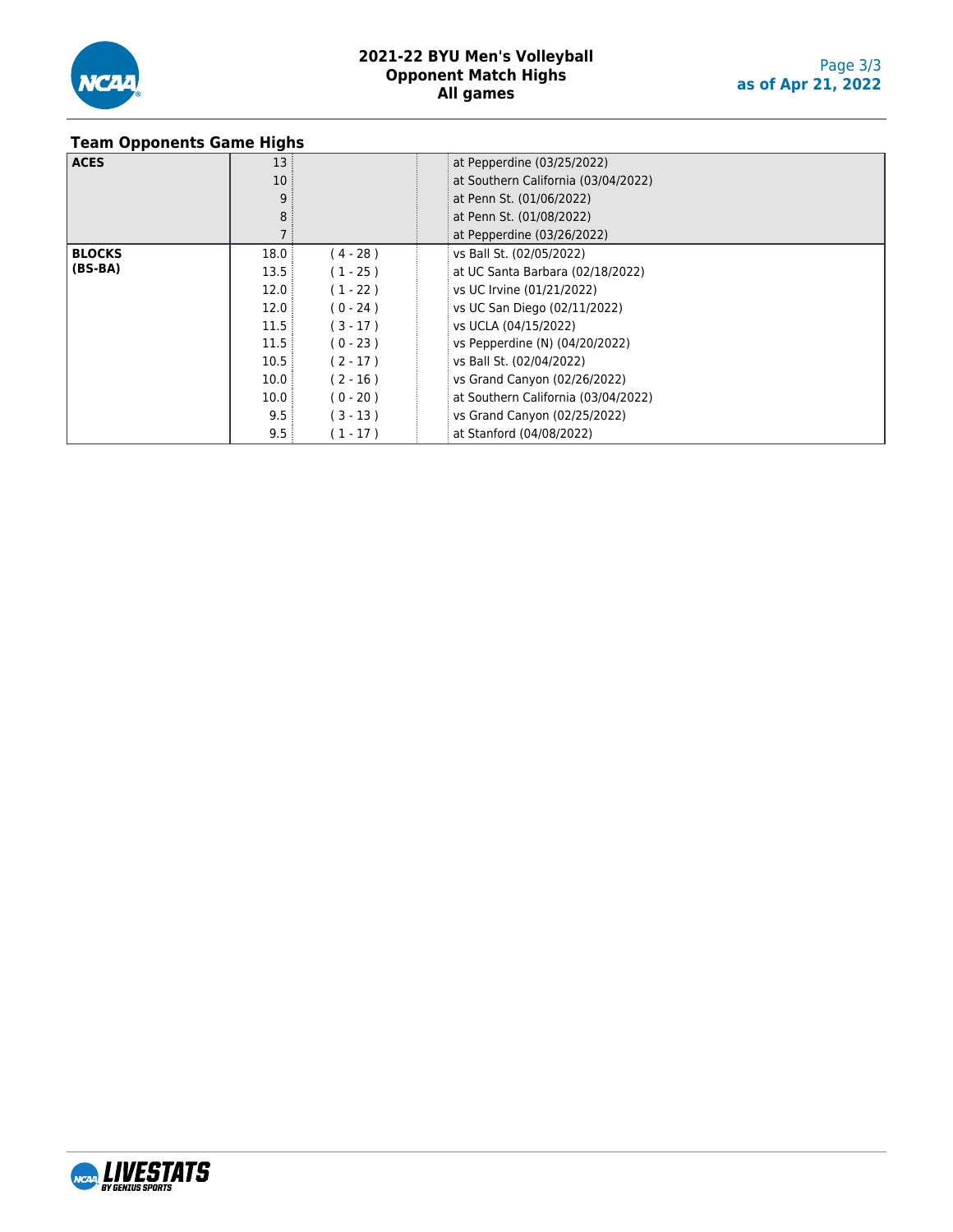

#### **Team Individual Game Highs**

|                       | J.,             |                 |        |                                                     |
|-----------------------|-----------------|-----------------|--------|-----------------------------------------------------|
| <b>ATTACK PERCENT</b> | .636 :          | $(15 - 1 - 22)$ |        | Gardini, Davide vs CUI (03/11/2022)                 |
| (K-E-TA)              | .600            | $(15 - 0 - 25)$ |        | Gardini, Davide vs Grand Canyon (02/25/2022)        |
| minimum 12 kills      | .588            | $(12 - 2 - 17)$ |        | Ah Sue, Alex at Penn St. (01/08/2022)               |
|                       | .571            | $(14 - 2 - 21)$ |        | Browne, Kupono vs CUI (03/11/2022)                  |
|                       | .568            | $(25 - 4 - 37)$ |        | Gardini, Davide at UC Santa Barbara (02/19/2022)    |
|                       | .559            | $(23 - 4 - 34)$ |        | Ramanis, Miks vs Mount Olive (01/27/2022)           |
|                       | .500            | $(29 - 3 - 52)$ |        | Gardini, Davide vs Grand Canyon (02/26/2022)        |
|                       | .480            | $(14 - 2 - 25)$ |        | Browne, Kupono at Stanford (04/08/2022)             |
|                       | .473            | $(30 - 4 - 55)$ |        | Gardini, Davide vs UCLA (04/16/2022)                |
|                       | .450            | $(12 - 3 - 20)$ |        | Julien, Gavin vs Mount Olive (01/29/2022)           |
|                       | .450            | $(22 - 4 - 40)$ |        | Ramanis, Miks vs Mount Olive (01/29/2022)           |
| <b>KILLS</b>          | 30:             |                 |        |                                                     |
| $(K-E-TA)$            |                 | $(30 - 4 - 55)$ |        | 5s Gardini, Davide vs UCLA (04/16/2022)             |
|                       | 29:             | $(29 - 3 - 52)$ |        | 5s Gardini, Davide vs Grand Canyon (02/26/2022)     |
|                       | 27:             | $(27 - 7 - 56)$ | $5s$ : | Gardini, Davide at Stanford (04/09/2022)            |
|                       | 25              | $(25 - 4 - 37)$ | $4s$ : | Gardini, Davide at UC Santa Barbara (02/19/2022)    |
|                       | 23:             | $(23 - 6 - 49)$ | 5s     | Gardini, Davide vs UC San Diego (02/11/2022)        |
|                       | 23 <sup>3</sup> | $(23 - 4 - 34)$ | 5s     | Ramanis, Miks vs Mount Olive (01/27/2022)           |
|                       | 22:             | $(22 - 4 - 50)$ | 5s     | Gardini, Davide vs Pepperdine (N) (04/20/2022)      |
|                       | 22              | $(22 - 4 - 40)$ | 4s     | Ramanis, Miks vs Mount Olive (01/29/2022)           |
|                       | 19:             | $(19 - 4 - 34)$ | $4s$ : | Browne, Kupono vs Ball St. (02/05/2022)             |
|                       | 19              | $(19 - 4 - 39)$ |        | 4s   Gardini, Davide vs CUI (03/12/2022)            |
|                       | 19              | $(19 - 6 - 36)$ | $5s$ : | Ramanis, Miks vs Ball St. (02/04/2022)              |
| <b>KILLS 3-SETS</b>   | 16              | $(16 - 5 - 30)$ |        | Gardini, Davide at Stanford (04/08/2022)            |
| (K-E-TA)              | 15              | $(15 - 1 - 22)$ |        | Gardini, Davide vs CUI (03/11/2022)                 |
|                       | 14              | $(14 - 2 - 21)$ |        | Browne, Kupono vs CUI (03/11/2022)                  |
|                       | 14              | $(14 - 2 - 25)$ |        | Browne, Kupono at Stanford (04/08/2022)             |
|                       | 13 <sup>5</sup> | $(13 - 1 - 27)$ |        | Gardini, Davide vs UC Irvine (01/22/2022)           |
| <b>KILLS 4-SETS</b>   | 25:             | $(25 - 4 - 37)$ |        | Gardini, Davide at UC Santa Barbara (02/19/2022)    |
| $(K-E-TA)$            | 22:             | $(22 - 4 - 40)$ |        | Ramanis, Miks vs Mount Olive (01/29/2022)           |
|                       | 19:             | $(19 - 4 - 34)$ |        | Browne, Kupono vs Ball St. (02/05/2022)             |
|                       | 19              | $(19 - 4 - 39)$ |        | Gardini, Davide vs CUI (03/12/2022)                 |
|                       | 18              | $(18 - 6 - 32)$ |        | Gardini, Davide at Southern California (03/04/2022) |
| <b>KILLS 5-SETS</b>   | 30:             | $(30 - 4 - 55)$ |        | Gardini, Davide vs UCLA (04/16/2022)                |
| $(K-E-TA)$            | 29:             | $(29 - 3 - 52)$ |        | Gardini, Davide vs Grand Canyon (02/26/2022)        |
|                       | 27:             | $(27 - 7 - 56)$ |        | Gardini, Davide at Stanford (04/09/2022)            |
|                       | 23:             | $(23 - 6 - 49)$ |        | Gardini, Davide vs UC San Diego (02/11/2022)        |
|                       | 23 <sup>1</sup> | $(23 - 4 - 34)$ |        | Ramanis, Miks vs Mount Olive (01/27/2022)           |
| <b>TOTAL ATTEMPTS</b> | 56              | $(27 - 7 - 56)$ |        | 5s Gardini, Davide at Stanford (04/09/2022)         |
| $(K-E-IA)$            |                 |                 |        |                                                     |
|                       | 55              | $(30 - 4 - 55)$ | 5s     | Gardini, Davide vs UCLA (04/16/2022)                |
|                       | 52              | $(29 - 3 - 52)$ | 5s     | Gardini, Davide vs Grand Canyon (02/26/2022)        |
|                       | 50              | $(22 - 4 - 50)$ | 5s     | Gardini, Davide vs Pepperdine (N) (04/20/2022)      |
|                       | 49              | $(23 - 6 - 49)$ | 5s     | Gardini, Davide vs UC San Diego (02/11/2022)        |
|                       | 43              | $(18 - 8 - 43)$ | 5s     | Ramanis, Miks vs Grand Canyon (02/26/2022)          |
|                       | 42              | $(18 - 8 - 42)$ | 5s     | Gardini, Davide vs UC Irvine (01/21/2022)           |
|                       | 41              | $(15 - 8 - 41)$ | 5s     | Gardini, Davide at Pepperdine (03/25/2022)          |
|                       | 40              | $(14 - 3 - 40)$ | 5s     | Gardini, Davide vs UC San Diego (02/12/2022)        |
|                       | 40              | $(22 - 4 - 40)$ | 4s     | Ramanis, Miks vs Mount Olive (01/29/2022)           |
| <b>TOTAL ATTEMPTS</b> | 30              | $(16 - 5 - 30)$ |        | Gardini, Davide at Stanford (04/08/2022)            |
| 3-SETS                | 27:             | $(13 - 1 - 27)$ |        | Gardini, Davide vs UC Irvine (01/22/2022)           |
| $(K-E-TA)$            | 26              | $(12 - 5 - 26)$ |        | Gardini, Davide at Pepperdine (03/26/2022)          |
|                       | 25              | $(14 - 2 - 25)$ |        | Browne, Kupono at Stanford (04/08/2022)             |
|                       | 25:             | $(8 - 7 - 25)$  |        | Gardini, Davide at Penn St. (01/08/2022)            |

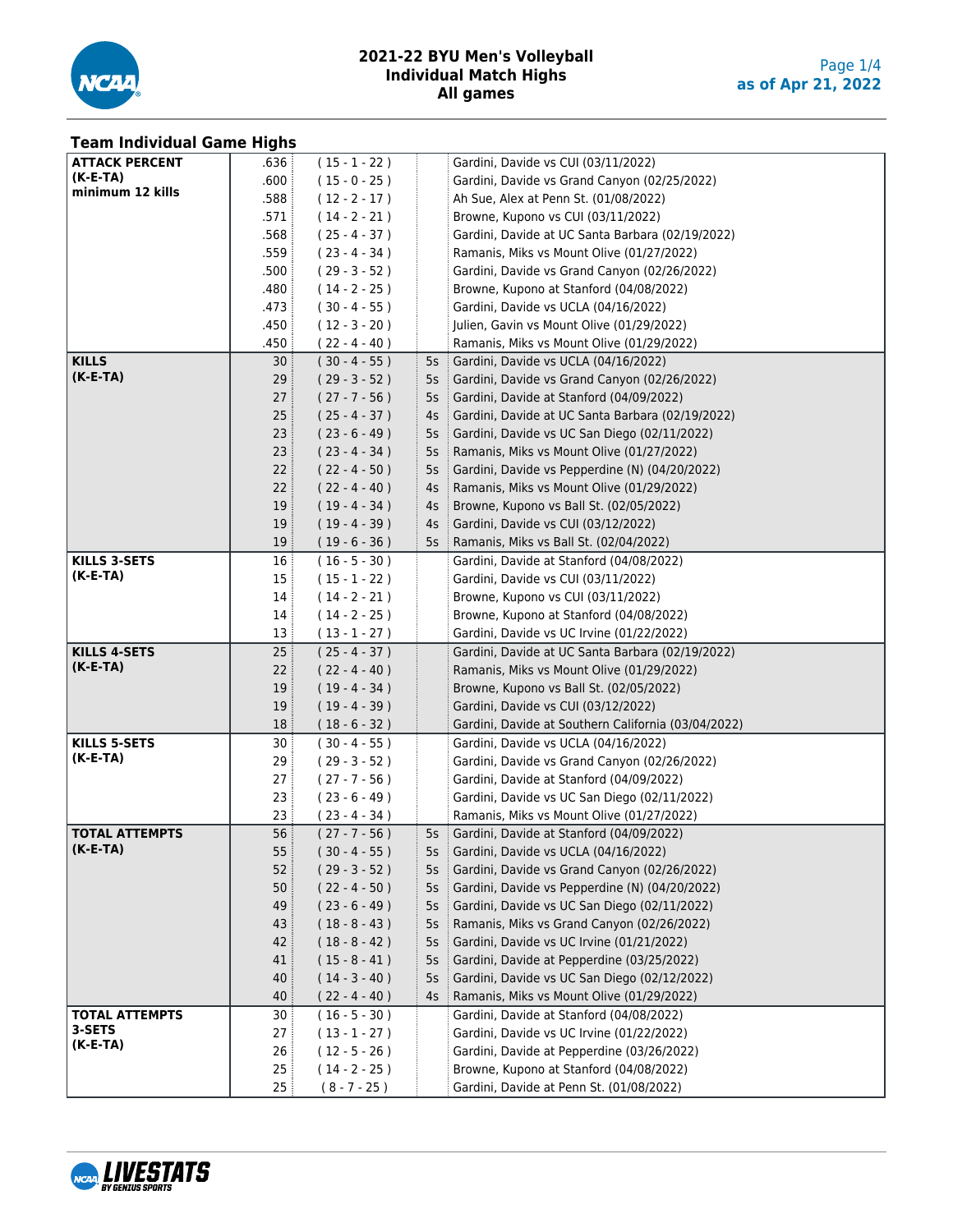

# **Team Individual Game Highs**

| <b>TOTAL ATTEMPTS</b> | 40:             | $(22 - 4 - 40)$  |        | Ramanis, Miks vs Mount Olive (01/29/2022)              |
|-----------------------|-----------------|------------------|--------|--------------------------------------------------------|
| 4-SETS                | 39              | $(19 - 4 - 39)$  |        | Gardini, Davide vs CUI (03/12/2022)                    |
| $(K-E-TA)$            | 37 <sup>3</sup> | $(25 - 4 - 37)$  |        | Gardini, Davide at UC Santa Barbara (02/19/2022)       |
|                       | 36              | $(14 - 7 - 36)$  |        | Gardini, Davide vs Ball St. (02/05/2022)               |
|                       | 36:             | $(16 - 6 - 36)$  |        | Gardini, Davide vs UCLA (04/15/2022)                   |
| <b>TOTAL ATTEMPTS</b> | 56              | $(27 - 7 - 56)$  |        | Gardini, Davide at Stanford (04/09/2022)               |
| 5-SETS                | 55:             | $(30 - 4 - 55)$  |        | Gardini, Davide vs UCLA (04/16/2022)                   |
| $(K-E-TA)$            | 52              | $(29 - 3 - 52)$  |        | Gardini, Davide vs Grand Canyon (02/26/2022)           |
|                       | 50              | $(22 - 4 - 50)$  |        | Gardini, Davide vs Pepperdine (N) (04/20/2022)         |
|                       | 49              | $(23 - 6 - 49)$  |        | Gardini, Davide vs UC San Diego (02/11/2022)           |
| <b>POINTS</b>         | 34.0            | $(30 - 2 - 2.0)$ | 5s     | Gardini, Davide vs UCLA (04/16/2022)                   |
| (K-A-B)               | 31.0            | $(27 - 3 - 1.0)$ | $5s$ : | Gardini, Davide at Stanford (04/09/2022)               |
|                       | 31.0            | $(29 - 1 - 1.0)$ | $5s$ : | Gardini, Davide vs Grand Canyon (02/26/2022)           |
|                       | 28.5            | $(25 - 2 - 1.5)$ | 4s     | Gardini, Davide at UC Santa Barbara (02/19/2022)       |
|                       | 26.5            | $(23 - 3 - 0.5)$ | $5s$ : | Gardini, Davide vs UC San Diego (02/11/2022)           |
| <b>POINTS 3-SET</b>   | 17.0            | $(16 - 0 - 1.0)$ |        | Gardini, Davide at Stanford (04/08/2022)               |
| (K-A-B)               | 17.0            | $(15 - 1 - 1.0)$ |        | Gardini, Davide vs CUI (03/11/2022)                    |
|                       | 16.5            | $(13 - 2 - 1.5)$ |        | Gardini, Davide vs UC Irvine (01/22/2022)              |
|                       | 16.0            | $(14 - 1 - 1.0)$ |        | Browne, Kupono vs CUI (03/11/2022)                     |
|                       | 14.0            | $(14 - 0 - 0.0)$ |        | Browne, Kupono at Stanford (04/08/2022)                |
|                       | 14.0            | $(11 - 2 - 1.0)$ |        | Browne, Kupono at Pepperdine (03/26/2022)              |
|                       | 14.0            | $(9 - 3 - 2.0)$  |        | Ramanis, Miks vs CUI (03/11/2022)                      |
| <b>POINTS 4-SETS</b>  | 28.5            | $(25 - 2 - 1.5)$ |        | Gardini, Davide at UC Santa Barbara (02/19/2022)       |
| $(K-A-B)$             | 24.5            | $(22 - 0 - 2.5)$ |        | Ramanis, Miks vs Mount Olive (01/29/2022)              |
|                       | 21.5            | $(19 - 1 - 1.5)$ |        | Gardini, Davide vs CUI (03/12/2022)                    |
|                       | 20.5            | $(19 - 0 - 1.5)$ |        | Browne, Kupono vs Ball St. (02/05/2022)                |
|                       | 19.0            | $(16 - 2 - 1.0)$ |        | Gardini, Davide vs UCLA (04/15/2022)                   |
| <b>POINTS 5-SETS</b>  | 34.0            | $(30 - 2 - 2.0)$ |        | Gardini, Davide vs UCLA (04/16/2022)                   |
| $(K-A-B)$             | 31.0            | $(27 - 3 - 1.0)$ |        | Gardini, Davide at Stanford (04/09/2022)               |
|                       | 31.0            | $(29 - 1 - 1.0)$ |        | Gardini, Davide vs Grand Canyon (02/26/2022)           |
|                       | 26.5            | $(23 - 3 - 0.5)$ |        | Gardini, Davide vs UC San Diego (02/11/2022)           |
|                       | 26.0            | $(23 - 1 - 2.0)$ |        | Ramanis, Miks vs Mount Olive (01/27/2022)              |
| <b>ASSISTS</b>        | 58              |                  | $5s$ : | Haine, Noa at Stanford (04/09/2022)                    |
|                       | 58              |                  | 5s     | Sławiński, Bartosz vs Grand Canyon (02/26/2022)        |
|                       | 55              |                  | 4s     | Sławiński, Bartosz at UC Santa Barbara (02/19/2022)    |
|                       | 53              |                  | 5s     | Haine, Noa vs Pepperdine (N) (04/20/2022)              |
|                       | 52              |                  | 5s     | Meyer, Zeo vs Mount Olive (01/27/2022)                 |
| <b>ASSISTS 3-SETS</b> | 40 :            |                  |        | Meyer, Zeo vs UC Irvine (01/22/2022)                   |
|                       | 36              |                  |        | Sławiński, Bartosz vs CUI (03/11/2022)                 |
|                       | 36              |                  |        | Sławiński, Bartosz at Stanford (04/08/2022)            |
|                       | 34              |                  |        | Sławiński, Bartosz at Pepperdine (03/26/2022)          |
|                       | 28              |                  |        | Meyer, Zeo at UC Santa Barbara (02/18/2022)            |
| <b>ASSISTS 4-SETS</b> | 55              |                  |        | Sławiński, Bartosz at UC Santa Barbara (02/19/2022)    |
|                       | 46              |                  |        | Sławiński, Bartosz vs CUI (03/12/2022)                 |
|                       | 42              |                  |        | Sławiński, Bartosz vs Mount Olive (01/29/2022)         |
|                       | 40              |                  |        | Sławiński, Bartosz vs Grand Canyon (02/25/2022)        |
|                       | 38              |                  |        | Sławiński, Bartosz at Southern California (03/04/2022) |
| <b>ASSISTS 5-SETS</b> | 58              |                  |        | Haine, Noa at Stanford (04/09/2022)                    |
|                       | 58              |                  |        | Sławiński, Bartosz vs Grand Canyon (02/26/2022)        |
|                       | 53              |                  |        | Haine, Noa vs Pepperdine (N) (04/20/2022)              |
|                       | 52              |                  |        | Meyer, Zeo vs Mount Olive (01/27/2022)                 |
|                       | 49              |                  |        | Meyer, Zeo vs Ball St. (02/04/2022)                    |
|                       | 49              |                  |        | Sławiński, Bartosz vs UC San Diego (02/11/2022)        |

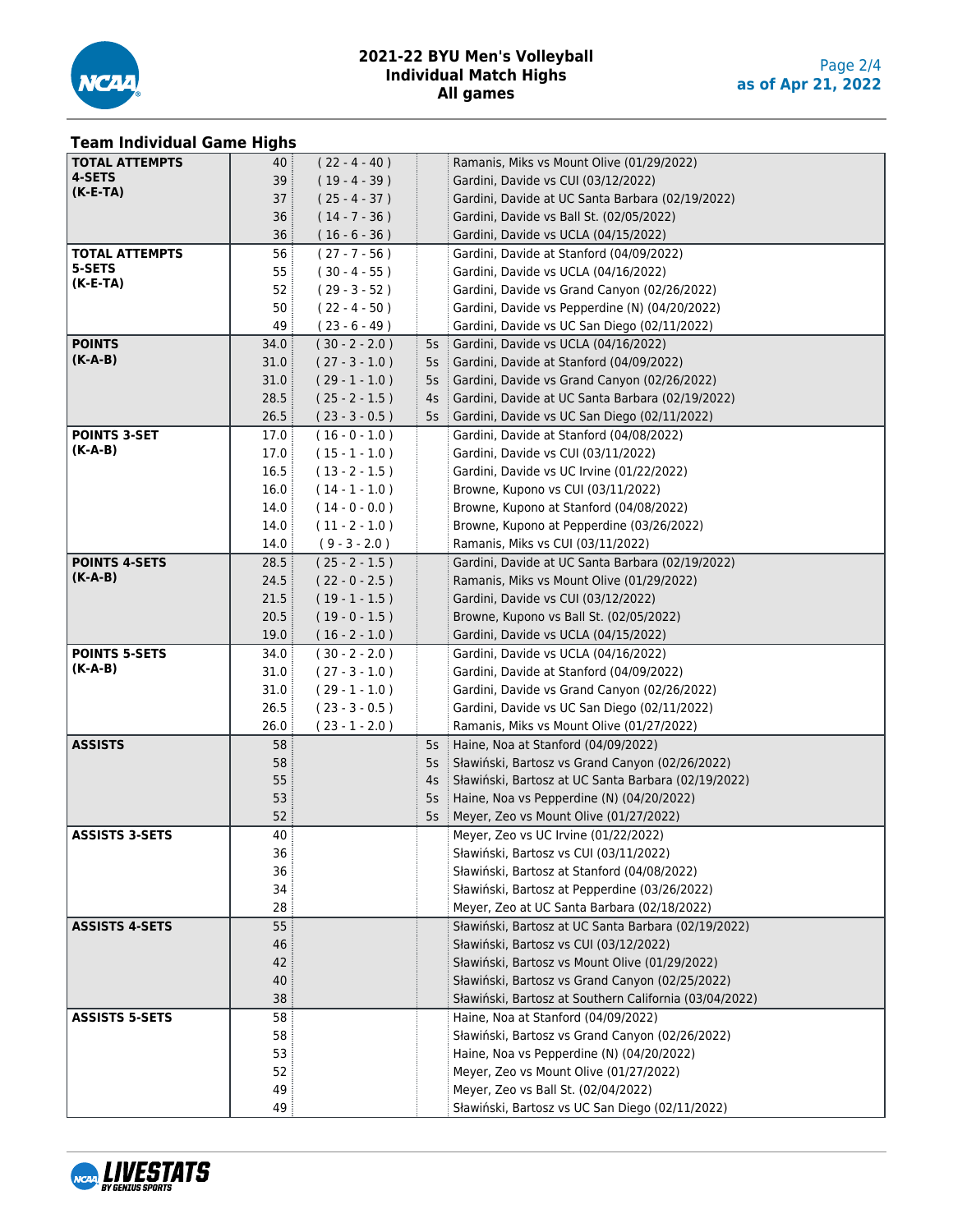

#### **Team Individual Game Highs**

| <b>DIGS</b>        | 16 | 5s | Gardini, Davide at Stanford (04/09/2022)                 |
|--------------------|----|----|----------------------------------------------------------|
|                    | 16 | 5s | Meyer, Zeo vs Mount Olive (01/27/2022)                   |
|                    | 14 | 5s | Gardini, Davide vs Ball St. (02/04/2022)                 |
|                    | 13 | 5s | Worthington, Mitchel at Stanford (04/09/2022)            |
|                    | 12 | 4s | Worthington, Mitchel vs Ball St. (02/05/2022)            |
| <b>DIGS 3-SETS</b> | 6  |    | Browne, Kupono at Stanford (04/08/2022)                  |
|                    | 6  |    | Ramanis, Miks vs UC Irvine (01/22/2022)                  |
|                    | 6  |    | Worthington, Mitchel at Southern California (03/05/2022) |
|                    | 5  |    | Cherfan, Anthony at UC Santa Barbara (02/18/2022)        |
|                    | 5  |    | Gardini, Davide vs CUI (03/11/2022)                      |
|                    | 5  |    | Meyer, Zeo vs UC Irvine (01/22/2022)                     |
|                    | 5  |    | Sławiński, Bartosz at Penn St. (01/08/2022)              |
|                    | 5  |    | Worthington, Mitchel at UC Santa Barbara (02/18/2022)    |
| <b>DIGS 4-SETS</b> | 12 |    | Worthington, Mitchel vs Ball St. (02/05/2022)            |
|                    | 11 |    | Worthington, Mitchel vs Mount Olive (01/29/2022)         |
|                    | 10 |    | Worthington, Mitchel at UC Santa Barbara (02/19/2022)    |
|                    | 9  |    | Browne, Kupono at Southern California (03/04/2022)       |
|                    | 9  |    | Ramanis, Miks vs Mount Olive (01/29/2022)                |
|                    | 9  |    | Sławiński, Bartosz vs CUI (03/12/2022)                   |
|                    | 9  |    | Sławiński, Bartosz at UC Santa Barbara (02/19/2022)      |
| <b>DIGS 5-SETS</b> | 16 |    | Gardini, Davide at Stanford (04/09/2022)                 |
|                    | 16 |    | Meyer, Zeo vs Mount Olive (01/27/2022)                   |
|                    | 14 |    | Gardini, Davide vs Ball St. (02/04/2022)                 |
|                    | 13 |    | Worthington, Mitchel at Stanford (04/09/2022)            |
|                    | 11 |    | Worthington, Mitchel vs UC Irvine (01/21/2022)           |
|                    | 11 |    | Worthington, Mitchel vs UC San Diego (02/11/2022)        |
|                    | 11 |    | Worthington, Mitchel vs Grand Canyon (02/26/2022)        |
| <b>ACES</b>        | 5  |    | Browne, Kupono at Pepperdine (03/25/2022)                |
|                    | 5  |    | Gardini, Davide at Pepperdine (03/25/2022)               |
|                    | 4  |    | Gardini, Davide vs UC Irvine (01/21/2022)                |
|                    | 4  |    | Ramanis, Miks vs UCLA (04/16/2022)                       |
|                    | 3  |    | Gardini, Davide vs UC San Diego (02/11/2022)             |
|                    | 3  |    | Gardini, Davide at Stanford (04/09/2022)                 |
|                    | 3  |    | Meyer, Zeo vs Ball St. (02/04/2022)                      |
|                    | 3  |    | Ramanis, Miks at Southern California (03/04/2022)        |
|                    | 3  |    | Ramanis, Miks vs CUI (03/11/2022)                        |

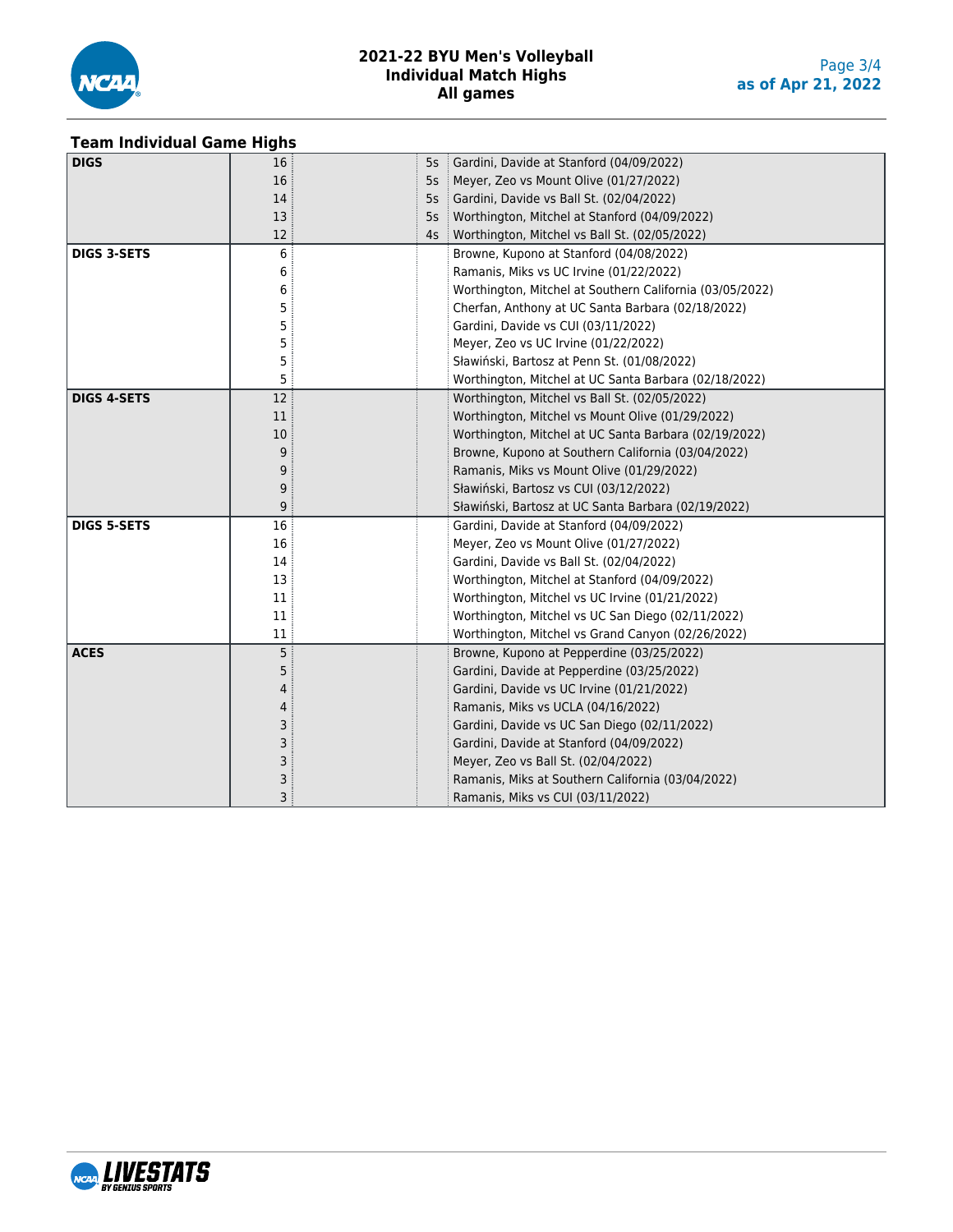

| <b>Team Individual Game Highs</b> |      |           |                                                 |
|-----------------------------------|------|-----------|-------------------------------------------------|
| <b>BLOCKS</b>                     | 10.0 | $(2 - 8)$ | Taylor, Teon vs UCLA (04/16/2022)               |
| (BS-BA)                           | 9.0  | $(0 - 9)$ | Julien, Gavin vs Pepperdine (N) (04/20/2022)    |
|                                   | 8.0  | $(1 - 7)$ | Julien, Gavin vs UC Irvine (01/21/2022)         |
|                                   | 8.0  | $(1 - 7)$ | Julien, Gavin vs Mount Olive (01/29/2022)       |
|                                   | 8.0  | $(0 - 8)$ | Taylor, Teon at Pepperdine (03/25/2022)         |
|                                   | 6.0  | $(0 - 6)$ | Ah Sue, Alex vs UC Irvine (01/21/2022)          |
|                                   | 6.0  | $(0 - 6)$ | Oberender, Branden vs UC San Diego (02/11/2022) |
|                                   | 6.0  | $(0 - 6)$ | Taylor, Teon at Stanford (04/09/2022)           |
|                                   | 5.0  | $(1 - 4)$ | Ah Sue, Alex vs Pepperdine (N) (04/20/2022)     |
|                                   | 5.0  | $(0 - 5)$ | Browne, Kupono vs UCLA (04/16/2022)             |
|                                   | 5.0  | $(0 - 5)$ | Gardini, Davide vs Ball St. (02/05/2022)        |
|                                   | 5.0  | $(1 - 4)$ | Gardini, Davide vs UC Irvine (01/21/2022)       |
|                                   | 5.0  | $(1 - 4)$ | Haine, Noa vs Pepperdine (N) (04/20/2022)       |
|                                   | 5.0  | $(0 - 5)$ | Julien, Gavin vs CUI (03/12/2022)               |
|                                   | 5.0  | $(0 - 5)$ | Julien, Gavin vs Ball St. (02/04/2022)          |
|                                   | 5.0  | $(0 - 5)$ | Julien, Gavin vs Grand Canyon (02/26/2022)      |
|                                   | 5.0  | $(1 - 4)$ | Oberender, Branden vs UC Irvine (01/21/2022)    |
|                                   | 5.0  | $(0 - 5)$ | Sławiński, Bartosz at Pepperdine (03/25/2022)   |
|                                   | 5.0  | $(2 - 3)$ | Taylor, Teon vs CUI (03/11/2022)                |
|                                   | 5.0  | $(0 - 5)$ | Taylor, Teon vs Pepperdine (N) (04/20/2022)     |

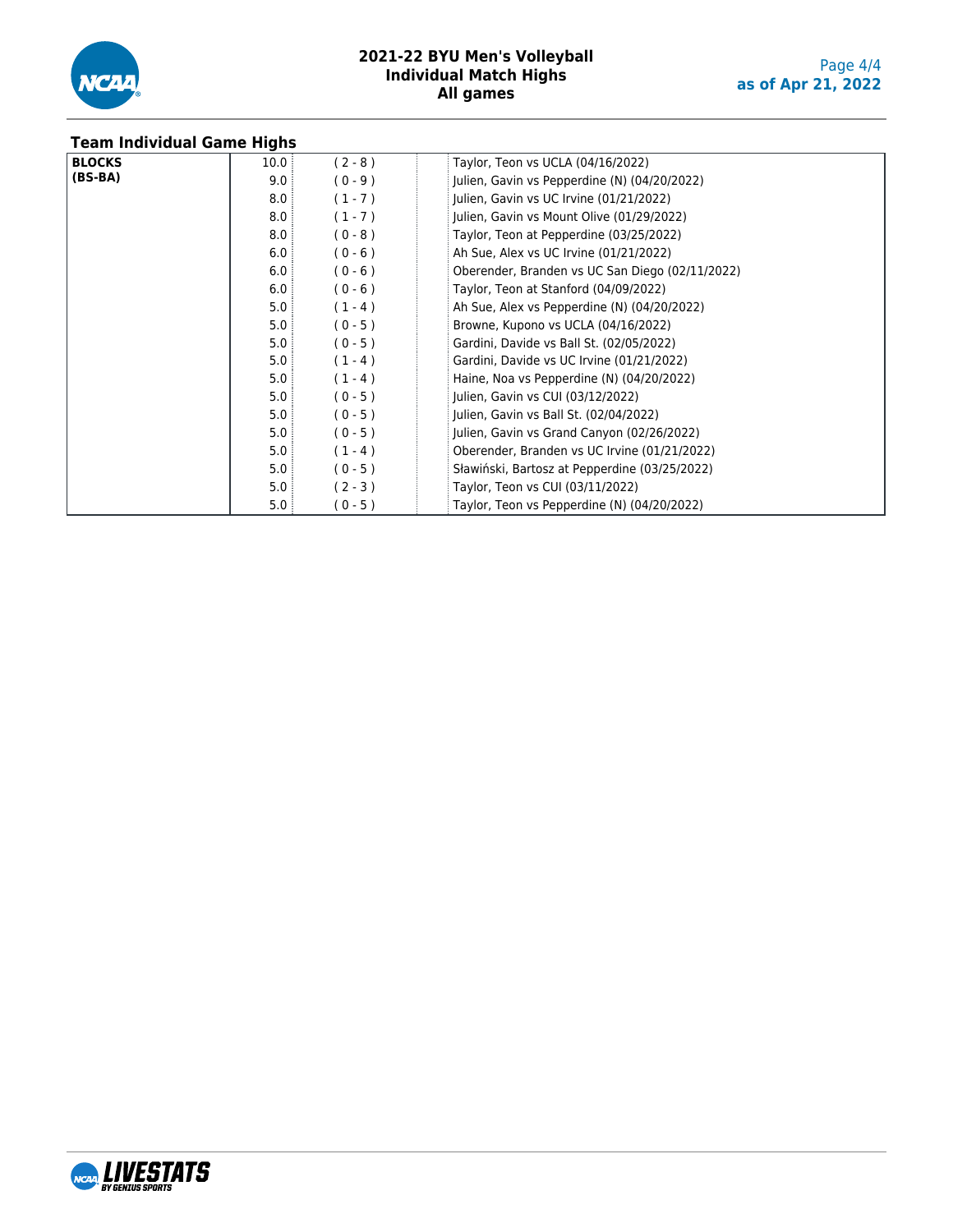

| <b>Team Opponents Individual Game Highs</b> |                 |                  |        |                                                             |
|---------------------------------------------|-----------------|------------------|--------|-------------------------------------------------------------|
| <b>ATTACK PERCENT</b>                       | .680            | $(18 - 1 - 25)$  |        | David, Ido vs UCLA (04/15/2022)                             |
| $(K-E-TA)$                                  | .680            | $(18 - 1 - 25)$  |        | Rottman, Will at Stanford (04/08/2022)                      |
| minimum 12 kills                            | .667            | $(12 - 0 - 18)$  |        | Thompson, Kyle vs Grand Canyon (02/26/2022)                 |
|                                             | .606            | $(21 - 1 - 33)$  |        | Janke, Christian vs Grand Canyon (02/25/2022)               |
|                                             | .587            | $(31 - 4 - 46)$  |        | Janke, Christian vs Grand Canyon (02/26/2022)               |
|                                             | .571            | $(15 - 3 - 21)$  |        | Jasper, Jaylen at Pepperdine (03/26/2022)                   |
|                                             | .543            | $(24 - 5 - 35)$  |        | David, Ido vs UCLA (04/16/2022)                             |
|                                             | .480            | $(15 - 3 - 25)$  |        | Steele, Jacob at Pepperdine (03/25/2022)                    |
|                                             | .444            | $(16 - 4 - 27)$  |        | Gianni, Camden vs Grand Canyon (02/25/2022)                 |
|                                             | .433            | $(16 - 3 - 30)$  |        | Gettinger, Alex vs Pepperdine (N) (04/20/2022)              |
| <b>KILLS</b>                                | 32:             | $(32 - 5 - 69)$  | 5s     | Rottman, Will at Stanford (04/09/2022)                      |
| $(K-E-TA)$                                  | 31              | $(31 - 4 - 46)$  |        | 5s Janke, Christian vs Grand Canyon (02/26/2022)            |
|                                             | 24              | $(24 - 5 - 35)$  | 5s     | David, Ido vs UCLA (04/16/2022)                             |
|                                             | 24              | $(24 - 10 - 45)$ | 5s     | Jenness, Kaleb vs Ball St. (02/04/2022)                     |
|                                             | 23:             | $(23 - 7 - 39)$  | 5s     | Ka, Ryan vs UC San Diego (02/12/2022)                       |
|                                             | 23:             | $(23 - 9 - 42)$  | 5s     | Sani, Francesco vs UC Irvine (01/21/2022)                   |
|                                             | 21:             | $(21 - 1 - 33)$  | 4s     | $\frac{1}{2}$ Janke, Christian vs Grand Canyon (02/25/2022) |
|                                             | 20:             | $(20 - 8 - 41)$  |        | 5s Jasper, Jaylen at Pepperdine (03/25/2022)                |
|                                             | 20:             | $(20 - 9 - 38)$  |        | 5s   McCauley, Kyle vs UC San Diego (02/11/2022)            |
|                                             | 19:             | $(19 - 6 - 38)$  |        | 4s   Azeez, Tobi vs Mount Olive (01/29/2022)                |
|                                             | 19:             | $(19 - 9 - 41)$  |        | 4s   Jenness, Kaleb vs Ball St. (02/05/2022)                |
| <b>KILLS 3-SETS</b>                         | 18:             | $(18 - 1 - 25)$  |        | Rottman, Will at Stanford (04/08/2022)                      |
| $(K-E-TA)$                                  | 15              | $(15 - 3 - 21)$  |        | Jasper, Jaylen at Pepperdine (03/26/2022)                   |
|                                             | 11              | $(11 - 4 - 23)$  |        | Lamp, Kevin at Stanford (04/08/2022)                        |
|                                             | 11:             | $(11 - 5 - 24)$  |        | Wilcox, Ryan at UC Santa Barbara (02/18/2022)               |
|                                             | 10              | $(10 - 6 - 24)$  |        | Amoruso, Nick at UC Santa Barbara (02/18/2022)              |
|                                             | 10              | $(10 - 3 - 15)$  |        | Ezeonu, Toby at Penn St. (01/06/2022)                       |
|                                             | 10 <sup>3</sup> | $(10 - 0 - 14)$  |        | Frassrand, Lucas at Southern California (03/05/2022)        |
|                                             | 10 <sup>3</sup> | $(10 - 1 - 16)$  |        | Kobrine, Sam at Southern California (03/05/2022)            |
|                                             | 10 <sub>1</sub> | $(10 - 6 - 19)$  |        | Steele, Jacob at Pepperdine (03/26/2022)                    |
|                                             | 10              | $(10 - 2 - 18)$  |        | Wildman, Brett at Penn St. (01/08/2022)                     |
|                                             | 10 <sup>1</sup> | $(10 - 2 - 14)$  |        | Wilmot, Austin at Pepperdine (03/26/2022)                   |
| <b>KILLS 4-SETS</b>                         | 24:             | $(24 - 5 - 35)$  |        | David, Ido vs UCLA (04/16/2022)                             |
| $(K-E-TA)$                                  | 21:             | $(21 - 1 - 33)$  |        | Janke, Christian vs Grand Canyon (02/25/2022)               |
|                                             | 19 <sup>3</sup> | $(19 - 6 - 38)$  |        | Azeez, Tobi vs Mount Olive (01/29/2022)                     |
|                                             | 19              | $(19 - 9 - 41)$  |        | Jenness, Kaleb vs Ball St. (02/05/2022)                     |
|                                             | 18 <sup>3</sup> | $(18 - 1 - 25)$  |        | David, Ido vs UCLA (04/15/2022)                             |
| <b>KILLS 5-SETS</b>                         | 32              | $(32 - 5 - 69)$  |        | Rottman, Will at Stanford (04/09/2022)                      |
| $(K-E-TA)$                                  | 31 :            | $(31 - 4 - 46)$  |        | Janke, Christian vs Grand Canyon (02/26/2022)               |
|                                             | 24:             | $(24 - 10 - 45)$ |        | Jenness, Kaleb vs Ball St. (02/04/2022)                     |
|                                             | 23:             | $(23 - 7 - 39)$  |        | Ka, Ryan vs UC San Diego (02/12/2022)                       |
|                                             | 23:             | $(23 - 9 - 42)$  |        | Sani, Francesco vs UC Irvine (01/21/2022)                   |
| <b>TOTAL ATTEMPTS</b>                       | 69:             | $(32 - 5 - 69)$  | 5s     | Rottman, Will at Stanford (04/09/2022)                      |
| $(K-E-TA)$                                  | 46 :            | $(31 - 4 - 46)$  | 5s     | Janke, Christian vs Grand Canyon (02/26/2022)               |
|                                             | 45              | $(24 - 10 - 45)$ | 5s     | Jenness, Kaleb vs Ball St. (02/04/2022)                     |
|                                             | 42              | $(23 - 9 - 42)$  | 5s     | Sani, Francesco vs UC Irvine (01/21/2022)                   |
|                                             | 41 :            | $(20 - 8 - 41)$  | 5s     | Jasper, Jaylen at Pepperdine (03/25/2022)                   |
|                                             | 41 :            | $(19 - 9 - 41)$  | 4s     | Jenness, Kaleb vs Ball St. (02/05/2022)                     |
|                                             | 39              | $(23 - 7 - 39)$  | 5s     | Ka, Ryan vs UC San Diego (02/12/2022)                       |
|                                             | 38 <sup>3</sup> | $(19 - 6 - 38)$  | 4s     | Azeez, Tobi vs Mount Olive (01/29/2022)                     |
|                                             | 38 <sup>3</sup> | $(20 - 9 - 38)$  | 5s     | McCauley, Kyle vs UC San Diego (02/11/2022)                 |
|                                             | 36:             | $(17 - 5 - 36)$  | 5s     | Azeez, Tobi vs Mount Olive $(01/27/2022)$                   |
|                                             | 36              | $(15 - 5 - 36)$  | $5s$ : | Gianni, Camden vs Grand Canyon (02/26/2022)                 |
|                                             | 36:             | $(9 - 8 - 36)$   |        | 4s   Hagerty, Dominic vs Mount Olive (01/29/2022)           |

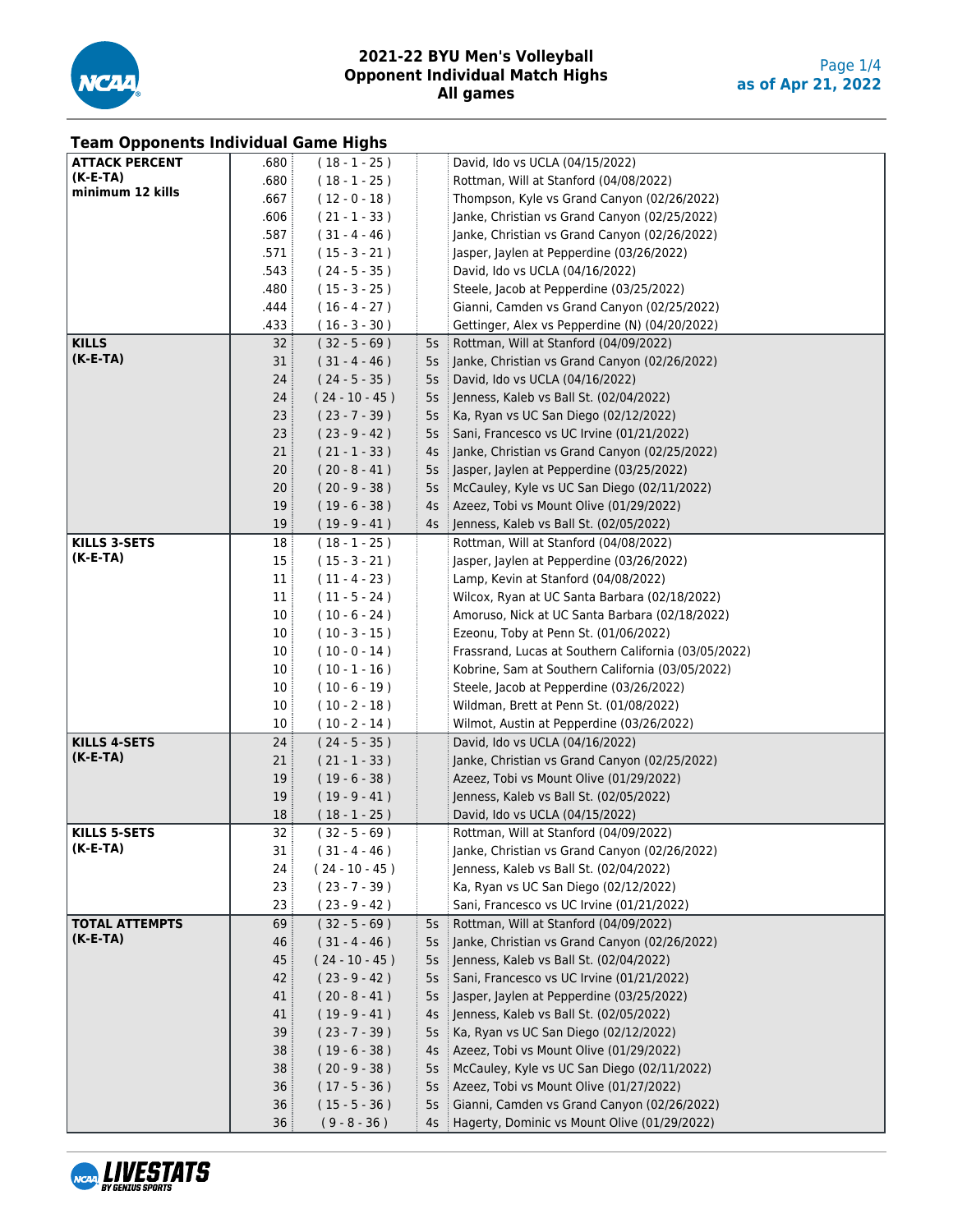

| <b>Team Opponents Individual Game Highs</b> |                 |                                      |    |                                                                                            |
|---------------------------------------------|-----------------|--------------------------------------|----|--------------------------------------------------------------------------------------------|
| <b>TOTAL ATTEMPTS</b>                       | 26              | $(9 - 7 - 26)$                       |    | Sani, Francesco vs UC Irvine (01/22/2022)                                                  |
| 3-SETS                                      | 25 <sub>5</sub> | $(18 - 1 - 25)$                      |    | Rottman, Will at Stanford (04/08/2022)                                                     |
| $(K-E-TA)$                                  | 24              | $(10 - 6 - 24)$                      |    | Amoruso, Nick at UC Santa Barbara (02/18/2022)                                             |
|                                             | 24              | $(11 - 5 - 24)$                      |    | Wilcox, Ryan at UC Santa Barbara (02/18/2022)                                              |
|                                             | 23              | $(11 - 4 - 23)$                      |    | Lamp, Kevin at Stanford (04/08/2022)                                                       |
| <b>TOTAL ATTEMPTS</b>                       | 41              | $(19 - 9 - 41)$                      |    | Jenness, Kaleb vs Ball St. (02/05/2022)                                                    |
| 4-SETS                                      | 38              | $(19 - 6 - 38)$                      |    | Azeez, Tobi vs Mount Olive (01/29/2022)                                                    |
| $(K-E-TA)$                                  | 36 <sup>3</sup> | $(9 - 8 - 36)$                       |    | Hagerty, Dominic vs Mount Olive (01/29/2022)                                               |
|                                             | 35              | $(24 - 5 - 35)$                      |    | David, Ido vs UCLA (04/16/2022)                                                            |
|                                             | 33 <sup>3</sup> | $(16 - 4 - 33)$                      |    | Chalmers, Dayne at UC Santa Barbara (02/19/2022)                                           |
|                                             | 33              | $(21 - 1 - 33)$                      |    | Janke, Christian vs Grand Canyon (02/25/2022)                                              |
| <b>TOTAL ATTEMPTS</b>                       | 69              | $(32 - 5 - 69)$                      |    | Rottman, Will at Stanford (04/09/2022)                                                     |
| 5-SETS                                      | 46              | $(31 - 4 - 46)$                      |    | Janke, Christian vs Grand Canyon (02/26/2022)                                              |
| $(K-E-TA)$                                  | 45              | $(24 - 10 - 45)$                     |    | Jenness, Kaleb vs Ball St. (02/04/2022)                                                    |
|                                             | 42              | $(23 - 9 - 42)$                      |    | Sani, Francesco vs UC Irvine (01/21/2022)                                                  |
|                                             | 41              | $(20 - 8 - 41)$                      |    | Jasper, Jaylen at Pepperdine (03/25/2022)                                                  |
| <b>POINTS</b>                               | 32.5            | $(32 - 0 - 0.5)$                     |    | 5s Rottman, Will at Stanford (04/09/2022)                                                  |
| $(K-A-B)$                                   | 31.5            | $(31 - 0 - 0.5)$                     |    | 5s   Janke, Christian vs Grand Canyon (02/26/2022)                                         |
|                                             | 26.0            | $(24 - 0 - 2.0)$                     |    | 5s : Jenness, Kaleb vs Ball St. (02/04/2022)                                               |
|                                             | 26.0            | $(20 - 2 - 4.0)$                     |    | 5s   McCauley, Kyle vs UC San Diego (02/11/2022)                                           |
|                                             | 25.5            | $(20 - 4 - 1.5)$                     | 5s | Jasper, Jaylen at Pepperdine (03/25/2022)                                                  |
| <b>POINTS 3-SET</b>                         | 22.0            | $(18 - 3 - 1.0)$                     |    | Rottman, Will at Stanford (04/08/2022)                                                     |
| $(K-A-B)$                                   | 19.0            | $(15 - 2 - 2.0)$                     |    | Jasper, Jaylen at Pepperdine (03/26/2022)                                                  |
|                                             | 13.5            | $(10 - 0 - 3.5)$                     |    | Ezeonu, Toby at Penn St. (01/06/2022)                                                      |
|                                             | 13.5            | $(8 - 2 - 3.5)$                      |    | Fisher, Cal at Penn St. (01/06/2022)                                                       |
|                                             | 13.5            |                                      |    | Kobrine, Sam at Southern California (03/05/2022)                                           |
|                                             |                 | $(10 - 2 - 1.5)$                     |    |                                                                                            |
|                                             | 13.5            | $(11 - 0 - 2.5)$                     |    | Wilcox, Ryan at UC Santa Barbara (02/18/2022)                                              |
|                                             | 13.5            | $(9 - 3 - 1.5)$                      |    | Wildman, Brett at Penn St. (01/06/2022)                                                    |
| <b>POINTS 4-SETS</b><br>$(K-A-B)$           | 25.0            | (24 - 0 - 1.0 )                      |    | David, Ido vs UCLA (04/16/2022)                                                            |
|                                             | 23.5            | $(19 - 1 - 3.5)$                     |    | Jenness, Kaleb vs Ball St. (02/05/2022)                                                    |
|                                             | 22.0            | $(19 - 1 - 2.0)$                     |    | Azeez, Tobi vs Mount Olive (01/29/2022)                                                    |
|                                             | 21.5            | $(18 - 3 - 0.5)$                     |    | David, Ido vs UCLA (04/15/2022)                                                            |
| <b>POINTS 5-SETS</b>                        | 21.5            | $(21 - 0 - 0.5)$                     |    | Janke, Christian vs Grand Canyon (02/25/2022)                                              |
| $(K-A-B)$                                   | 32.5<br>31.5    | $(32 - 0 - 0.5)$                     |    | Rottman, Will at Stanford (04/09/2022)<br>Janke, Christian vs Grand Canyon (02/26/2022)    |
|                                             | 26.0            | $(31 - 0 - 0.5)$<br>$(24 - 0 - 2.0)$ |    | Jenness, Kaleb vs Ball St. (02/04/2022)                                                    |
|                                             |                 |                                      |    |                                                                                            |
|                                             | 26.0<br>25.5    | $(20 - 2 - 4.0)$<br>$(20 - 4 - 1.5)$ |    | McCauley, Kyle vs UC San Diego (02/11/2022)                                                |
| <b>ASSISTS</b>                              | 61              |                                      |    | Jasper, Jaylen at Pepperdine (03/25/2022)<br>5s   Isaacson, Quinn vs Ball St. (02/04/2022) |
|                                             | 58              |                                      |    | 5s Lietzke, Nathan at Stanford (04/09/2022)                                                |
|                                             | 58              |                                      | 5s | Partain, Miles vs UCLA (04/16/2022)                                                        |
|                                             | 56              |                                      |    | 5s Crisp, Blake vs UC San Diego (02/11/2022)                                               |
|                                             | 56              |                                      |    | 5s   Slight, Nicholas vs Grand Canyon (02/26/2022)                                         |
| <b>ASSISTS 3-SETS</b>                       | 42              |                                      |    | Dvorak, Bryce at Pepperdine (03/26/2022)                                                   |
|                                             | 36              |                                      |    | Lietzke, Nathan at Stanford (04/08/2022)                                                   |
|                                             | 33              |                                      |    | Hall, Chris at Southern California (03/05/2022)                                            |
|                                             |                 |                                      |    | Paragas, Patrick at UC Santa Barbara (02/18/2022)                                          |
|                                             | 32<br>27        |                                      |    |                                                                                            |
|                                             |                 |                                      |    | Bogner, Cole at Penn St. (01/06/2022)                                                      |
|                                             | 27<br>27        |                                      |    | Bogner, Cole at Penn St. (01/08/2022)                                                      |
|                                             |                 |                                      |    | Zhai, Dylan vs UC Irvine (01/22/2022)                                                      |
| <b>ASSISTS 4-SETS</b>                       | 51              |                                      |    | Slight, Nicholas vs Grand Canyon (02/25/2022)                                              |
|                                             | 50              |                                      |    | Isaacson, Quinn vs Ball St. (02/05/2022)                                                   |
|                                             | 47              |                                      |    | Paragas, Patrick at UC Santa Barbara (02/19/2022)                                          |
|                                             | 44              |                                      |    | Hall, Chris at Southern California (03/04/2022)                                            |
|                                             | 43              |                                      |    | Ferguson, Jarrod vs Mount Olive (01/29/2022)                                               |

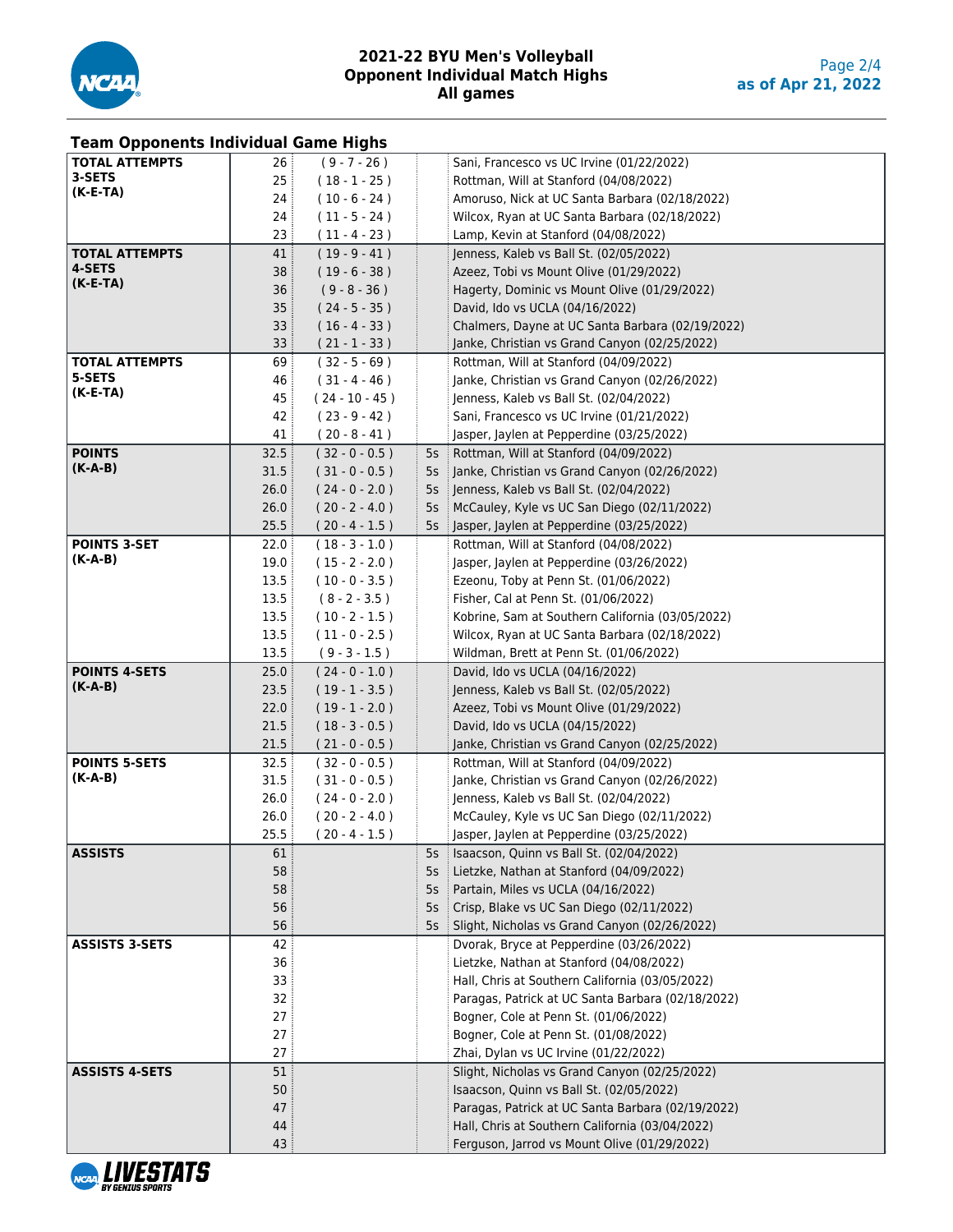

| <b>Team Opponents Individual Game Highs</b> |                |    |                                                  |  |  |  |  |  |  |
|---------------------------------------------|----------------|----|--------------------------------------------------|--|--|--|--|--|--|
| <b>ASSISTS 5-SETS</b>                       | 61             |    | Isaacson, Quinn vs Ball St. (02/04/2022)         |  |  |  |  |  |  |
|                                             | 58             |    | Lietzke, Nathan at Stanford (04/09/2022)         |  |  |  |  |  |  |
|                                             | 58             |    | Partain, Miles vs UCLA (04/16/2022)              |  |  |  |  |  |  |
|                                             | 56             |    | Crisp, Blake vs UC San Diego (02/11/2022)        |  |  |  |  |  |  |
|                                             | 56             |    | Slight, Nicholas vs Grand Canyon (02/26/2022)    |  |  |  |  |  |  |
| <b>DIGS</b>                                 | 16             | 4s | Isaacson, Quinn vs Ball St. (02/05/2022)         |  |  |  |  |  |  |
|                                             | 15             | 5s | Henno, Hilir vs UC Irvine (01/21/2022)           |  |  |  |  |  |  |
|                                             | 13             | 3s | Chalmers, Dayne at UC Santa Barbara (02/18/2022) |  |  |  |  |  |  |
|                                             | 13             | 5s | Udall, Cole vs Grand Canyon (02/26/2022)         |  |  |  |  |  |  |
|                                             | 12             | 5s | Cole, Trey vs Pepperdine (N) (04/20/2022)        |  |  |  |  |  |  |
|                                             | 12             | 5s | Ensalaco, Colin vs Ball St. (02/04/2022)         |  |  |  |  |  |  |
|                                             | 12             | 5s | Gianni, Camden vs Grand Canyon (02/26/2022)      |  |  |  |  |  |  |
|                                             | 12             | 4s | Gregory, Justin vs Mount Olive (01/29/2022)      |  |  |  |  |  |  |
|                                             | 12             | 5s | Lietzke, Nathan at Stanford (04/09/2022)         |  |  |  |  |  |  |
|                                             | 12             | 5s | Treser, Trevor vs Mount Olive (01/27/2022)       |  |  |  |  |  |  |
| <b>DIGS 3-SETS</b>                          | 13             |    | Chalmers, Dayne at UC Santa Barbara (02/18/2022) |  |  |  |  |  |  |
|                                             | 9              |    | Hall, Chris at Southern California (03/05/2022)  |  |  |  |  |  |  |
|                                             | 9              |    | Turner, Luke at Stanford (04/08/2022)            |  |  |  |  |  |  |
|                                             | 8              |    | Jasper, Jaylen at Pepperdine (03/26/2022)        |  |  |  |  |  |  |
|                                             | 7              |    | Wickens, Spencer at Pepperdine (03/26/2022)      |  |  |  |  |  |  |
| <b>DIGS 4-SETS</b>                          | 16             |    | Isaacson, Quinn vs Ball St. (02/05/2022)         |  |  |  |  |  |  |
|                                             | 12             |    | Gregory, Justin vs Mount Olive (01/29/2022)      |  |  |  |  |  |  |
|                                             | 11             |    | Treser, Trevor vs Mount Olive (01/29/2022)       |  |  |  |  |  |  |
|                                             | 10             |    | Hall, Chris at Southern California (03/04/2022)  |  |  |  |  |  |  |
|                                             | 10             |    | Paxson, Cole at Southern California (03/04/2022) |  |  |  |  |  |  |
| <b>DIGS 5-SETS</b>                          | 15             |    | Henno, Hilir vs UC Irvine (01/21/2022)           |  |  |  |  |  |  |
|                                             | 13             |    | Udall, Cole vs Grand Canyon (02/26/2022)         |  |  |  |  |  |  |
|                                             | 12             |    | Cole, Trey vs Pepperdine (N) (04/20/2022)        |  |  |  |  |  |  |
|                                             | 12             |    | Ensalaco, Colin vs Ball St. (02/04/2022)         |  |  |  |  |  |  |
|                                             | 12             |    | Gianni, Camden vs Grand Canyon (02/26/2022)      |  |  |  |  |  |  |
|                                             | 12             |    | Lietzke, Nathan at Stanford (04/09/2022)         |  |  |  |  |  |  |
|                                             | 12             |    | Treser, Trevor vs Mount Olive (01/27/2022)       |  |  |  |  |  |  |
| <b>ACES</b>                                 | $\,6$          |    | Fisher, Cal at Penn St. (01/08/2022)             |  |  |  |  |  |  |
|                                             | $\overline{4}$ |    | Dvorak, Bryce at Pepperdine (03/25/2022)         |  |  |  |  |  |  |
|                                             | 4              |    | Jasper, Jaylen at Pepperdine (03/25/2022)        |  |  |  |  |  |  |
|                                             | 3              |    | Barnett, Rees at UC Santa Barbara (02/18/2022)   |  |  |  |  |  |  |
|                                             | 3              |    | David, Ido vs UCLA (04/15/2022)                  |  |  |  |  |  |  |
|                                             | 3              |    | Hall, Chris at Southern California (03/04/2022)  |  |  |  |  |  |  |
|                                             | 3              |    | Kobrine, Sam at Southern California (03/04/2022) |  |  |  |  |  |  |
|                                             | 3              |    | McCauley, Kyle vs UC San Diego (02/12/2022)      |  |  |  |  |  |  |
|                                             | 3              |    | Rottman, Will at Stanford (04/08/2022)           |  |  |  |  |  |  |
|                                             | 3              |    | Wildman, Brett at Penn St. (01/06/2022)          |  |  |  |  |  |  |
|                                             | 3              |    | Wilmot, Austin at Pepperdine (03/25/2022)        |  |  |  |  |  |  |

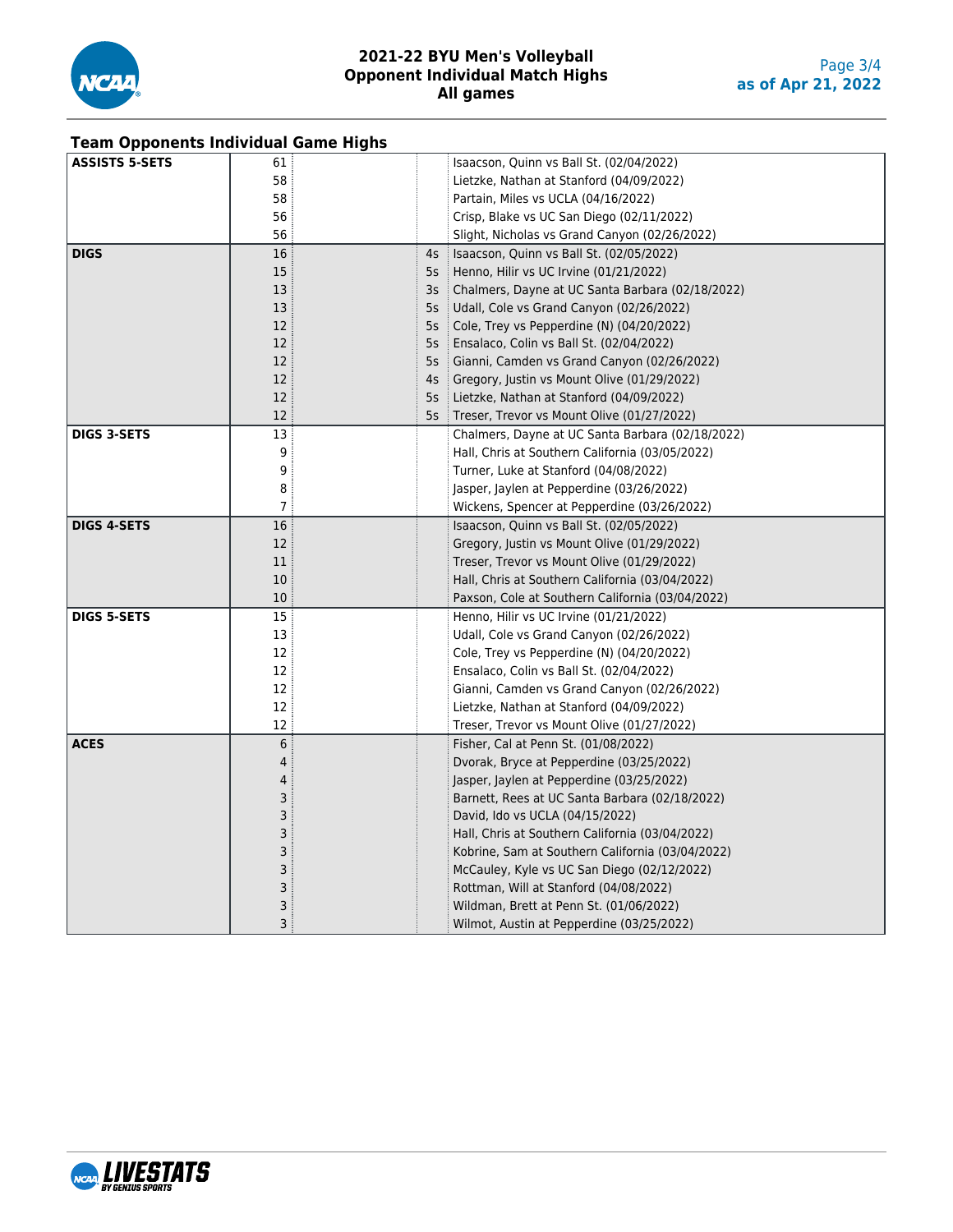

|               | <b>Team Opponents Individual Game Highs</b> |           |                                                   |  |  |  |  |  |  |
|---------------|---------------------------------------------|-----------|---------------------------------------------------|--|--|--|--|--|--|
| <b>BLOCKS</b> | 8.0                                         | $(1 - 7)$ | Campbell, Connor vs UC Irvine (01/21/2022)        |  |  |  |  |  |  |
| $(BS-BA)$     | 8.0                                         | $(0 - 8)$ | McCauley, Kyle vs UC San Diego (02/11/2022)       |  |  |  |  |  |  |
|               | 7.0:                                        | $(0 - 7)$ | Egharevba, Felix vs Ball St. (02/05/2022)         |  |  |  |  |  |  |
|               | 7.0:                                        | $(1 - 6)$ | Knight, Alex vs UCLA (04/15/2022)                 |  |  |  |  |  |  |
|               | 7.0                                         | $(0 - 7)$ | Visgitis, Luke vs Mount Olive (01/29/2022)        |  |  |  |  |  |  |
|               | 6.0                                         | $(0 - 6)$ | Ball, Dyer vs Ball St. (02/05/2022)               |  |  |  |  |  |  |
|               | 6.0                                         | $(0 - 6)$ | Benetz, Shane vs UC San Diego (02/11/2022)        |  |  |  |  |  |  |
|               | 6.0                                         | $(0 - 6)$ | Campbell, Connor vs UC Irvine (01/22/2022)        |  |  |  |  |  |  |
|               | 6.0                                         | $(0 - 6)$ | Clark, Logan vs UC San Diego (02/11/2022)         |  |  |  |  |  |  |
|               | 6.0                                         | $(1 - 5)$ | Egharevba, Felix vs Ball St. (02/04/2022)         |  |  |  |  |  |  |
|               | 6.0:                                        | $(1 - 5)$ | Ezeonu, Toby at Penn St. (01/06/2022)             |  |  |  |  |  |  |
|               | 6.0                                         | $(0 - 6)$ | Fuller, Andersen at Pepperdine (03/25/2022)       |  |  |  |  |  |  |
|               | 6.0                                         | $(0 - 6)$ | Fuller, Andersen vs Pepperdine (N) (04/20/2022)   |  |  |  |  |  |  |
|               | 6.0                                         | $(0 - 6)$ | Hippe, Will vs Ball St. (02/05/2022)              |  |  |  |  |  |  |
|               | 6.0                                         | $(1 - 5)$ | Jenness, Kaleb vs Ball St. (02/05/2022)           |  |  |  |  |  |  |
|               | 6.0:                                        | $(1 - 5)$ | McCullough, Max vs CUI (03/12/2022)               |  |  |  |  |  |  |
|               | 6.0:                                        | $(1 - 5)$ | McHenry, Merrick vs UCLA (04/15/2022)             |  |  |  |  |  |  |
|               | 6.0:                                        | $(0 - 6)$ | Paragas, Patrick at UC Santa Barbara (02/18/2022) |  |  |  |  |  |  |
|               | 6.0                                         | $(0 - 6)$ | Todorov, Donovan at UC Santa Barbara (02/18/2022) |  |  |  |  |  |  |

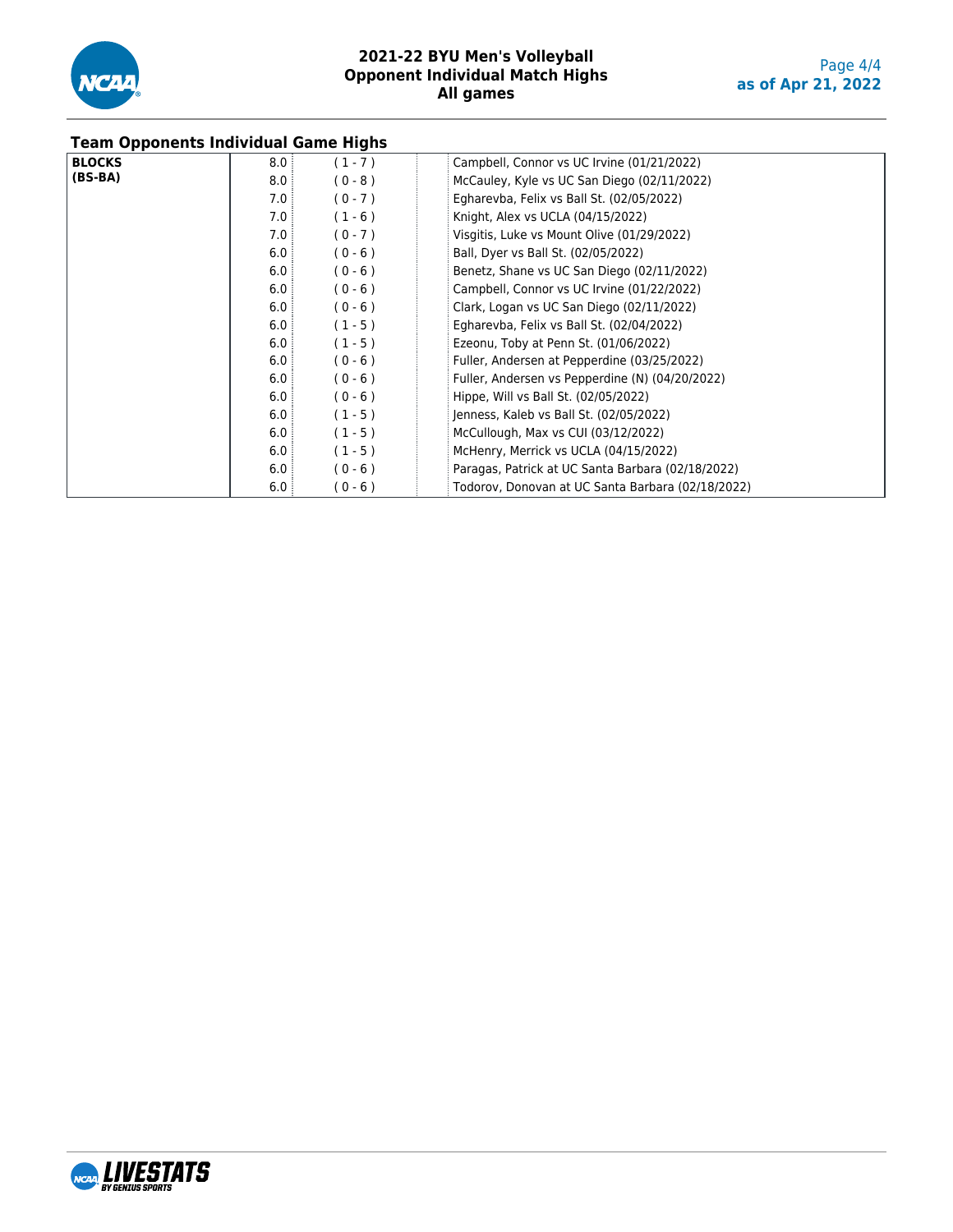

## **2021-22 BYU Men's Volleyball Overall/Conference Statistics All games**

# Game Records<br>**Discussed** Overall

| Overall                        |                 |                |                |                | <b>Conference</b> |                     |                |                |                             | Home    |                |                          | Neutral<br>Away |                |                |      |                |                 |                 |       |
|--------------------------------|-----------------|----------------|----------------|----------------|-------------------|---------------------|----------------|----------------|-----------------------------|---------|----------------|--------------------------|-----------------|----------------|----------------|------|----------------|-----------------|-----------------|-------|
| $8 - 17$                       |                 |                |                |                | $3 - 9$           |                     |                |                |                             | $7 - 7$ |                | $1 - 9$                  |                 |                |                |      | $0 - 1$        |                 |                 |       |
| Overall                        |                 |                |                |                |                   |                     |                |                |                             |         |                | <b>Conference</b>        |                 |                |                |      |                |                 |                 |       |
|                                |                 |                |                |                | <b>Attack</b>     |                     |                |                | Set                         |         |                |                          |                 | <b>Attack</b>  |                |      |                |                 | <b>Set</b>      |       |
| ## Player                      | <b>SP</b>       |                | κ              | K/S            | E                 | <b>TA</b>           | <b>PCT</b>     | A              | A/S                         | PTS/S   | <b>SP</b>      | K                        | K/S             |                | E              | TA   | <b>PCT</b>     | A               | A/S             | PTS/S |
| Gardini, Davide<br>1           | 94              | 386            |                | 4.11           | 110               | 806                 | 342            | 37             | 0.39                        | 4.71    | 48             | 217                      | 4.52            | 52             |                | 428  | 386            | 22              | 0.46            | 5.09  |
| Ramanis, Miks<br>23            | 92              | 259            |                | 2.82           | 113               | 584                 | .250           | 14             | 0.15                        | 3.40    | 47             | 121                      | 2.57            | 57             |                | 295  | .217           | 6               | 0.13            | 3.26  |
| 3<br>Browne, Kupono            | 71              | 187            |                | 2.63           | 69                | 401                 | .294           | 4              | 0.06                        | 3.02    | 46             | 133                      | 2.89            | 49             |                | 286  | .294           | 3               | 0.07            | 3.37  |
| Julien, Gavin<br>10            | 98              | 112            |                | 1.14           | 30                | 210                 | .390           | $\overline{2}$ | 0.02                        | 1.63    | 45             | 41                       | 0.91            | 14             |                | 83   | .325           | $\mathbf{0}$    | 0.00            | 1.32  |
| 2<br>Ah Sue, Alex              | 61              | 83             |                | 1.36           | 55                | 231                 | .121           | 0              | 0.00                        | 1.72    | 26             | 11                       | 0.42            | 11             |                | 34   | .000           | 0               | 0.00            | 0.71  |
| 17<br>Oberender, Branden       | 43              | 44             |                | 1.02           | 9                 | 92                  | .380           | 3              | 0.07                        | 1.47    | $\overline{4}$ | $\overline{3}$           | 0.75            |                | $\mathbf 1$    | 8    | .250           | $\mathbf{1}$    | 0.25            | 1.13  |
| 18<br>Benson, Luke             | 53              | 43             |                | 0.81           | 12                | 89                  | .348           | $\mathbf{1}$   | 0.02                        | 1.14    | 33             | 10                       | 0.30            |                | $\overline{2}$ | 15   | .533           | 0               | 0.00            | 0.53  |
| Taylor, Teon<br>21             | 63              | 34             |                | 0.54           | 5                 | 62                  | .468           | $\overline{2}$ | 0.03                        | 1.09    | 48             | 29                       | 0.60            |                | 3              | 51   | .510           | 2               | 0.04            | 1.20  |
| Cherfan, Anthony<br>13         | 23              | 33             |                | 1.43           | 15                | 81                  | .222           | 1              | 0.04                        | 1.63    | 6              | $\overline{4}$           | 0.67            |                | 3              | 11   | .091           | 0               | 0.00            | 0.75  |
| 14<br>Meyer, Zeo               | 25              | 13             |                | 0.52           | 11                | 30                  | .067           | 244            | 9.76                        | 0.94    | $\mathbf{0}$   | $\overline{\phantom{a}}$ |                 |                | $\frac{1}{2}$  |      |                |                 |                 |       |
| 8<br>Sławiński, Bartosz        | 63              | 9              |                | 0.14           | 10                | 29                  | $-0.34$        | 602            | 9.56                        | 0.46    | 35             | $\overline{7}$           | 0.20            |                | 8              | 19   | $-053$         | 350             | 10.00           | 0.59  |
| $\overline{4}$<br>Stanley, Jon | 95              | 8              |                | 0.08           | 8                 | 49                  | .000           | $\overline{7}$ | 0.07                        | 0.22    | 46             | $\overline{0}$           | 0.00            |                | $\overline{2}$ | 10   | $-.200$        | $\overline{4}$  | 0.09            | 0.13  |
| 5<br>Gianotti, Alessandro      | 6               | 4              |                | 0.67           | 1                 | 5                   | .600           | $\mathbf{0}$   | 0.00                        | 1.08    | $\Omega$       |                          |                 |                | $\blacksquare$ |      |                |                 |                 |       |
| Haine, Noa<br>16               | 19              | $\overline{4}$ |                | 0.21           | 3                 | 20                  | .050           | 185            | 9.74                        | 0.53    | 14             | $\overline{2}$           | 0.14            |                | $\overline{2}$ | 15   | .000           | 132             | 9.43            | 0.36  |
| 12<br>Worthington, Mitchel     | 101             | 0              |                | 0.00           | $\mathbf{0}$      | $\mathbf{0}$        | .000           | 50             | 0.50                        | 0.00    | 47             | $\mathbf{0}$             | 0.00            |                | $\mathbf{0}$   | 0    | .000           | 24              | 0.51            | 0.00  |
| <b>Total</b>                   | 102             |                |                | 1219 11.95 451 |                   | 2689                | .286           |                | 1152 11.29                  | 15.24   | 48             | 578                      | 12.04           | 204            | 1255           |      | .298           | 544             | 11.33           | 15.54 |
| <b>Opponents</b>               | 102             |                |                |                |                   | 1301 12.75 435 2685 |                |                | $.323 \mid 1242 \mid 12.18$ | 16.13   | 48             | 633                      | 13.19           | 187            | 1258           |      | .355           |                 | $606$ 12.63     | 16.47 |
|                                |                 | <b>Serve</b>   |                |                |                   | <b>Dig</b>          |                |                | <b>Blocking</b>             |         |                | <b>Serve</b>             |                 |                | <b>Dig</b>     |      |                |                 | <b>Blocking</b> |       |
| Player                         | <b>SA</b>       | SA/S           | <b>SE</b>      | <b>RE</b>      |                   | DIG DIG/S           | <b>BS</b>      |                | <b>BA TOTAL</b>             | B/S     | SA             | SA/S                     | <b>SE</b>       | <b>RE</b>      | DIG DIG/S      |      | <b>BS</b>      |                 | <b>BA TOTAL</b> | B/S   |
| Gardini, Davide                | 33              | 0.35           | 86             | 23             | 118               | 1.26                | 2              | 44             | 46                          | 0.49    | 17             | 0.35                     | 40              | 11             | 65             | 1.35 | $\mathbf{0}$   | 21              | 21              | 0.44  |
| Ramanis, Miks                  | 27              | 0.29           | 104            | 22             | 103               | 1.12                | 5              | 44             | 49                          | 0.53    | 20             | 0.43                     | 54              | 16             | 48             | 1.02 | $\mathbf 0$    | 24              | 24              | 0.51  |
| Browne, Kupono                 | 11              | 0.15           | 50             | 4              | 78                | 1.10                | 0              | 33             | 33                          | 0.46    | 11             | 0.24                     | 36              | $\mathbf 1$    | 63             | 1.37 | 0              | 22              | 22              | 0.48  |
| Julien, Gavin                  | $6\phantom{1}6$ | 0.06           | 12             | $\mathbf 0$    | 21                | 0.21                | $\overline{4}$ | 76             | 80                          | 0.82    | 3              | 0.07                     | $6\phantom{1}$  | $\overline{0}$ | $\overline{4}$ | 0.09 | $\mathbf{1}$   | 29              | 30              | 0.67  |
| Ah Sue, Alex                   | 8               | 0.13           | 46             | $\mathbf{1}$   | 33                | 0.54                | $\overline{2}$ | 24             | 26                          | 0.43    | 4              | 0.15                     | 17              | 0              | 6              | 0.23 | $\mathbf 1$    | 5               | 6               | 0.23  |
| Oberender, Branden             | $\mathbf{1}$    | 0.02           | 20             | $\pmb{0}$      | 12                | 0.28                | 3              | 30             | 33                          | 0.77    | $\mathbf{0}$   | 0.00                     | 3               | 0              | $\overline{2}$ | 0.50 | $\overline{0}$ | 3               | 3               | 0.75  |
| Benson, Luke                   | 12              | 0.23           | 31             | 11             | 18                | 0.34                | 1              | 9              | 10                          | 0.19    | 7              | 0.21                     | 17              | 3              | 3              | 0.09 | 0              | $\mathbf{1}$    | 1               | 0.03  |
| Taylor, Teon                   | 3               | 0.05           | 12             | $\mathbf 0$    | 16                | 0.25                | $\overline{4}$ | 55             | 59                          | 0.94    | $\overline{2}$ | 0.04                     | 8               | $\overline{0}$ | 8              | 0.17 | 4              | 45              | 49              | 1.02  |
| Cherfan, Anthony               | 2               | 0.09           | 12             | $\mathbf{0}$   | 18                | 0.78                | 0              | 5              | 5                           | 0.22    | $\mathbf{0}$   | 0.00                     | 0               | 0              | 4              | 0.67 | 0              | $\mathbf{1}$    | 1               | 0.17  |
| Meyer, Zeo                     | $\overline{7}$  | 0.28           | 22             | $\mathbf 0$    | 42                | 1.68                | 0              | $\overline{7}$ | 7                           | 0.28    | $\mathbf{0}$   |                          |                 |                |                |      |                | $\overline{a}$  |                 |       |
| Sławiński, Bartosz             | 5               | 0.08           | 49             | $\mathbf{1}$   | 78                | 1.24                | 3              | 24             | 27                          | 0.43    | 5              | 0.14                     | 22              | $\mathbf{1}$   | 44             | 1.26 | $\mathbf 1$    | 15              | 16              | 0.46  |
| Stanley, Jon                   | 10              | 0.11           | 15             | 6              | 25                | 0.26                | $\mathbf{0}$   | 5              | 5                           | 0.05    | 6              | 0.13                     | 5               | 6              | 11             | 0.24 | $\overline{0}$ | $\mathbf{0}$    | $\mathbf 0$     | 0.00  |
| Gianotti, Alessandro           | $\mathbf 0$     | 0.00           | 3              | 0              |                   | 1<br>0.17           | 0              | 5              | 5                           | 0.83    | $\mathbf{0}$   |                          |                 |                |                |      |                |                 |                 |       |
| Haine, Noa                     | $\mathbf 0$     | 0.00           | $\overline{4}$ | $\mathbf 0$    | 25                | 1.32                | $\mathbf{1}$   | 10             | 11                          | 0.58    | $\mathbf{0}$   | 0.00                     | 3               | $\mathbf 0$    | 16             | 1.14 | 0              | 6               | 6               | 0.43  |
| Worthington, Mitchel           | $\mathbf{0}$    | 0.00           | $\mathbf{0}$   | 39             | 162               | 1.60                | 0              | 0              | $\Omega$                    | 0.00    | 0              | 0.00                     | $\mathbf{0}$    | 20             | 67             | 1.43 | 0              | $\mathbf{0}$    | 0               | 0.00  |
| <b>TEAM</b>                    |                 |                |                | 9              |                   |                     |                |                |                             |         |                |                          |                 | 1              |                |      |                |                 |                 |       |
| <b>Total</b>                   | 125             | 1.23           | 466            | 116            | 750               | 7.35                | 25             | 371            | 210.5                       | 2.06    | 75             | 1.56                     | 211             | 59             | 341            | 7.10 | 7              | 17 <sup>2</sup> | 93.0            | 1.94  |
| <b>Opponents</b>               | 116             | 1.14           | 454            | 125            | 828               | 8.12                | 30             | 397            | 228.5                       | 2.24    | 59             | 1.23                     | 216             | 75             | 395            | 8.23 | 18             | 161             | 98.5            | 2.05  |

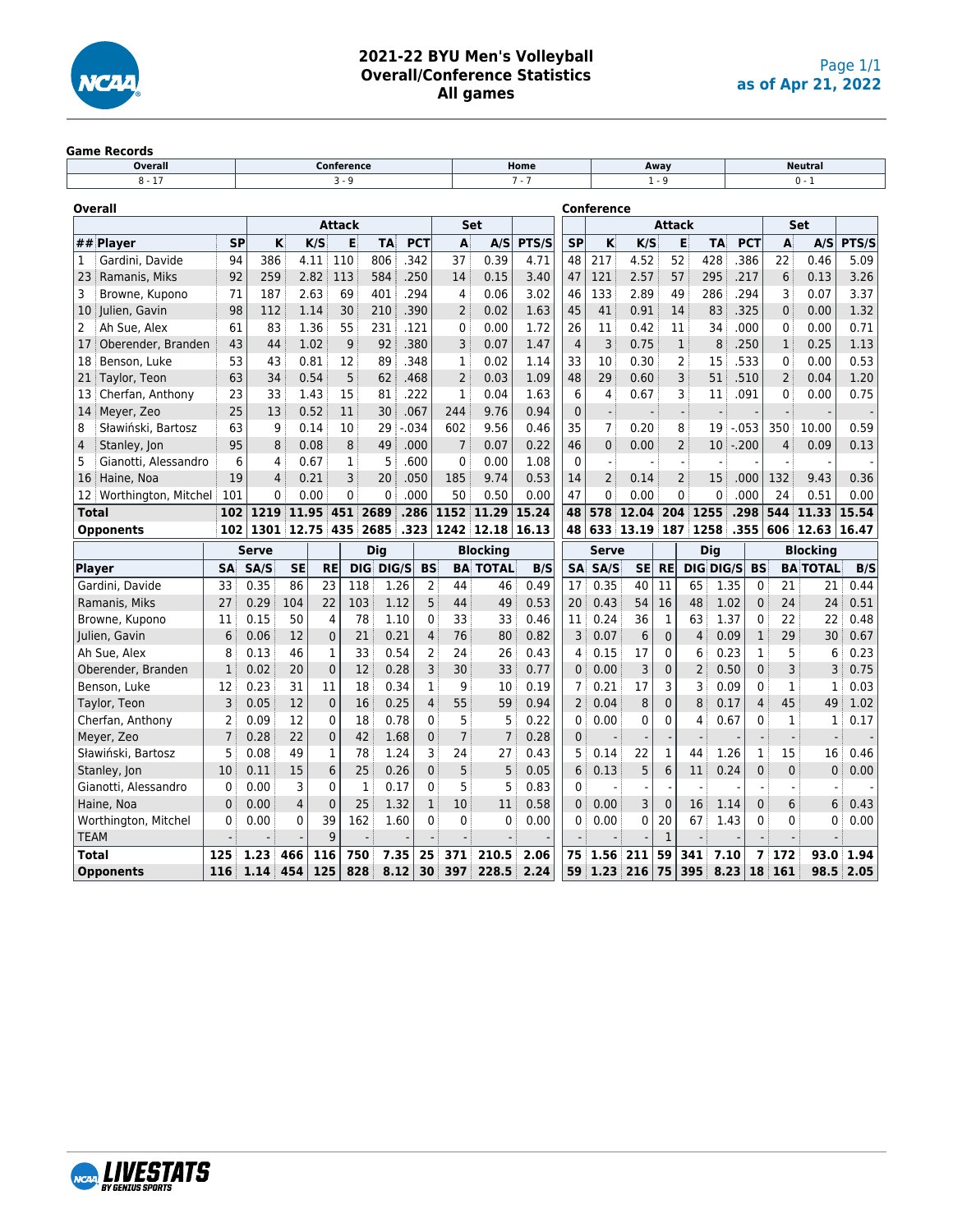

## **2021-22 BYU Men's Volleyball Category Leaders All games**

# **Attack (by PCT)**

| #              | <b>Player</b>        | S   | K    | K/S                  | Е               | <b>TA</b>       | <b>PCT</b> |
|----------------|----------------------|-----|------|----------------------|-----------------|-----------------|------------|
| 5              | Gianotti, Alessandro | 6   | 4    | 0.67                 | 1               | 5               | .600       |
| 21             | Taylor, Teon         | 63  | 34   | 0.54                 | 5               | 62 <sup>3</sup> | .468       |
| 10             | Julien, Gavin        | 98  | 112  | 1.14                 | 30              | 210             | .390       |
| 17             | Oberender, Branden   | 43  | 44:  | 1.02                 | 9               | 92              | .380       |
| 18             | Benson, Luke         | 53  | 43   | 0.81                 | 12 <sup>3</sup> | 89              | .348       |
| 1              | Gardini, Davide      | 94  | 386: | 4.11                 | 110             | 806             | .342       |
| 3              | Browne, Kupono       | 71  | 187  | 2.63                 | 69              | 401             | .294       |
| 23             | Ramanis, Miks        | 92  | 259: | $2.82 \mid 113 \mid$ |                 | 584             | .250       |
| 13             | Cherfan, Anthony     | 23  | 33   | 1.43                 | 15 <sup>3</sup> | 81              | .222       |
| $\overline{2}$ | Ah Sue, Alex         | 61  | 83   | 1.36                 | 55:             | 231             | .121       |
| 14             | Meyer, Zeo           | 25  | 13   | 0.52                 | 11              | 30 <sup>3</sup> | .067       |
| 16             | Haine, Noa           | 19  | 4:   | 0.21                 | 3               | 20 <sub>3</sub> | .050       |
| 4              | Stanley, Jon         | 95  | 8    | 0.08                 | 8               | 49              | .000       |
| 8              | Sławiński, Bartosz   | 63  | 9    | 0.14                 | 10 <sub>1</sub> | 29              | $-.034$    |
| 12             | Worthington, Mitchel | 101 | 0    | 0.00                 | 0               | 0               | .000       |

## **Set (by A/S)**

| #              | <b>Player</b>        | S   | A              | A/S  | <b>TA</b>       | <b>PCT</b> |
|----------------|----------------------|-----|----------------|------|-----------------|------------|
| 14             | Meyer, Zeo           | 25  | 244            | 9.76 | 521             | .463       |
| 16             | Haine, Noa           | 19  | 185            | 9.74 | 414             | .440       |
| 8              | Sławiński, Bartosz   | 63  | 602            | 9.56 | 1292<br>ŧ       | .465       |
| 12             | Worthington, Mitchel | 101 | 50             | 0.50 | 144             | .347       |
| 1              | Gardini, Davide      | 94  | 37             | 0.39 | 126             | .286       |
| 23             | Ramanis, Miks        | 92  | 14             | 0.15 | 81              | .123       |
| 4              | Stanley, Jon         | 95  | 7              | 0.07 | 19              | .368       |
| 17             | Oberender, Branden   | 43  | 3              | 0.07 | 14 <sup>3</sup> | .143       |
| 3              | Browne, Kupono       | 71  | 4              | 0.06 | 29 <sub>3</sub> | .138       |
| 13             | Cherfan, Anthony     | 23  | $\mathbf{1}$   | 0.04 | $\overline{7}$  | .143       |
| 21             | Taylor, Teon         | 63  | 2              | 0.03 | 13              | .077       |
| 10             | Julien, Gavin        | 98  | $\overline{2}$ | 0.02 | 17 <sup>3</sup> | .059       |
| 18             | Benson, Luke         | 53  | $\mathbf{1}$   | 0.02 | 12 <sub>3</sub> | .000       |
| $\overline{2}$ | Ah Sue, Alex         | 61  | 0              | 0.00 | 12 <sub>1</sub> | $-.083$    |
| 5              | Gianotti, Alessandro | 6   | 0              | 0.00 | 0               | .000       |

## **Kill (by K)**

| #              | <b>Player</b>        | S   | ĸ               | K/S  |
|----------------|----------------------|-----|-----------------|------|
| $\mathbf{1}$   | Gardini, Davide      | 94  | 386             | 4.11 |
| 23             | Ramanis, Miks        | 92  | 259             | 2.82 |
| 3              | Browne, Kupono       | 71  | 187             | 2.63 |
| 10             | Julien, Gavin        | 98  | 112             | 1.14 |
| 2              | Ah Sue, Alex         | 61  | 83              | 1.36 |
| 17             | Oberender, Branden   | 43  | 44              | 1.02 |
| 18             | Benson, Luke         | 53  | 43              | 0.81 |
| 21             | Taylor, Teon         | 63  | 34              | 0.54 |
| 13             | Cherfan, Anthony     | 23  | 33              | 1.43 |
| 14             | Meyer, Zeo           | 25  | 13 <sup>3</sup> | 0.52 |
| 8              | Sławiński, Bartosz   | 63  | ∶ 9             | 0.14 |
| $\overline{4}$ | Stanley, Jon         | 95  | 8 <sup>3</sup>  | 0.08 |
| 5              | Gianotti, Alessandro | 6   | 4:              | 0.67 |
| 16             | Haine, Noa           | 19  | $\overline{4}$  | 0.21 |
| 12             | Worthington, Mitchel | 101 | 0               | 0.00 |

## **Serve (by SA/S)**

| #            | <b>Player</b>        | S   | <b>SA</b>      | <b>SE</b>   | SA/S              | TA           | <b>PCT</b> |
|--------------|----------------------|-----|----------------|-------------|-------------------|--------------|------------|
| $\mathbf{1}$ | Gardini, Davide      | 94  | 33             | 86          | 0.35              | 356          | .758       |
| 23           | Ramanis, Miks        | 92  | 27             | 104         | 0.29              | 352          | .705       |
| 14           | Meyer, Zeo           | 25  | 7              | 22          | 0.28              | 95           | .768       |
| 18           | Benson, Luke         | 53  | 12             | 31          | 0.23              | 107          | .710       |
| 3            | Browne, Kupono       | 71  | 11             | 50:         | 0.15              | 222          | .775       |
| 2            | Ah Sue, Alex         | 61  | 8              | 46          | 0.13              | 144          | .681       |
| 4            | Stanley, Jon         | 95  | 10             | 15          | 0.11              | 143          | .895       |
| 13           | Cherfan, Anthony     | 23  | 2 <sup>3</sup> | 12          | 0.09              | 44           | .727       |
| 8            | Sławiński, Bartosz   | 63  | 5              | 49          | 0.08 <sub>1</sub> | 192          | .745       |
| 10           | Julien, Gavin        | 98  | 6              | 12          | 0.06              | 244          | .951       |
| 21           | Taylor, Teon         | 63  | 3              | 12          | 0.05              | 177          | .932       |
| 17           | Oberender, Branden   | 43  | $\mathbf{1}$   | 20          | 0.02              | 121          | .835       |
| 16           | Haine, Noa           | 19  | 0              | 4           | 0.00              | 53           | .925       |
| 12           | Worthington, Mitchel | 101 | 0              | $\mathbf 0$ | 0.00              | $\mathbf{0}$ | .000       |
| 5            | Gianotti, Alessandro | 6   | 0              | 3           | 0.00              | 15           | .800       |

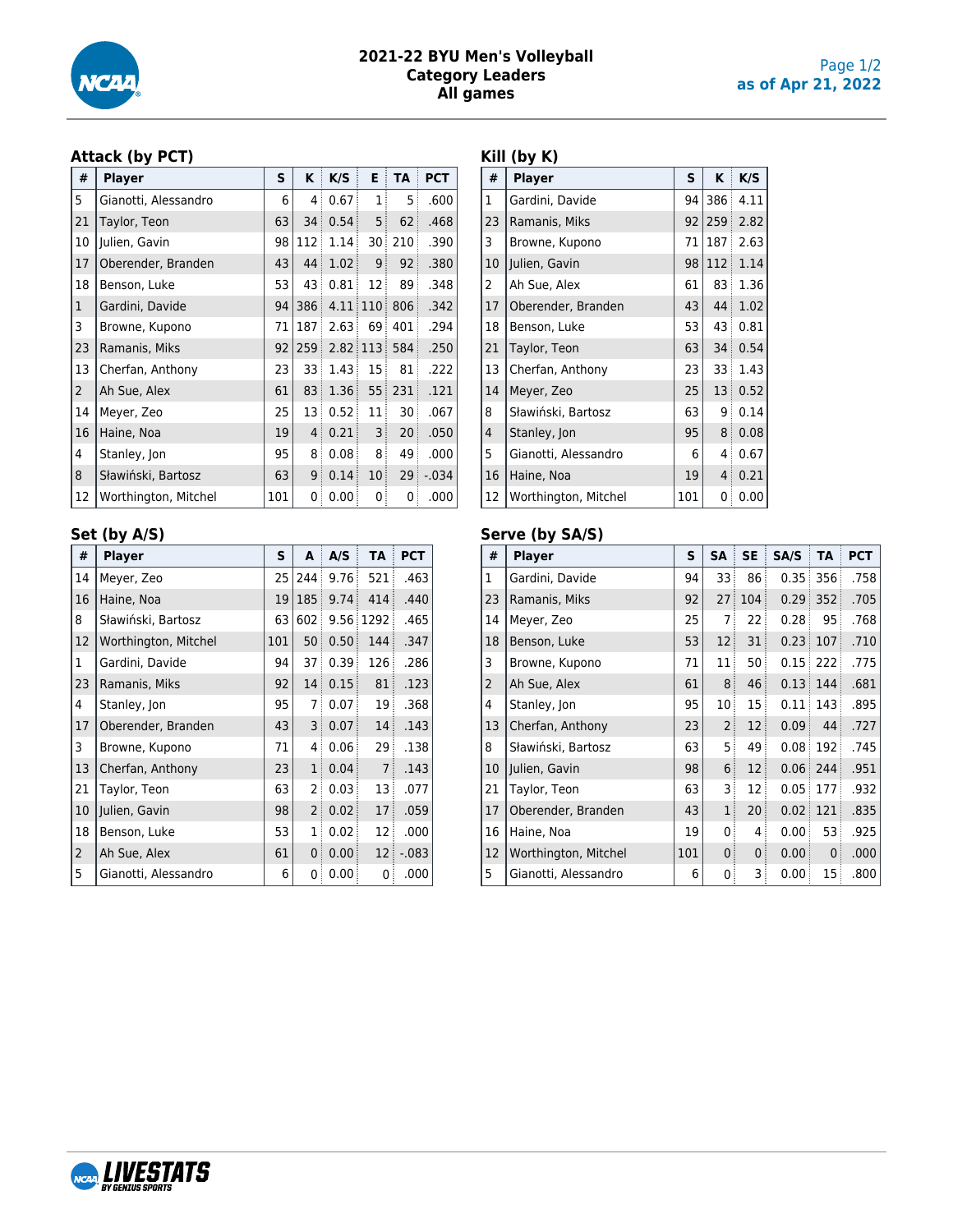

## **2021-22 BYU Men's Volleyball Category Leaders All games**

## Page 2/2 **as of Apr 21, 2022**

## **Block (by BLK/S)**

| #              | <b>Player</b>        | S   | <b>BS</b>      | BA | <b>TOTAL</b> | <b>BLK/S</b> |
|----------------|----------------------|-----|----------------|----|--------------|--------------|
| 21             | Taylor, Teon         | 63  | 4              | 55 | 59.0         | 0.94         |
| 5              | Gianotti, Alessandro | 6   | $\mathbf{0}$   | 5  | 5.0          | 0.83         |
| 10             | Julien, Gavin        | 98  | 4              | 76 | 80.0         | 0.82         |
| 17             | Oberender, Branden   | 43  | 3 <sup>3</sup> | 30 | 33.0         | 0.77         |
| 16             | Haine, Noa           | 19  | 1              | 10 | 11.0         | 0.58         |
| 23             | Ramanis, Miks        | 92  | 5 <sup>3</sup> | 44 | 49.0         | 0.53         |
| 1              | Gardini, Davide      | 94  | $\overline{2}$ | 44 | 46.0         | 0.49         |
| 3              | Browne, Kupono       | 71  | $\mathbf 0$    | 33 | 33.0         | 0.46         |
| 8              | Sławiński, Bartosz   | 63  | 3              | 24 | 27.0         | 0.43         |
| $\overline{2}$ | Ah Sue, Alex         | 61  | $\overline{2}$ | 24 | 26.0         | 0.43         |
| 14             | Meyer, Zeo           | 25  | 0              | 7  | 7.0          | 0.28         |
| 13             | Cherfan, Anthony     | 23  | $\mathbf 0$    | 5  | 5.0          | 0.22         |
| 18             | Benson, Luke         | 53  | 1              | 9  | 10.0         | 0.19         |
| 4              | Stanley, Jon         | 95  | $\mathbf 0$    | 5  | 5.0          | 0.05         |
| 12             | Worthington, Mitchel | 101 | 0              | 0  | 0.0          | 0.00         |

# **Points (by POINTS/S)**

| #              | <b>Player</b>        | S   | <b>POINTS</b> | <b>POINTS/S</b> |
|----------------|----------------------|-----|---------------|-----------------|
| $\mathbf{1}$   | Gardini, Davide      | 94  | 443.0         | 4.71            |
| 23             | Ramanis, Miks        | 92  | 313.0         | 3.40            |
| 3              | Browne, Kupono       | 71  | 214.5         | 3.02            |
| $\overline{2}$ | Ah Sue, Alex         | 61  | 105.0         | 1.72            |
| 10             | Julien, Gavin        | 98  | 160.0         | 1.63            |
| 13             | Cherfan, Anthony     | 23  | 37.5          | 1.63            |
| 17             | Oberender, Branden   | 43  | 63.0          | 1.47            |
| 18             | Benson, Luke         | 53  | 60.5          | 1.14            |
| 21             | Taylor, Teon         | 63  | 68.5          | 1.09            |
| 5              | Gianotti, Alessandro | 6   | 6.5           | 1.08            |
| 14             | Meyer, Zeo           | 25  | 23.5          | 0.94            |
| 16             | Haine, Noa           | 19  | 10.0          | 0.53            |
| 8              | Sławiński, Bartosz   | 63  | 29.0          | 0.46            |
| $\overline{4}$ | Stanley, Jon         | 95  | 20.5          | 0.22            |
| 12             | Worthington, Mitchel | 101 | 0.0           | 0.00            |

# **Defense (by DIG/S)**

| #              | <b>Player</b>        | S   | <b>DIG</b>      | DIG/S | <b>BHE</b>     |
|----------------|----------------------|-----|-----------------|-------|----------------|
| 14             | Meyer, Zeo           | 25  | 42              | 1.68  | $\mathbf{1}$   |
| 12             | Worthington, Mitchel | 101 | 162             | 1.60  | 0              |
| 16             | Haine, Noa           | 19  | 25              | 1.32  | 0              |
| $\mathbf{1}$   | Gardini, Davide      | 94  | 118             | 1.26  | $\overline{1}$ |
| 8              | Sławiński, Bartosz   | 63  | 78              | 1.24  | 1              |
| 23             | Ramanis, Miks        | 92  | 103             | 1.12  | 0              |
| 3              | Browne, Kupono       | 71  | 78              | 1.10  | 0              |
| 13             | Cherfan, Anthony     | 23  | 18              | 0.78  | $\overline{1}$ |
| 2              | Ah Sue, Alex         | 61  | 33              | 0.54  | 0              |
| 18             | Benson, Luke         | 53  | 18              | 0.34  | 0              |
| 17             | Oberender, Branden   | 43  | 12 <sub>1</sub> | 0.28  | 0              |
| $\overline{4}$ | Stanley, Jon         | 95  | 25              | 0.26  | $\overline{1}$ |
| 21             | Taylor, Teon         | 63  | 16              | 0.25  | 0              |
| 10             | Julien, Gavin        | 98  | 21              | 0.21  | $\mathbf{1}$   |
| 5              | Gianotti, Alessandro | 6   | 1               | 0.17  | 0              |

# **Receptions (by PCT)**

| #              | <b>Player</b>        | S   | <b>RE</b>      | <b>RE/S</b> | <b>TA</b>       | <b>PCT</b> |
|----------------|----------------------|-----|----------------|-------------|-----------------|------------|
| 17             | Oberender, Branden   | 43  | 0              | 0.00        |                 | 5:1.000    |
| 10             | Julien, Gavin        | 98  | 0              | 0.00        |                 | 4 1.000    |
| 21             | Taylor, Teon         | 63  | 0              | 0.00        | 6               | 1.000      |
| 14             | Meyer, Zeo           | 25  | 0              | 0.00        |                 | 3:1.000    |
| 1              | Gardini, Davide      | 94  | 23             | 0.24        | 556             | .959       |
| 23             | Ramanis, Miks        | 92  | 22             | 0.24        | 512             | .957       |
| 12             | Worthington, Mitchel | 101 | 39             | 0.39        | 640             | .939       |
| $\overline{4}$ | Stanley, Jon         | 95  | 6              | 0.06        | 54              | .889       |
| 18             | Benson, Luke         | 53  | 11             | 0.21        | 79              | .861       |
| 8              | Sławiński, Bartosz   | 63  | $\mathbf{1}$   | 0.02        | 6               | .833       |
| 3              | Browne, Kupono       | 71  | 4              | 0.06        | 18 <sub>1</sub> | .778       |
| $\overline{2}$ | Ah Sue, Alex         | 61  | $\overline{1}$ | 0.02        | $\mathbf{1}$    | .000       |
| 13             | Cherfan, Anthony     | 23  | 0              | 0.00        | 0               | .000       |
| 5              | Gianotti, Alessandro | 6   | 0              | 0.00        | $\mathbf{0}$    | .000       |
| 16             | Haine, Noa           | 19  | 0              | 0.00        | 0               | .000       |
| <b>TM</b>      | <b>TEAM</b>          |     | 9              | 0.09        |                 |            |